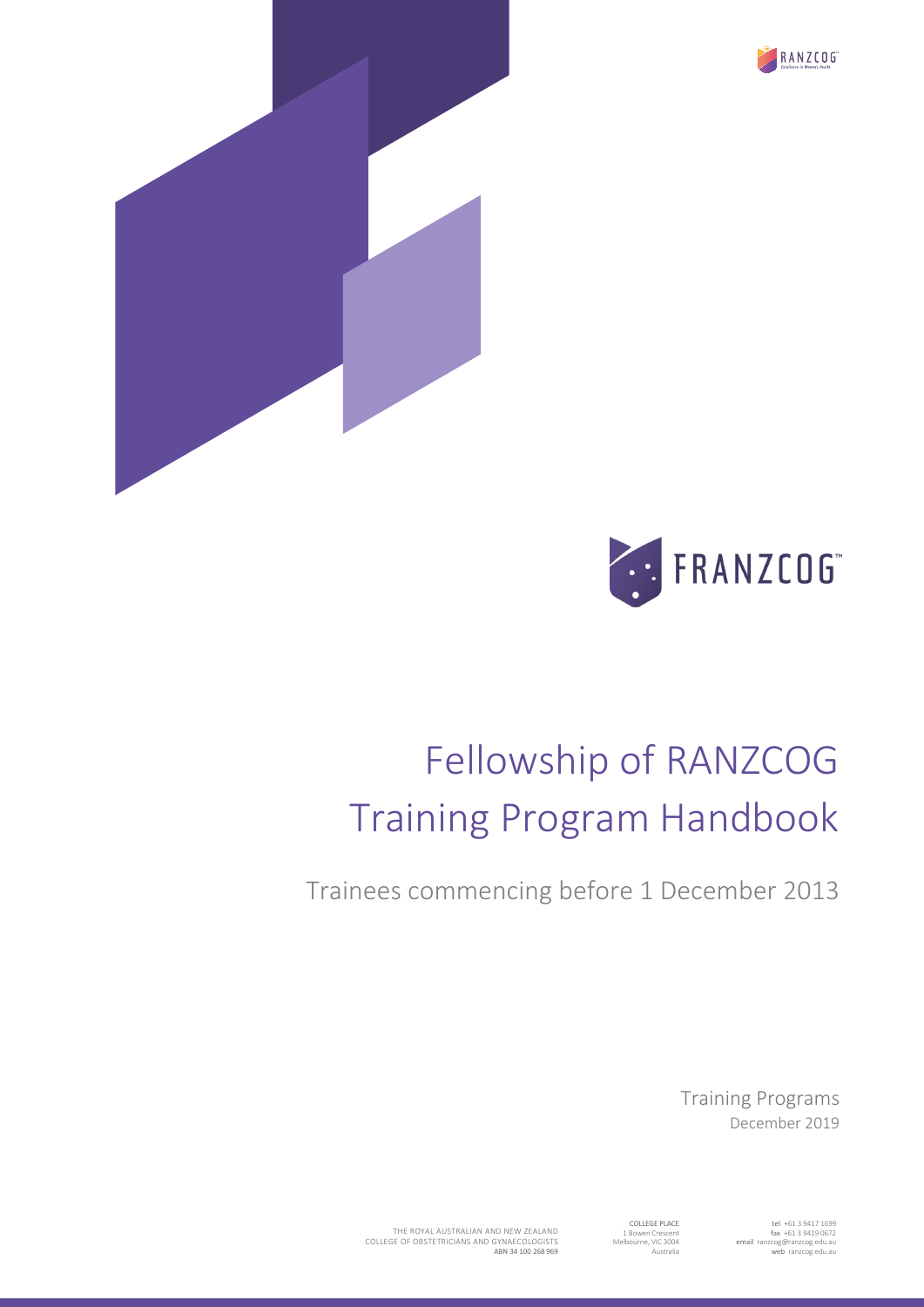

Title: FRANZCOG Training Program Handbook - for Trainees Commencing before 1 December 2013

Prepared by: The Royal Australian and New Zealand College of Obstetricians and Gynaecology 1 Bowen Crescent, Melbourne, Victoria, 3004, Australia

This work is subject to copyright under the laws of Australia and, through international treaties, other countries. Apart from any use as permitted by law, no part may be copied, adapted, reproduced or stored in a retrieval system or made available to the public by any means or process without written permission from The Royal Australian and NewZealand College of Obstetricians and Gynaecologists(RANZCOG). Requests and enquiries concerning reproduction should be directed to the Chief Executive Officer, RANZCOG, 1 Bowen Crescent, Melbourne, Victoria, 3004, Australia.

© RANZCOG 2022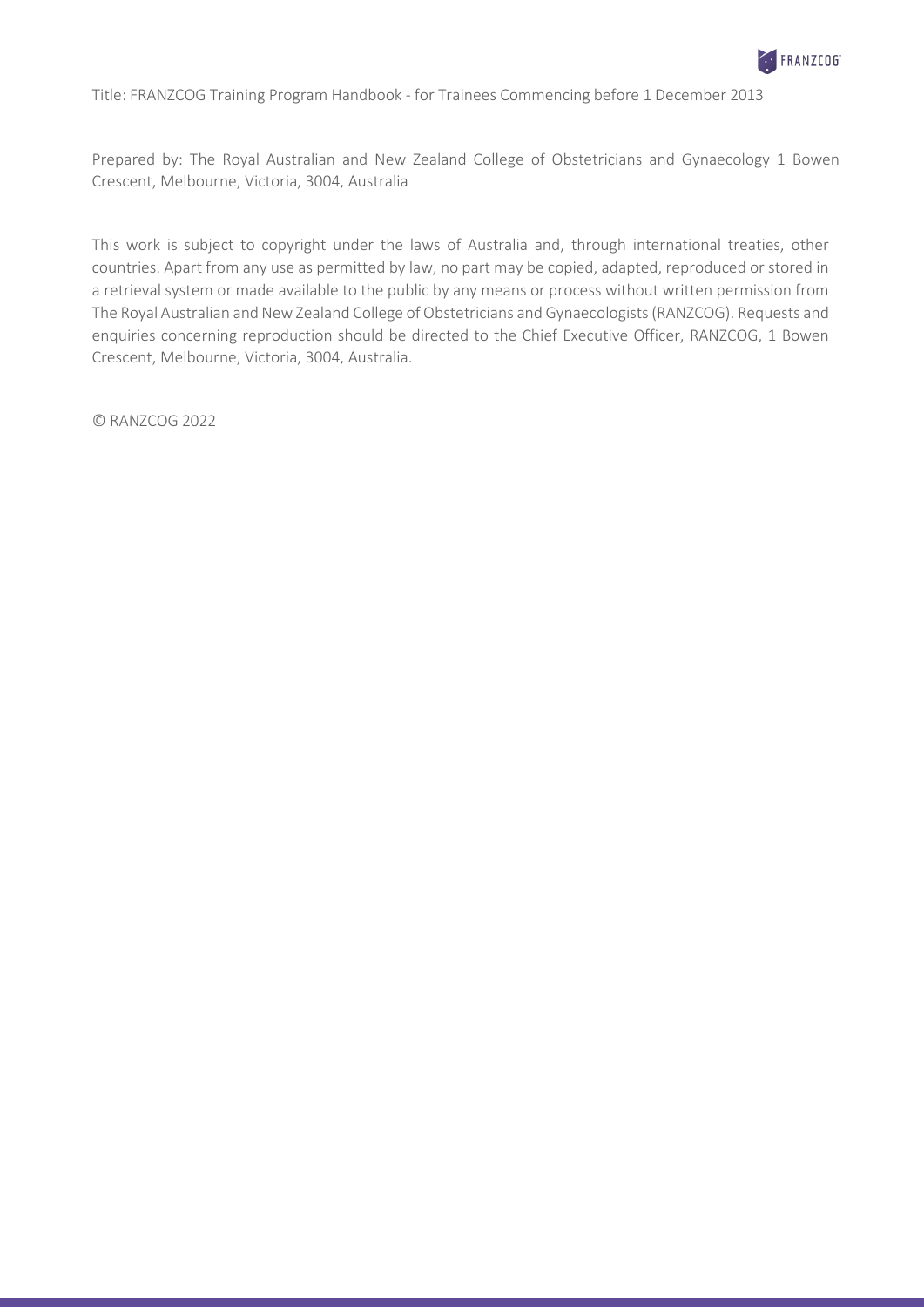

# FRANZCOG Training Program Handbook Pre-2013 trainees

## Contents

| $\int_0^{\pi} \frac{1}{2} \int_0^{\pi} \frac{1}{2} \int_0^{\pi} \frac{1}{2} \int_0^{\pi} \frac{1}{2} \int_0^{\pi} \frac{1}{2} \int_0^{\pi} \frac{1}{2} \int_0^{\pi} \frac{1}{2} \int_0^{\pi} \frac{1}{2} \int_0^{\pi} \frac{1}{2} \int_0^{\pi} \frac{1}{2} \int_0^{\pi} \frac{1}{2} \int_0^{\pi} \frac{1}{2} \int_0^{\pi} \frac{1}{2} \int_0^{\pi} \frac{1}{2} \int_0^{\pi} \frac$ |  |
|------------------------------------------------------------------------------------------------------------------------------------------------------------------------------------------------------------------------------------------------------------------------------------------------------------------------------------------------------------------------------------|--|
|                                                                                                                                                                                                                                                                                                                                                                                    |  |
|                                                                                                                                                                                                                                                                                                                                                                                    |  |
|                                                                                                                                                                                                                                                                                                                                                                                    |  |
|                                                                                                                                                                                                                                                                                                                                                                                    |  |
|                                                                                                                                                                                                                                                                                                                                                                                    |  |
|                                                                                                                                                                                                                                                                                                                                                                                    |  |
|                                                                                                                                                                                                                                                                                                                                                                                    |  |
|                                                                                                                                                                                                                                                                                                                                                                                    |  |
|                                                                                                                                                                                                                                                                                                                                                                                    |  |
|                                                                                                                                                                                                                                                                                                                                                                                    |  |
|                                                                                                                                                                                                                                                                                                                                                                                    |  |
|                                                                                                                                                                                                                                                                                                                                                                                    |  |
|                                                                                                                                                                                                                                                                                                                                                                                    |  |
|                                                                                                                                                                                                                                                                                                                                                                                    |  |
|                                                                                                                                                                                                                                                                                                                                                                                    |  |
|                                                                                                                                                                                                                                                                                                                                                                                    |  |
|                                                                                                                                                                                                                                                                                                                                                                                    |  |
|                                                                                                                                                                                                                                                                                                                                                                                    |  |
|                                                                                                                                                                                                                                                                                                                                                                                    |  |
|                                                                                                                                                                                                                                                                                                                                                                                    |  |
|                                                                                                                                                                                                                                                                                                                                                                                    |  |
|                                                                                                                                                                                                                                                                                                                                                                                    |  |
|                                                                                                                                                                                                                                                                                                                                                                                    |  |
|                                                                                                                                                                                                                                                                                                                                                                                    |  |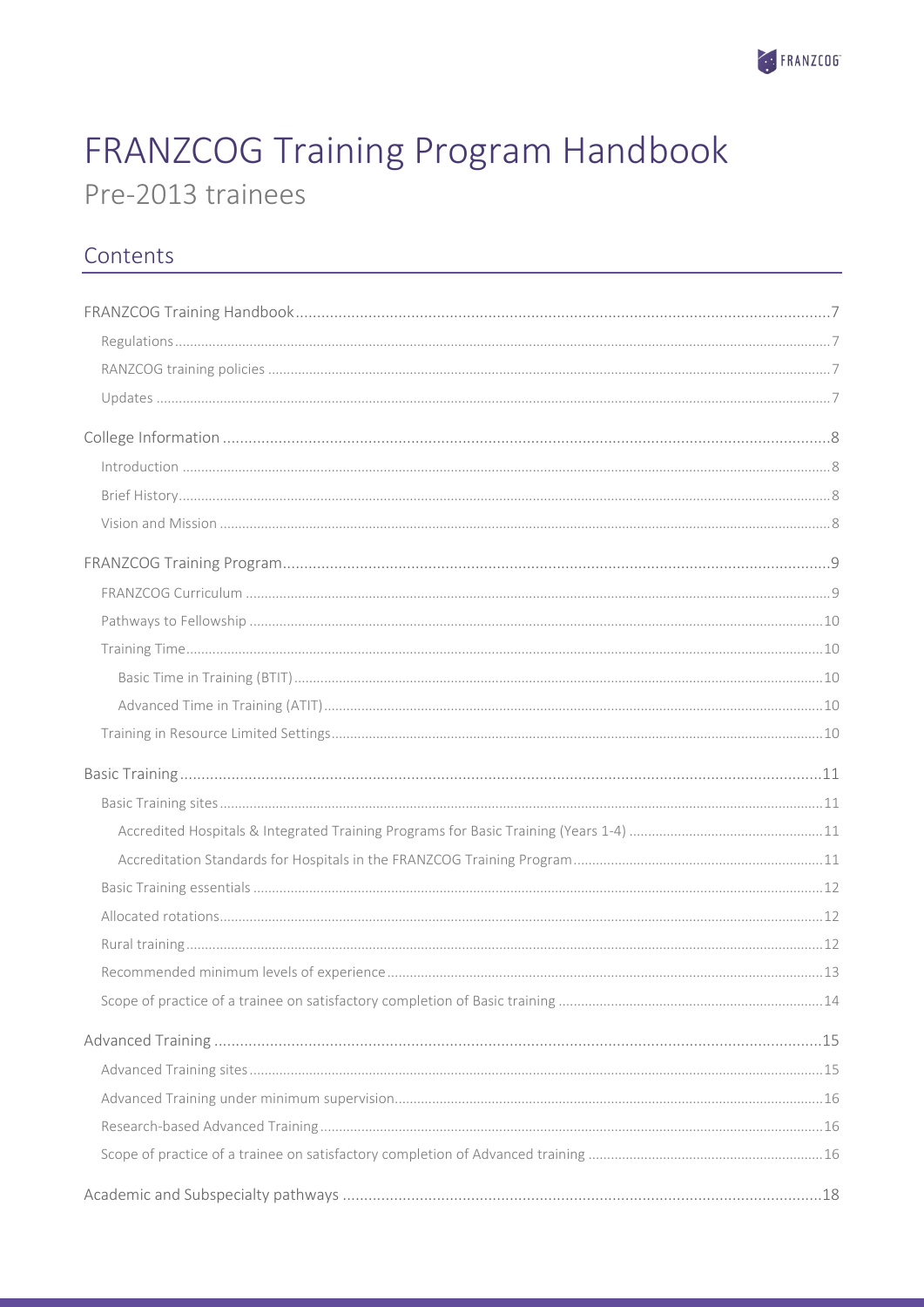# ERANZCO6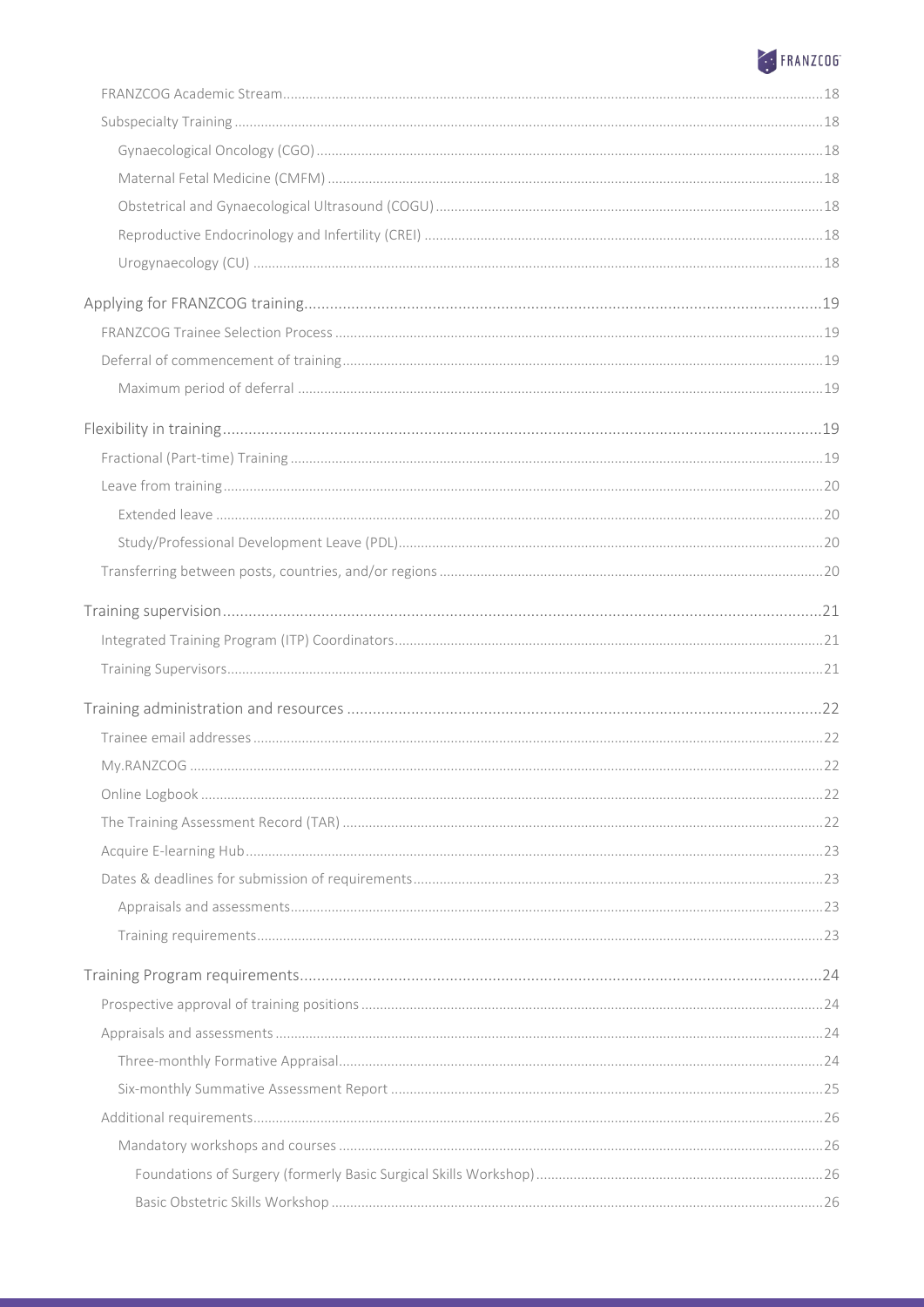# ERANZCO6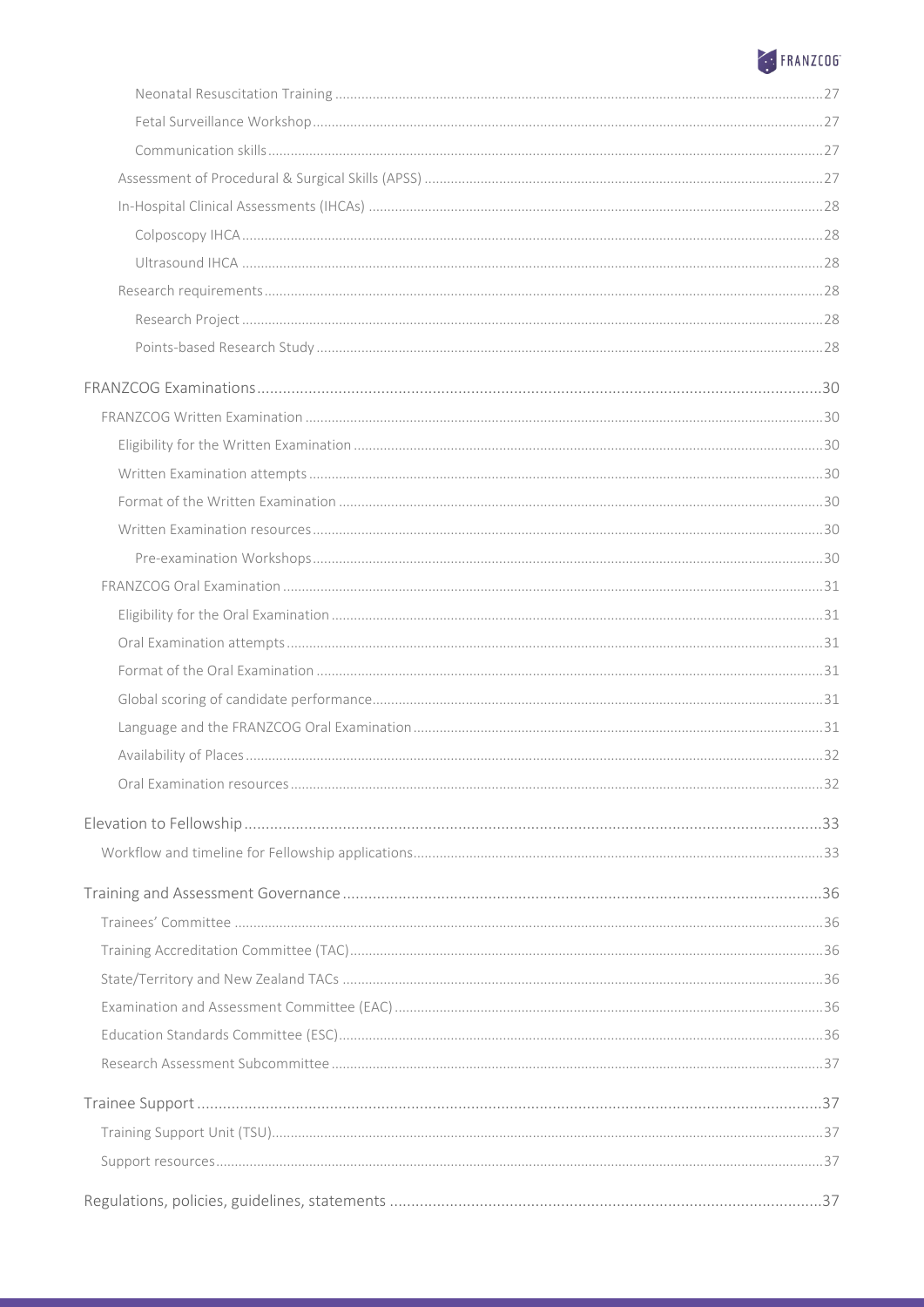# ERANZCO6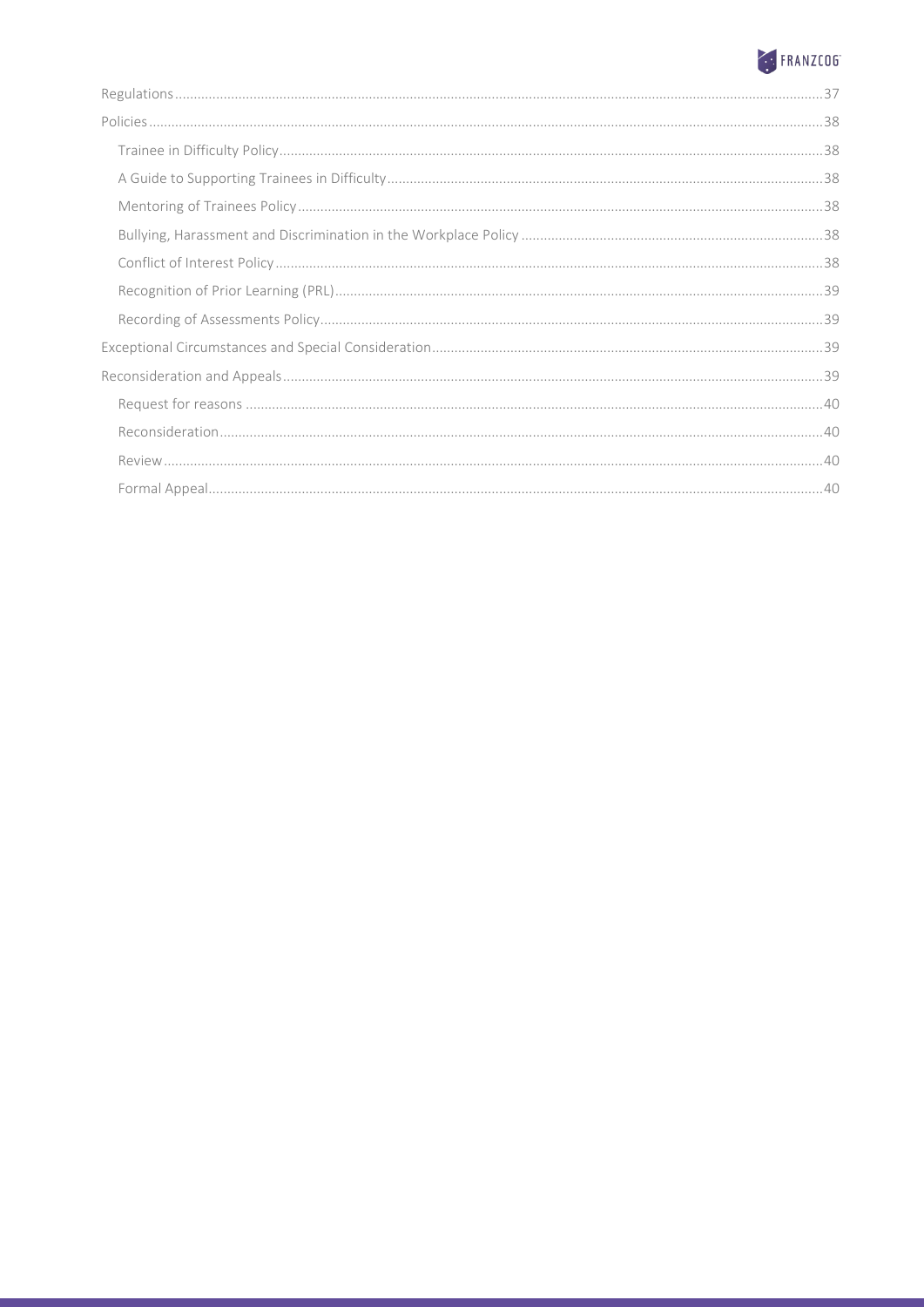### <span id="page-6-0"></span>FRANZCOG Training Handbook

This handbook is an information resource for all trainees who commenced the program BEFORE 1 December 2013. Trainees who commenced the program AFTER 1 December 2013 should refer to the FRANZCOG Training Handbook, trainees commencing after 1 December 2013

This handbook details the training requirements and other relevant information pertinent to FRANZCOG training and should be read in conjunction with the RANZCOG Regulations and information available on the [www.ranzcog.edu.au.](http://www.ranzcog.edu.au/)

#### <span id="page-6-1"></span>Regulations

For all RANZCOG Regulations including those governing the FRANZCOG Training Program refer to the RANZCOG website<https://ranzcog.edu.au/our-college/governance/constitution-regulations>

#### <span id="page-6-2"></span>RANZCOG training policies

For all policies governing the FRANZCOG Training Program refer to [www.ranzcog.edu.au/about/Governance/Policies-Procedures](http://www.ranzcog.edu.au/about/Governance/Policies-Procedures)

#### <span id="page-6-3"></span>Updates

Please note that every effort is made to ensure that the information and Regulations in this handbook is correct. This handbook is updated annually and trainees and Fellows are strongly advised to consult the website version when checking information or regulations: [www.ranzcog.edu.au/training](http://www.ranzcog.edu.au/training)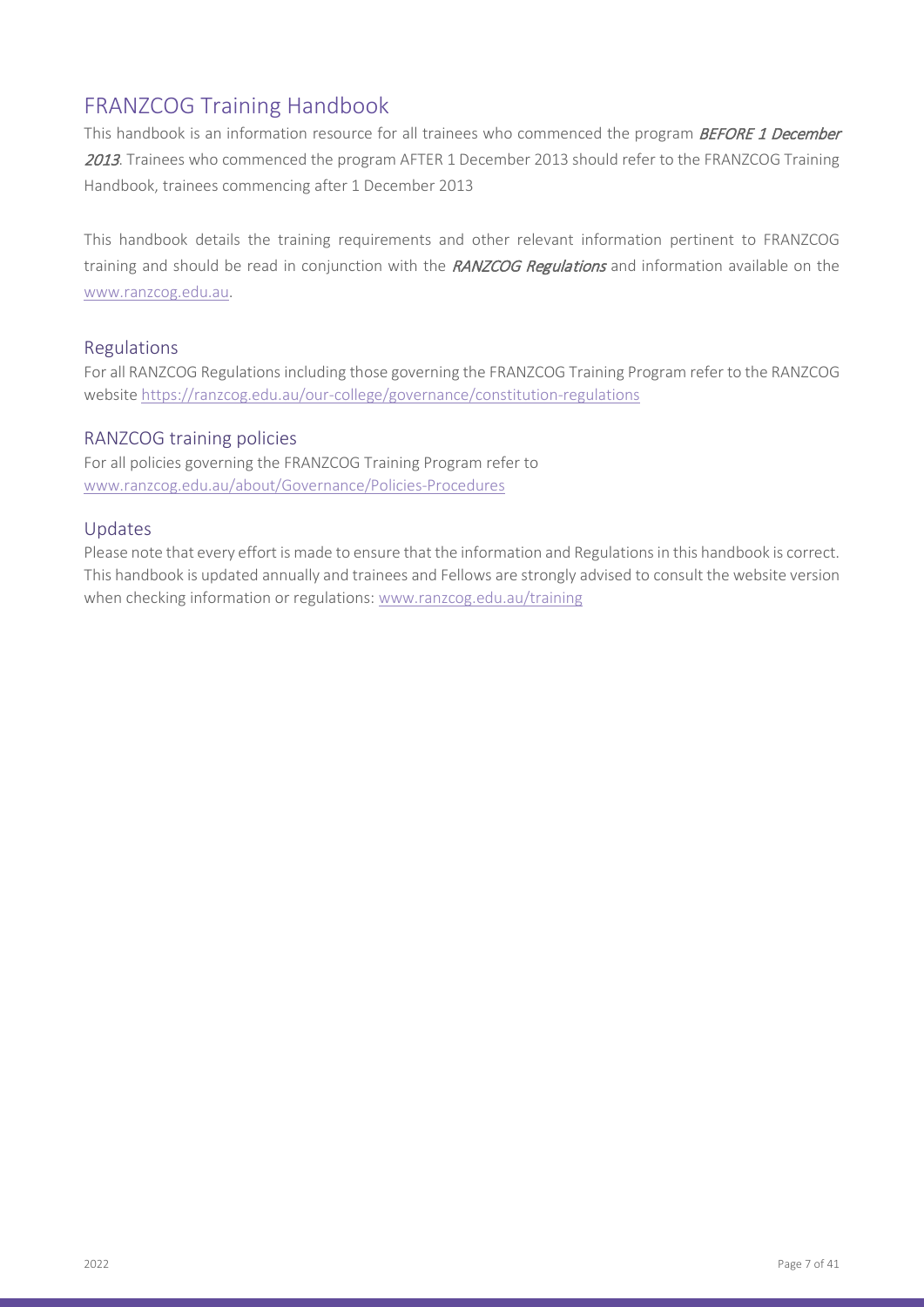## <span id="page-7-0"></span>College Information

#### <span id="page-7-1"></span>Introduction

The FRANZCOG Curriculum guides the training and practice of obstetricians and gynaecologists. This curriculum applies to all trainees.

The curriculum encompasses learning across the three domains: clinical expertise (including communication), academic abilities, and professional qualities required of a specialist obstetrician and gynaecologist.

### <span id="page-7-2"></span>Brief History

The Australian College of Obstetricians and Gynaecologists was formally established in 1978. The new College replaced the former Australian Regional Council, which had been governed by the Royal College of Obstetricians and Gynaecologists (RCOG) in the United Kingdom.

The prefix "Royal" was acquired in 1980 when it became the Royal Australian College of Obstetricians and Gynaecologists (RACOG).

In 1983, the RACOG moved its headquarters at 254 Albert Street, East Melbourne, Victoria.

In October 1998, the Royal Australian College of Obstetricians and Gynaecologists amalgamated with the Royal New Zealand College of Obstetricians and Gynaecologists to form the Royal Australian and New Zealand College of Obstetricians and Gynaecologists (RANZCOG).

In 2021, the RANZCOG moved to its current headquarters at 1 Bowen Crescent, Melbourne, Victoria.

#### <span id="page-7-3"></span>Vision and Mission

#### Vision

Delivery of excellence and equity in women's health.

#### Mission

To be the leader in education, training and advocacy in obstetrics and gynaecology. RANZCOG will achieve its Vision by innovative training, accreditation and continuing education supported by active assessment of the effectiveness of those programs.

The College will actively support and communicate with Fellows, members, and trainees in order to ensure that they are capable, physically, psychologically and professionally, of providing the highest standards of care.

The College will support research into women's health and will act as an advocate for women's health care, forging productive relationships with individuals, the community, and professional organisations both locally and internationally.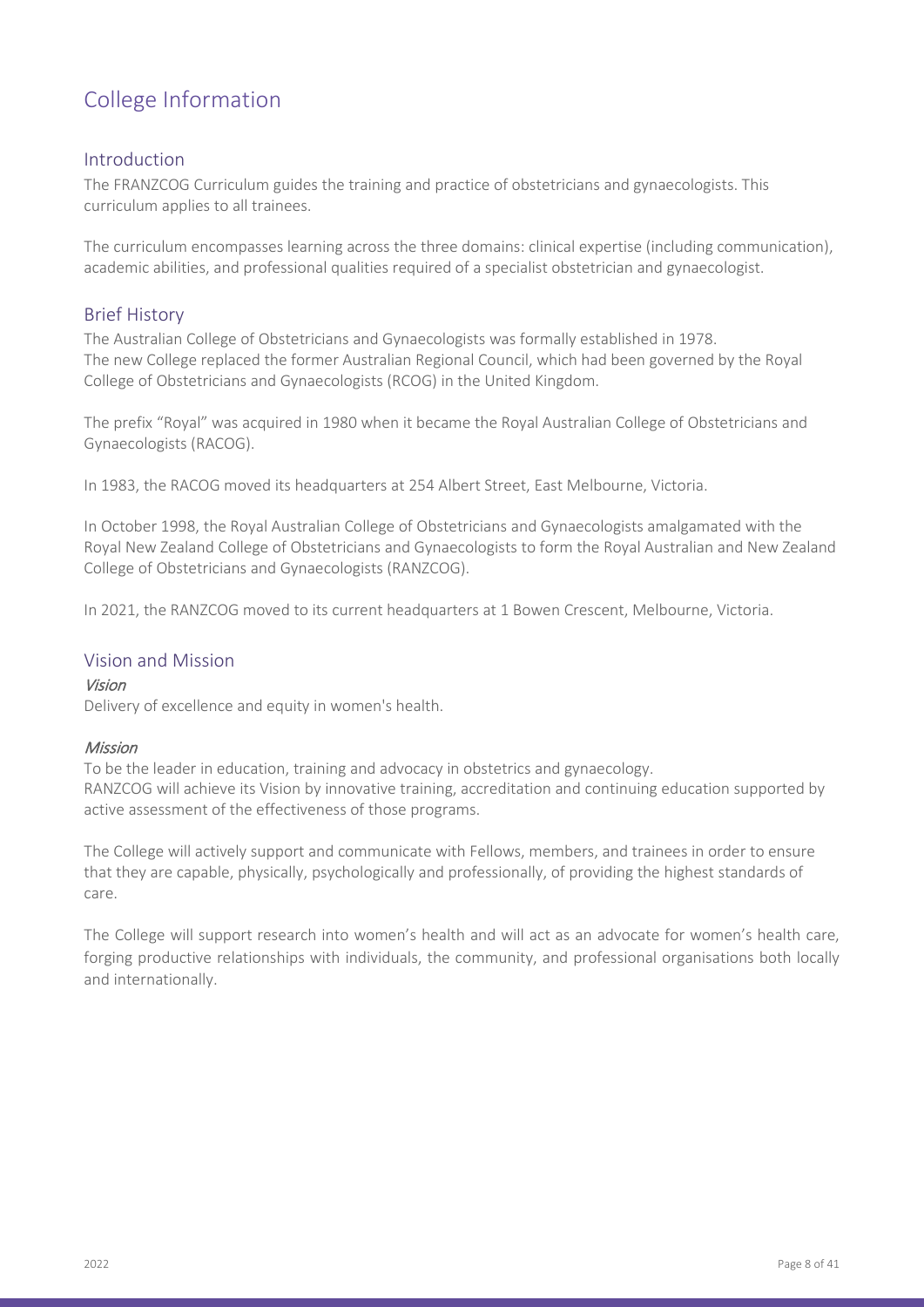### <span id="page-8-0"></span>FRANZCOG Training Program

The FRANZCOG Training Program is a 276-week (six year) structured post-graduate program which leads to certification as a Fellow of the College (FRANZCOG).

Fellowship of RANZCOG is the only post-graduate qualification which leads to recognition as a specialist obstetrician/gynaecologist in Australia or New Zealand.

Fellowship is awarded by the RANZCOG Board after necessary training and assessment is completed, and all requirements are met.

The FRANZCOG Training Program includes:

- a 184-week (four-year) Basic Training Program; and
- a 92-week (two-year) Advanced Training Program

Trainees' in-hospital training is supplemented by the College's eLearning hub, AQUIRE (Curriculum Led Internet Managed Accessible Training Environment). The online, self-directed modules/resources cover all areas of the curriculum. Surgical Skill Companion Resources that align to the Assessment of Procedural and Surgical Skills (APSS) are available on AQUIRE at [https://acquire.ranzcog.edu.au/.](https://acquire.ranzcog.edu.au/)

#### <span id="page-8-1"></span>FRANZCOG Curriculum

The FRANZCOG Curriculum underpins the Training Program and specifies the:

- a) attributes considered essential for a specialist O&G in today's environment across the three key domains of clinical expertise, academic abilities and professional qualities.
- b) educational objectives and learning outcomes of the knowledge and aspects of practice where competency is expected and assessed.
- c) teaching and learning strategies by which acquisition of knowledge is assessed.
- d) assessment formats selected to test the articulated learning outcomes.

A trainee on completion of Basic training can function at 'Senior Registrar' level in obstetrics and gynaecology. Upon completion of Basic training, a trainee then prepares further for their selected career by undertaking Advanced Training in either the Generalist Pathway or Non-Generalist Pathway.

*RANZCOG Curriculum: A Framework to Guide the Training and Practice of Specialist Obstetricians and Gynaecologists.*

Refer to<https://www.ranzcog.edu.au/Training/Specialist-Training/Curriculum-Handbook>

A newly elevated Fellow of RANZCOG is able to function at Consultant level in Obstetrics and Gynaecology (O&G) and possesses several key attributes and competencies.

These attributes as described in the RANZCOG Curriculum provide a framework to guide and support assessment and training that will equip specialists with the knowledge, skills, attributes and professional qualities that are considered necessary to be a Specialist in Obstetrics and Gynaecology in Australia and New Zealand.

The Curriculum outlines the essential attributes and key competencies expected to be acquired for clinical competency across and within the three domains of:

- Clinical Expertise
- Academic Abilities
- Professional Qualities.

Refer to [https://ranzcog.edu.au/statements-guidelines/general/attributes-of-a-ranzcog-fellow-\(c-gen-19\)](https://ranzcog.edu.au/statements-guidelines/general/attributes-of-a-ranzcog-fellow-(c-gen-19))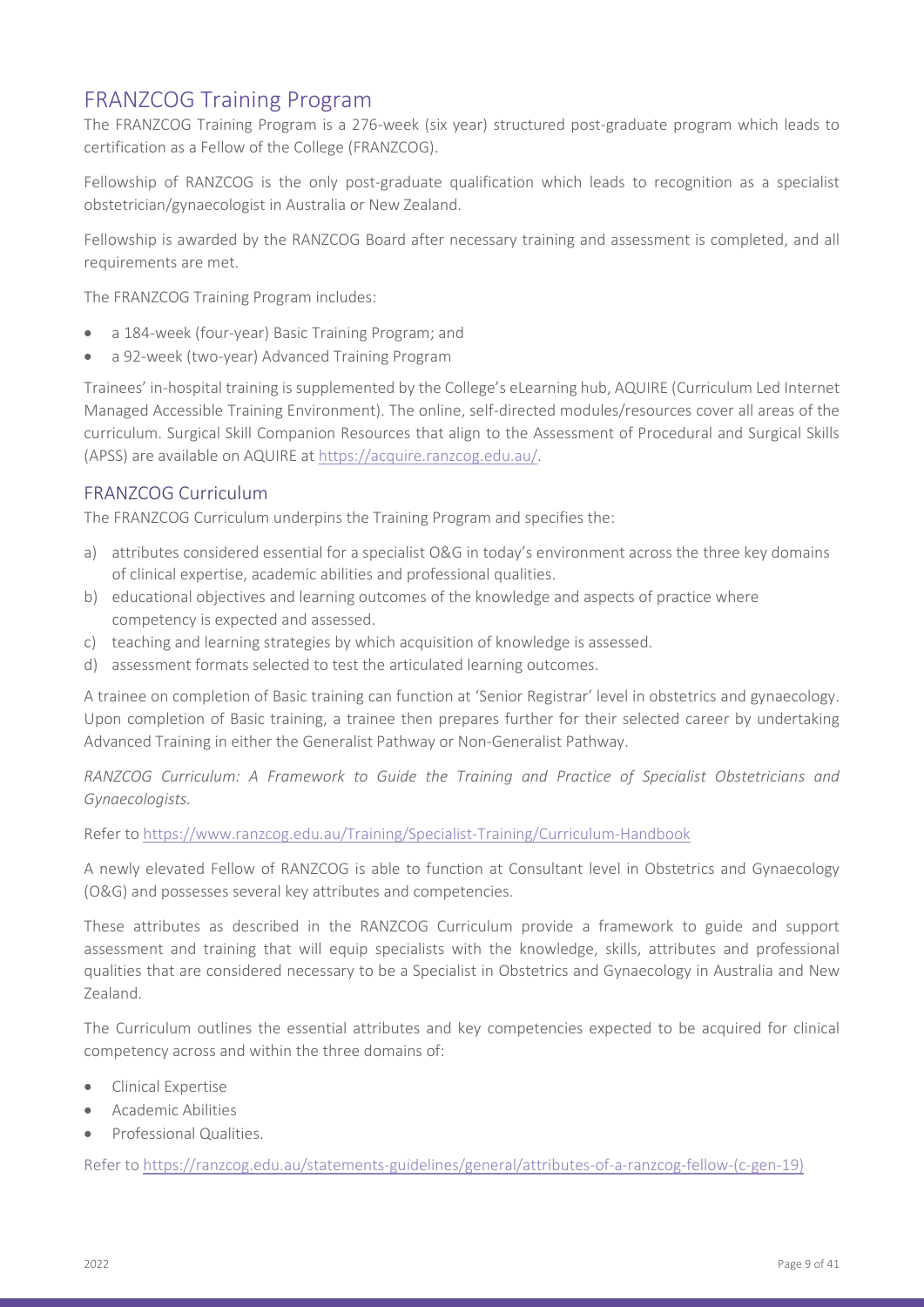### <span id="page-9-0"></span>Pathways to Fellowship

There are currently four pathways to Fellowship: the Generalist Pathway, Academic Pathway, Advanced Obstetric Pathway and Subspecialty Pathway.



#### Figure 1. Pathways to Fellowship

NOTE: trainees undertake different Advanced Training Modules (ATM) as well as other requirements for each pathway.

#### <span id="page-9-1"></span>Training Time

All training is calculated in weeks.

A trainee cannot gain credit for more than 46 weeks in any training year.

'Time in training' is the aggregate of all time in the training program. This includes annual leave but not time taken as approved Extended Leave or approved Research Leave as part of the 'Academic Stream'.

Approved fractional training time (i.e. between 0.5 and 1.0 full-time equivalent - FTE) contributes on a pro rata basis.

#### <span id="page-9-2"></span>Basic Time in Training (BTIT)

Basic training must be completed within a maximum of eight (8) calendar years – dated from the commencement of Basic training.

#### <span id="page-9-3"></span>Advanced Time in Training (ATIT)

Trainees have 11 calendar years from their commencement in the training program to complete the requirements of both Basic and Advanced training.

#### <span id="page-9-4"></span>Training in Resource Limited Settings

The guidelines for undertaking training in resource limited settings overseas (e.g. Papua New Guinea, Fiji, India, etc.) are outlined in [FRANZCOG Training in Resource Limited Settings.](https://ranzcog.edu.au/RANZCOG_SITE/media/RANZCOG-MEDIA/Training%20and%20Assessment/Specialist%20Training/Training%20Requirements/Guidelines-for-Training-in-resource-limited-settings.pdf)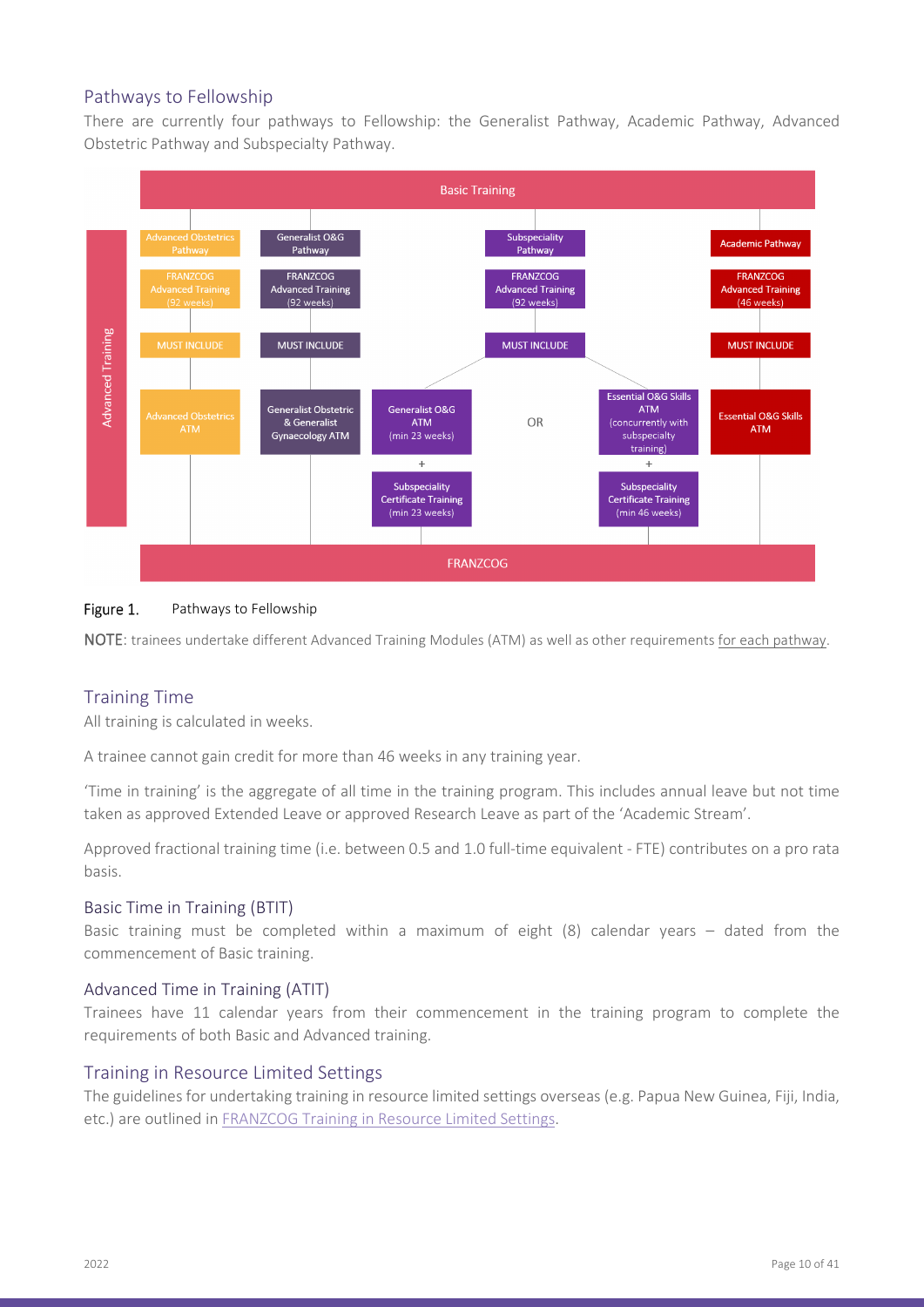### <span id="page-10-0"></span>Basic Training

The 184-week (four-year) Basic Training Program consists of defined clinical and educational experience in training hospitals.

The Basic Training Program includes:

- Rotation through two or more different hospitals, with at least:
	- o 46 weeks in a tertiary hospital
	- o 23 weeks in a rural hospital
	- o 46 weeks in a non-base hospital
- Logged clinical work in obstetrics and gynaecology resulting in attainment of prescribed competency levels in specified procedures;
- Utilising the resources of AQUIRE, the College's eLearning hub;
- Experience in gynaecological oncology sufficient to gain a working knowledge of the anatomy of the pelvic sidewall, particularly in regard to the ureter and major blood vessels;
- Formative three-monthly and Summative six- monthly assessments of the trainee's progress by their Training Supervisor;
- Foundations of Surgery Workshop;
- Neonatal Resuscitation training;
- Fetal Surveillance Workshop;
- Communication Skills Workshop;
- In-hospital Clinical Assessments (IHCA)
- Passing the FRANZCOG Written Examination:
- Passing the FRANZCOG Oral Examination; and
- Competency in Assessments of Procedural and Surgical Skills (APSSs).

Refer to <https://www.ranzcog.edu.au/Training/Specialist-Training/Training-Requirements>

#### <span id="page-10-1"></span>Basic Training sites

#### <span id="page-10-2"></span>Accredited Hospitals & Integrated Training Programs for Basic Training (Years 1-4)

An Integrated Training Program (ITP) is a group of hospitals that is accredited to provide Basic training. Each ITP has a home/base hospital and several peripheral and rural hospitals through which trainees rotate in different combinations.

For a detailed list of Accredited Hospitals please refer to [https://ranzcog.edu.au/training/specialist](https://ranzcog.edu.au/training/specialist-training/hospitals)[training/hospitals](https://ranzcog.edu.au/training/specialist-training/hospitals) 

#### <span id="page-10-3"></span>Accreditation Standards for Hospitals in the FRANZCOG Training Program

The accreditation standards for hospitals providing Basic Training are defined in the Accreditation Standards and Guidelines for Hospitals in the FRANZCOG Training Program.

#### Refer to<https://www.ranzcog.edu.au/Training/Specialist-Training/Hospitals>

For further information on the accreditation and reaccreditation processes, , or to express interest in joining an accreditation survey as a trainee/assessor, please contac[t accreditation@ranzcog.edu.au](mailto:accreditation@ranzcog.edu.au)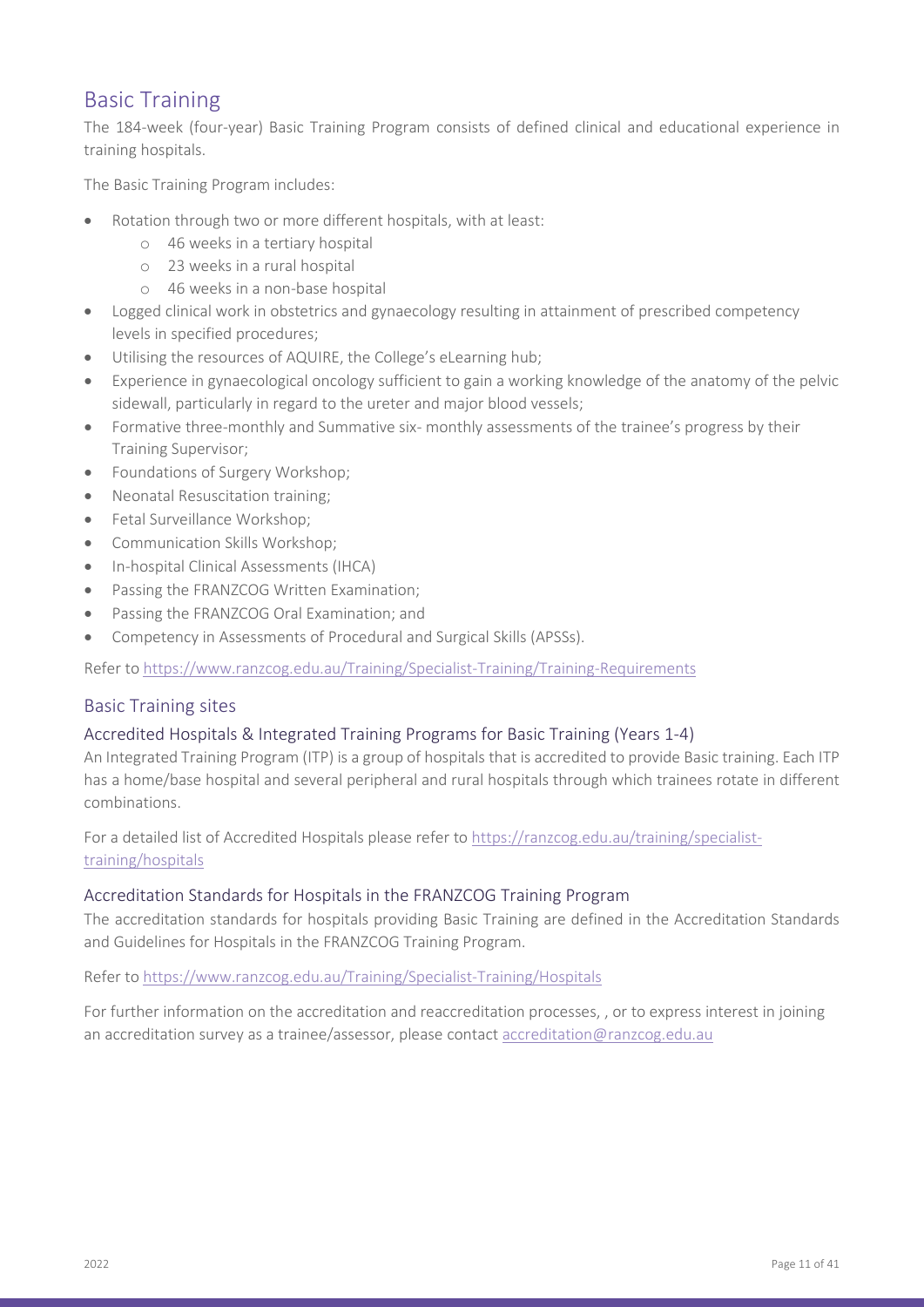### <span id="page-11-0"></span>Basic Training essentials

Basic training is provided through a series of rotations in a group of hospitals accredited by the College for this purpose. Each group of hospitals constitute a discrete Integrated Training Program (ITP).

The following are essential if an ITP is to be accredited by the College:

- A planned rotation over a four-year period, which includes at least 46 weeks' experience in hospitals other than the home hospital, at least 46 weeks in a tertiary hospital\* and 23 weeks in a rural hospital;
- An ITP Coordinator with responsibility for co-ordinating the Basic Training that takes place in the ITP;
- An in-hospital education program specifically designed for FRANZCOG trainees to assist them with their learning; and
- Levels of clinical experience which ensure that each trainee obtains the minimum levels of experience over the four years of the program.

#### <span id="page-11-1"></span>Allocated rotations

Where possible, trainees are advised at least 12 months in advance of their rotations throughout the four years of Basic Training, including their rural rotation. It is expected that trainees follow their allocated rotations. Should they miss training time at a particular allocated site (e.g. due to taking extended leave of absence), they should make up that time on their return to the training program, preferably at the same site wherever possible and if this does not impact adversely on other trainees.

#### <span id="page-11-2"></span>Rural training

All trainees in Basic Training must complete at least one prospectively approved and satisfactorily assessed period of at least 23 weeks FTE in a rural location. When being assigned to a rural rotation, trainees must verify that it is a designated rural rotation. Designated rural rotations are marked with an asterisk (\*) in the list of accredited hospitals of the *FRANZCOG Training Handbook - Companion*.

The compulsory rural rotation provides all trainees with an understanding of the distinctive issues facing a rural patient and a rural specialist, such as:

- the strategies that are necessary when practising in the absence of proximity to subspecialists and tertiary facilities;
- the importance to rural patients of geographical proximity to health services for health and wellbeing;
- the challenges of patient transfer issues when the need arises.

A rural rotation also provides opportunities for a broader scope of gynaecological surgical training. Trainees working in a tertiary hospital may find that some gynaecological surgical procedures are only performed by subspecialist trainees and are not readily available to them, other than during the rural rotation. As such, the rural rotation provides:

- a greater volume and case-mix of gynaecological surgery (approximately 80% more than the average tertiary rotation and 40% more than the average metropolitan hospital rotation);
- an opportunity to enhance confidence and competence in core operative skills and gain increasing independence in those skills needed for Advanced training and ultimately specialist practice;
- the opportunity to be involved in outpatient and outreach clinics that may not normally be available in metropolitan centres;
- exposure to different models of patient care and follow-up care.

Trainees should be advised by the ITP Coordinator/ Training Supervisor of their planned rotation for the fouryear program, at the commencement of Year 1.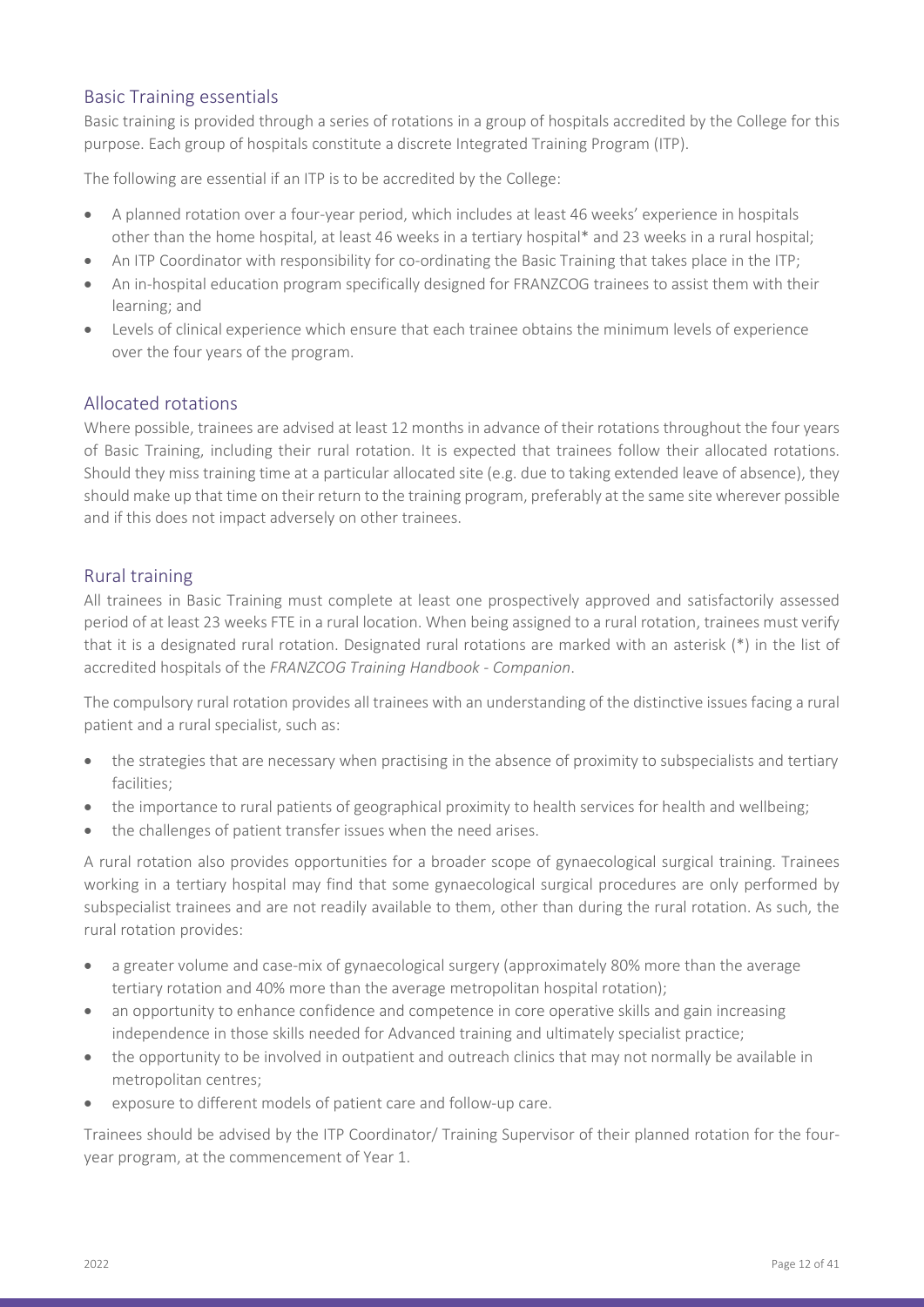Approval for training in a rural rotation will be based on the merits of that training post. Flexibility regarding the model for training supervision will be considered.

#### <span id="page-12-0"></span>Recommended minimum levels of experience

The table below provides a guide for minimum procedural experience. Trainees and training sites should aim for these numbers but will not be penalised if unable to meet them.

Figures for procedures refer to the number of procedures performed, as primary operator including a direct supervisor.

To record a procedure as primary operator, the trainee needs to perform at least 50% of the relevant procedure. It is not necessary to open and close, or to be primary operator for an entire case. For cases with multiple procedures, there may be more than one primary operator.

For example, primary operator can be claimed when the trainee assists the supervisor on one side and then performs the other side with the supervisor assisting. Direct Supervisor can be logged when a more experienced trainee supervises a more junior trainee who is performing the procedure. Trainees who act as direct supervisor must have been credentialed to perform the procedure or must have previously completed the relevant APSS.

| Procedure                                                                                                | Recommended minimum |
|----------------------------------------------------------------------------------------------------------|---------------------|
| Vaginal birth                                                                                            | 20                  |
| Vaginal birth complex (e.g. Multiple birth, Vaginal birth with breech,<br>face or compound presentation) | 20                  |
| Instrumental vaginal birth- any combination vacuum/forceps                                               | 100                 |
| Instrumental vaginal birth - mid- cavity/rotational                                                      | 20                  |
| Caesarean section                                                                                        | 200                 |
| <b>Basic</b>                                                                                             | 165                 |
| Fully dilated                                                                                            | 20                  |
| Complex                                                                                                  | 15                  |
| Third & Fourth degree tears                                                                              | 20                  |
| Laparotomy - Basic                                                                                       | 20                  |
| Laparotomy - Intermediate                                                                                | 20                  |
| Vaginal surgery - Simple                                                                                 | 20                  |
| Vaginal surgery - Intermediate (Hysterectomy)                                                            | 20                  |
| Continence surgery                                                                                       | 5                   |
| Laparoscopic surgery - Level $1 + 2$                                                                     | 20                  |
| Laparoscopic surgery - Level 3                                                                           | 20                  |
| Colposcopies                                                                                             | 100                 |
| Gynaecological clinics                                                                                   | 100 (clinics)       |
| Obstetric clinics                                                                                        | 100 (clinics)       |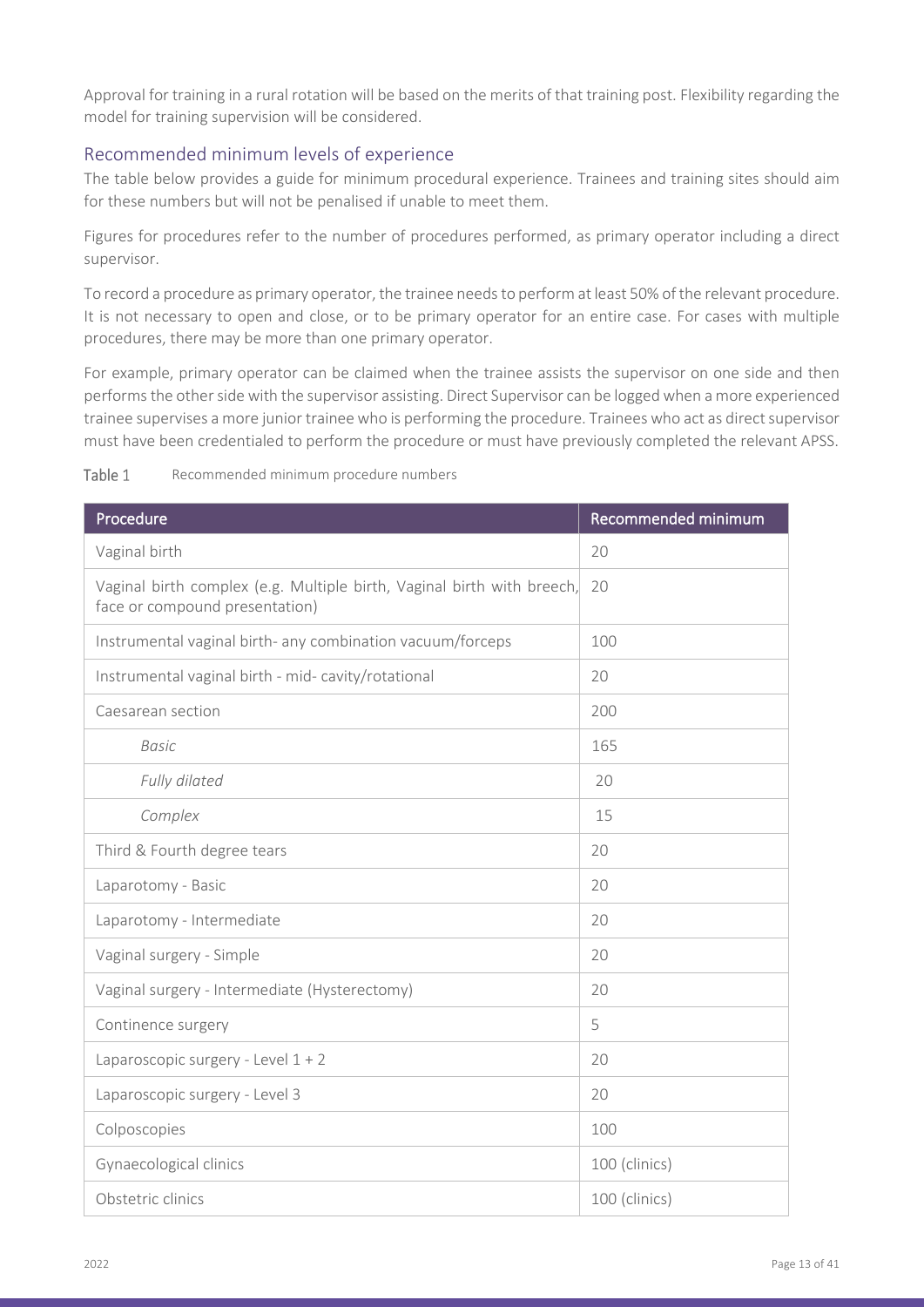| Procedure             |                                                                                                                                                                                                                                                                                                                                                                                                                                                                                | Recommended minimum |
|-----------------------|--------------------------------------------------------------------------------------------------------------------------------------------------------------------------------------------------------------------------------------------------------------------------------------------------------------------------------------------------------------------------------------------------------------------------------------------------------------------------------|---------------------|
| Ultrasound            | 150 scans. Trainees are encouraged to aim for a minimum of 80 hours over<br>the first two years of the program                                                                                                                                                                                                                                                                                                                                                                 |                     |
| Gynaecologic oncology | Ideally, 3 months' experience but not necessarily in a formally designated<br>gynaecologic oncology unit (e.g. a hospital where there is no specific<br>gynaecologic oncology service on-site but multiple gynaecologists are<br>available). If a 3-month term is not feasible, trainees should have sufficient<br>experience in this area to gain a working knowledge of the anatomy of the<br>pelvic sidewall, particularly in regard to the ureter and major blood vessels. |                     |

### <span id="page-13-0"></span>Scope of practice of a trainee on satisfactory completion of Basic training

Basic training allows trainees to develop competency in the Common Scope of Practice of Australian and New Zealand Obstetricians and Gynaecologists.

On satisfactory completion of Basic training, a trainee will be:

- Able to perform complex obstetrics, emergency gynaecology and common office gynaecology under supervision. The degree of supervision will depend on the procedure complexity but for at least some of the common scope of practice, the consultant may not be required in the hospital for a supervisory role. Note that this may vary with local guidelines as the consultant may be required to attend in the event that there is a second emergency, and another expert is required to be in the hospital.
- Able to perform many procedures under supervision that are beyond the Common Scope of Practice in order to: a) provide the trainee with experience of diverse scopes of practice across obstetrics and gynaecology; b) adequately prepare the trainee for whatever advanced training posts they will occupy; and c) facilitate the capacity of the trainee to later expand their scope of practice post-FRANZCOG training.
- Eligible to undertake any position approved for advanced training . These include posts approved under the 'Generalist O & G', 'Advanced Obstetrics', 'Subspecialty Certificate or 'Academic Pathway' Programs.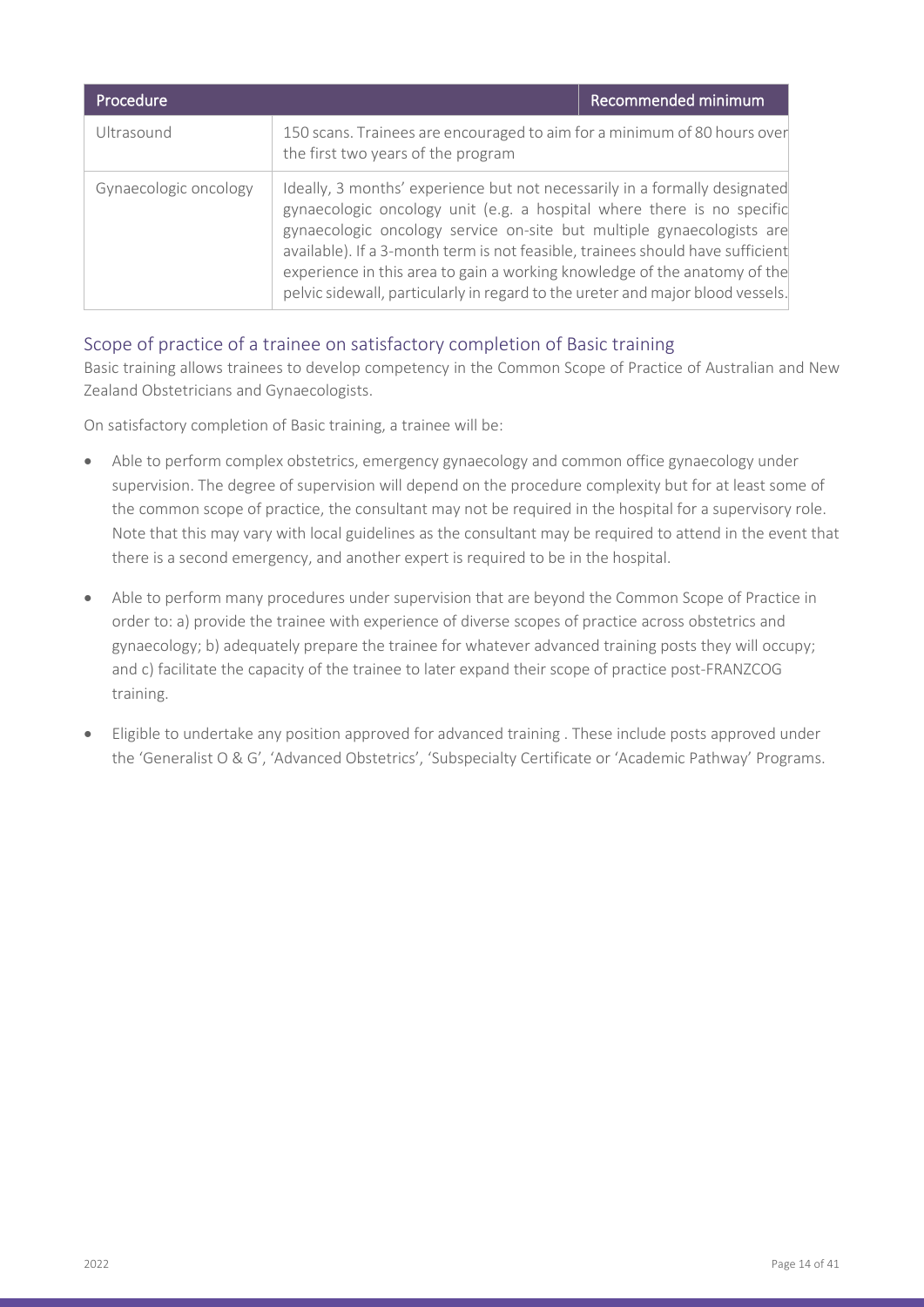### <span id="page-14-0"></span>Advanced Training

Advanced training is post-Basic training (i.e. undertaken in Years 5 and 6), and trainees are expected to develop higher professional maturity and professionalism during these years.

Advanced training can be tailored to meet the needs and interests of the trainee and their aims will vary from trainee to trainee. Trainees who commenced the program after 1 December 2013 must complete all Basic training requirements to commence, and receive credit for, Advanced training.

Each trainee is required to submit a Learning Plan for prospective approval by the relevant State /New Zealand Training Accreditation Committee. Prospective approval is only given after discussion with the trainee and assessment of their training up to that point.

The trainee's Advanced training may focus on:

- extending expertise in general obstetrics and gynaecology;
- extending expertise in gynaecological surgery;
- developing expertise in provincial practice;
- developing research expertise;
- developing expertise in areas of special interest;
- developing expertise in practice in developing countries;
- commencing Subspecialty training.

Additionally, several professional objectives should be common to Advanced training programs. These include the development of:

- confidence and competence in surgery;
- confidence and competence in patient management;
- career direction:
- leadership skills;
- teaching skills;
- financial management skills;
- people management skills.

#### <span id="page-14-1"></span>Advanced Training sites

Advanced Training posts are approved on the merit of the position. The position should give the trainee an opportunity to advance in practice from senior registrar to consultant across the intended scope of practice. This will include reaching a high level of independence in the performance of procedures and advanced communication skills.

Procedurally this will necessitate:

- Primary operator experience, with a junior assistant for those procedures where independent practice and competency has been achieved.
- Supervised primary operator experience (i.e. operating with a consultant) for those procedures where independent practice has not yet been achieved.

Documentation is provided via the Prospective Approval of Training process and needs include:

- confirmation of the appointment to the hospital and the date of commencement of duty;
- confirmation of the name of the person who has agreed to be the Training Supervisor;
- signed statement from the nominated Training Supervisor (a pro forma document is included in the application form);
- weekly timetable of the trainee's activities; and
- information about the type of educational opportunities available to the trainee.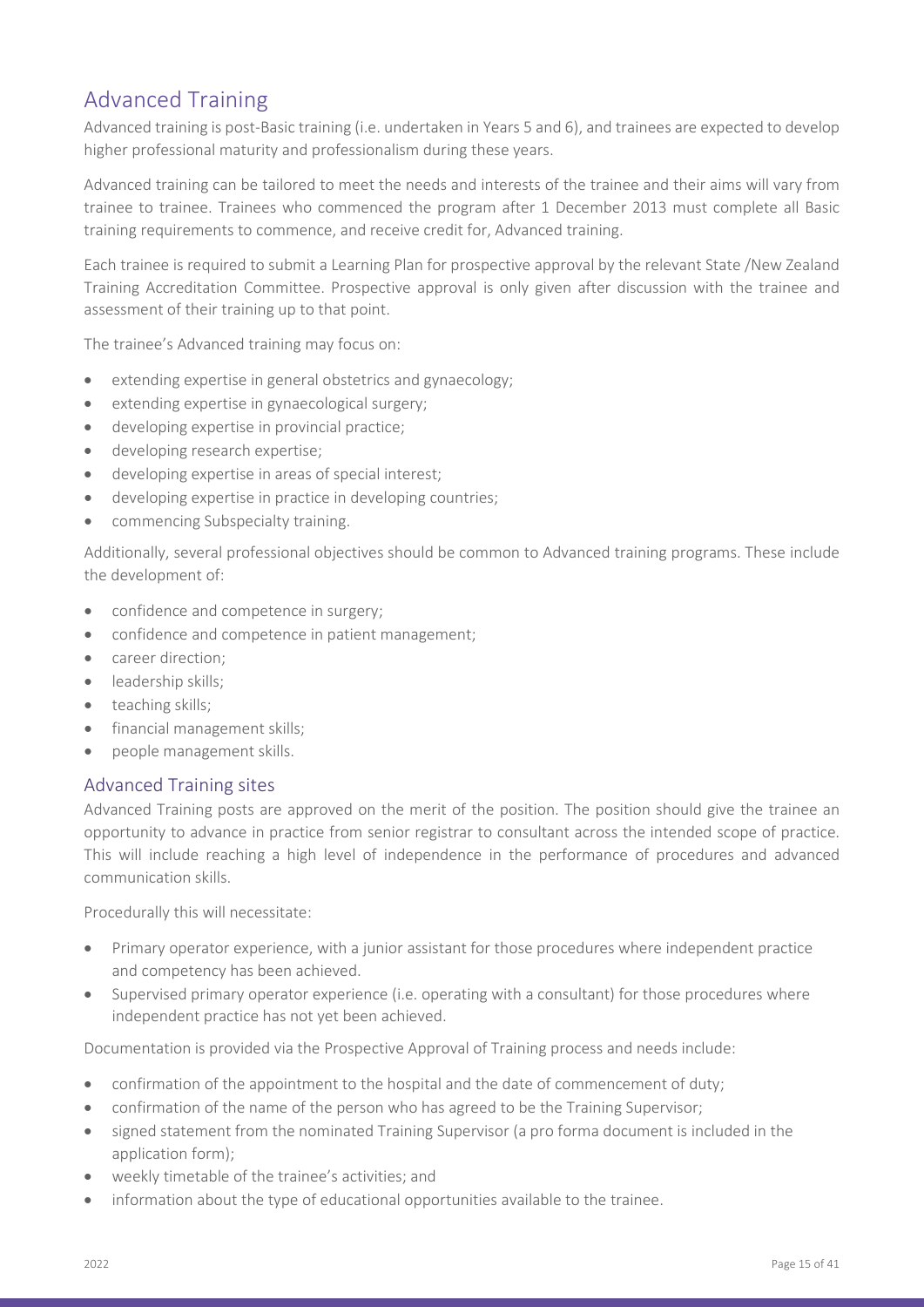Refer to Advanced Training Posts Criteria at [https://ranzcog.edu.au/training/specialist-training/training](https://ranzcog.edu.au/training/specialist-training/training-requirements)[requirements](https://ranzcog.edu.au/training/specialist-training/training-requirements)

#### <span id="page-15-0"></span>Advanced Training under minimum supervision

Approval of Advanced training under conditions of minimal supervision should include access to consultants by telephone, the time it takes for the consultant to be available on-site, and the availability of support from other medical specialists.

Ideally, a FRANZCOG specialist, if not on site, should normally be available within one hour.

If this requirement cannot be achieved, each application will be considered on its individual merits.

#### <span id="page-15-1"></span>Research-based Advanced Training

Trainees may be credited with up to 92 weeks (two years) of the 276 weeks (six years) of FRANZCOG training for experience gained in approved research posts.

These research posts must be prospectively approved by the Chair of the relevant State /New Zealand TAC as being suitable for a particular trainee.

Posts suitable for accreditation as research posts must offer a minimum 50% active clinical component. Positions involving less than 50% will not be approved for training.

Trainees intending to undertake a period of research as a component of their Advanced training should submit both an Advanced Training (Clinical) and an Advanced Training (Research) Prospective Approval form in *My.RANZCOG*.

Documentation that needs to be included with your application for research-based Advanced training includes:

- a detailed research proposal, including project title, aims, hypothesis, name of principal Training Supervisor and proposed timeline;
- signed statement from the principal supervisor confirming approval of the project and an understanding of his/her supervisory responsibilities;
- signed statement from the trainee confirming his/her understanding of responsibilities as a research trainee; and
- weekly timetable of clinical training activities.

Trainees must submit their application for prospective approval of training at least eight weeks prior to the commencement of training.

#### <span id="page-15-2"></span>Scope of practice of a trainee on satisfactory completion of Advanced training

On satisfactory completion of Advanced Training, a trainee will have, at a minimum, the knowledge, skills and attributes needed to independently manage a complex obstetric patient, common gynaecological conditions, and gynaecological emergencies.

The new Fellow will also have acquired further generalist skills and/or one or more areas of special interest such as hysteroscopic and laparoscopic surgery, pelvic floor disorders and sexual reproductive health. These specific 'areas of special interest' will further define the scope of practice of a new Fellow.

Following the awarding of Fellowship, Fellows will continue to develop professionally in their chosen scopes of practice and may elect to extend and enhance their scope of practice by undertaking further training in their area of special interest and/or towards subspecialty certification.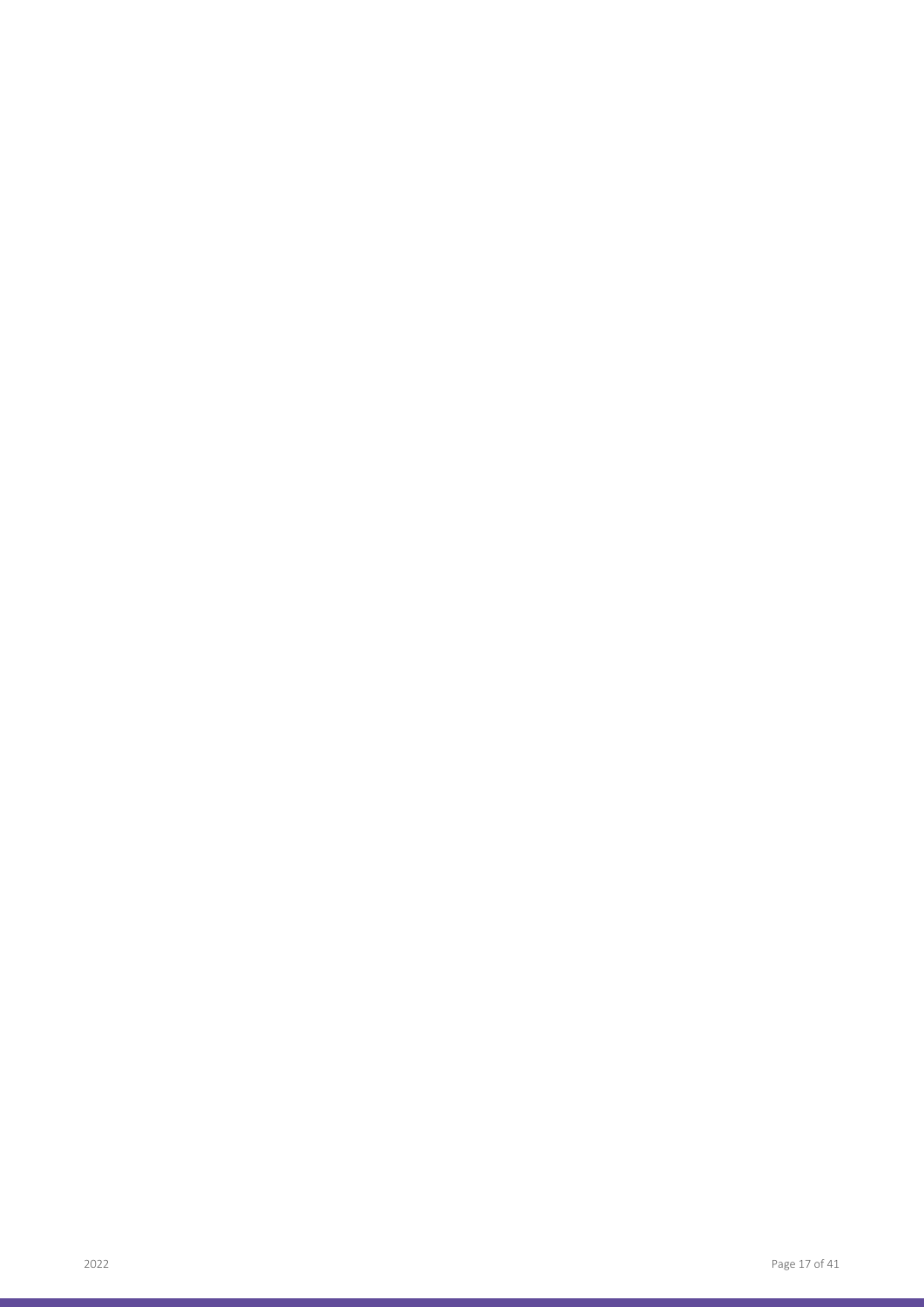### <span id="page-17-0"></span>Academic and Subspecialty pathways

#### <span id="page-17-1"></span>FRANZCOG Academic Stream

The FRANZCOG Academic Stream is a pathway for trainees who wish to undertake a PhD. In the Academic Stream, trainees are given up to three years (156 weeks) continuous Research Leave. Upon completion of the PhD, the trainee will be granted 46 weeks (1 year) of Advanced training credit and will meet the research requirement of the FRANZCOG Training Program.

Applications to enter the Academic Stream can be made to the chair of the relevant State/NZ Training Accreditation Committee at any time. Applications should include confirmation of enrolment, details of your PhD and its relevance to women's health.

Trainees accepted into the FRANZCOG Training Program (commencing after 1 December 2013) are eligible to apply for Recognition of Prior Learning for a previously completed PhD.

Refer to<https://ranzcog.edu.au/training/specialist-training/training-requirements> > Academic Stream

#### <span id="page-17-2"></span>Subspecialty Training

Trainees looking to further their career in obstetrics and gynaecology may commence subspecialty training during FRANZCOG Advanced Training or once elevated to Fellowship. RANZCOG offers certification in the following five subspecialty areas.

Refer to<https://ranzcog.edu.au/training/subspecialist-training>

#### <span id="page-17-3"></span>Gynaecological Oncology (CGO)

Specialist Gynaecological Oncologists are competent in the comprehensive management of women with a gynaecological malignancy. A subspecialist Gynaecological Oncologist is responsible for ensuring the highest standards of care for women with gynaecological cancer.

#### <span id="page-17-4"></span>Maternal Fetal Medicine (CMFM)

Specialists in Maternal Fetal Medicine are competent in obstetrical, medical and surgical complications of pregnancy and their effect on both the mother and the fetus. Training includes current approaches to diagnosis and treatment of patients with complicated pregnancies and requisite technical support. Specialists with advanced knowledge of newborn adaptation ensure a continuum of excellence in care from the fetal to newborn stages.

#### <span id="page-17-5"></span>Obstetrical and Gynaecological Ultrasound (COGU)

Specialists in Obstetrical and Gynaecological Ultrasound are competent in all aspects of ultrasound diagnosis relating to obstetrics and gynaecology, including ultrasound guided interventional diagnostic and therapeutic techniques. Within tertiary care institutions, the ultrasound department provides a comprehensive diagnostic service to general and subspecialist obstetrics and gynaecology.

#### <span id="page-17-6"></span>Reproductive Endocrinology and Infertility (CREI)

Specialists in Reproductive Endocrinology are competent in the comprehensive management of patients with reproductive endocrine disorders and infertility. It is not intended that only persons with the CREI should treat infertile couples but that they will be specialists in this area and directors of assisted conception units.

#### <span id="page-17-7"></span>Urogynaecology (CU)

Specialist Urogynaecologists are competent in the comprehensive management of patients with urogynaecological disorders. A Urogynaecologist must spend at least 66 per cent of their clinical time working in the area of their specialty, the remainder being split between either obstetrics or gynaecology.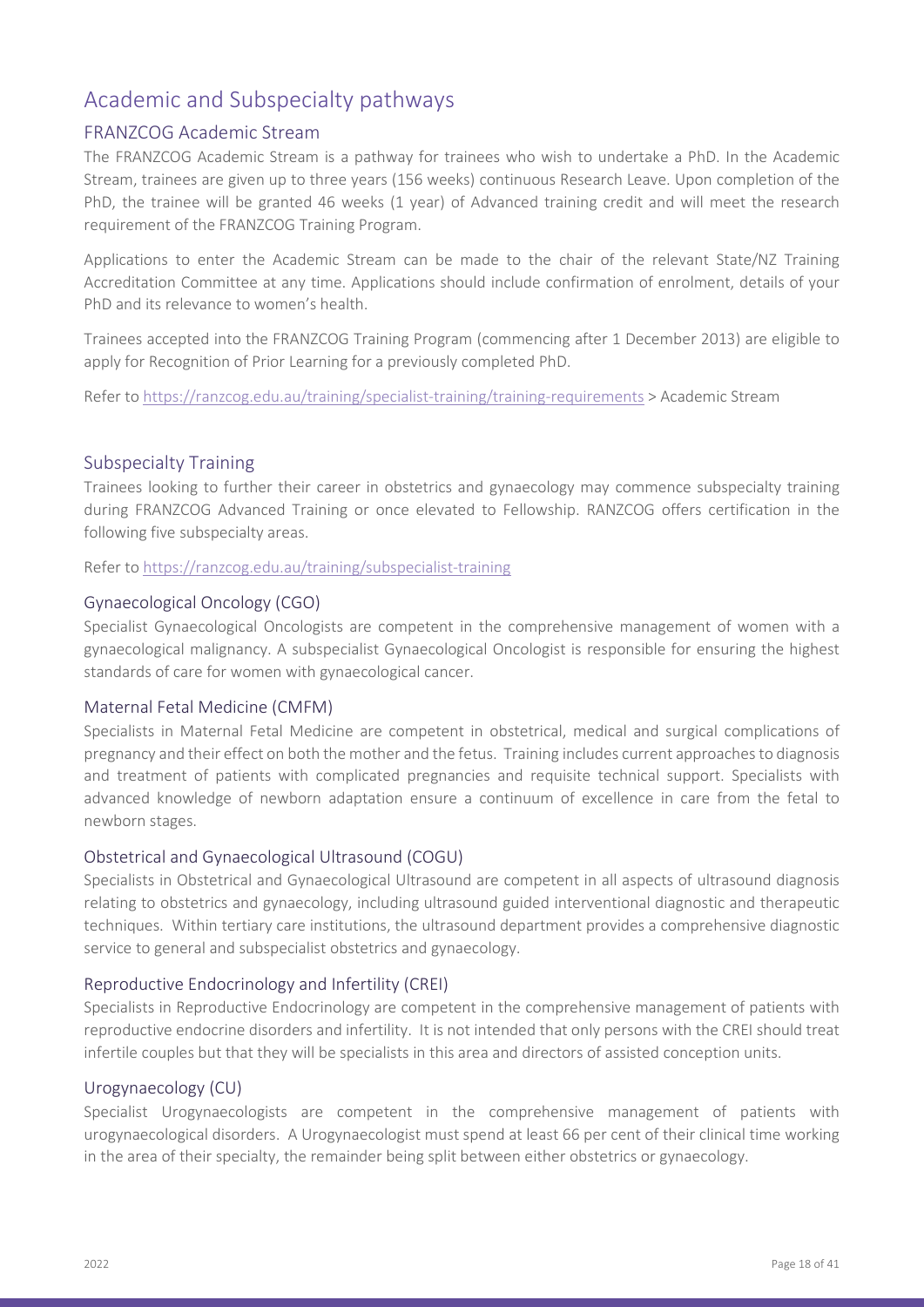## <span id="page-18-0"></span>Applying for FRANZCOG training

### <span id="page-18-1"></span>FRANZCOG Trainee Selection Process

The aim of the selection process is to recruit the best available trainees for the FRANZCOG Training Program, with the objective of producing specialist obstetricians and gynaecologists who best meet the community needs in women's health across Australia and New Zealand. Please refer to the [selection guidelines](https://ranzcog.edu.au/RANZCOG_SITE/media/RANZCOG-MEDIA/Training%20and%20Assessment/Specialist%20Training/Applying/Trainee-Selection-Process-Guidelines.pdf) available on the College website.

For details on the application process please refer to [Applying for FRANZCOG Training section](https://ranzcog.edu.au/training/specialist-training/applying) on the College website.

### <span id="page-18-2"></span>Deferral of commencement of training

Trainees who have been selected for the FRANZCOG Training Program, but have yet to commence training, may be eligible for deferral. RANZCOG will consider the grounds for deferral of training which would significantly impact on a newly selected trainee's ability to commence training on the designated date. Matters that may be considered as reason for deferral include (but are not restricted to):

- pregnancy;
- temporary impairment or disability (e.g. treatment for serious illness);
- family or carer responsibilities; and/or
- compassionate grounds not covered by the above points, such as the special needs of ageing parents, or family crisis.

#### <span id="page-18-3"></span>Maximum period of deferral

Due to the adverse impact deferments of training may have on the planning and implementation of trainee rotations over the four years of Basic Training in the relevant state/territory/NZ the maximum amount of time a trainee is permitted to defer is 12 months.

In exceptional circumstances, where a further period of deferment is required due to any of the reasons specified above, the 12-month maximum may be extended upon a new application utilising the *"Special Consideration*" by the trainee. Such applications must be lodged prior to the expiry of the original deferment period.

Please refer to the policy on Deferral of Training <https://www.ranzcog.edu.au/about/Policies-Procedures>

### <span id="page-18-4"></span>Flexibility in training

#### <span id="page-18-5"></span>Fractional (Part-time) Training

FRANZCOG Training can be undertaken as fractional/part-time training subject to approval from the employing hospital and relevant State/Territory/NZ TAC chair.

Whether training is undertaken full-time or fractionally, the minimum requirement of 276 weeks (six years) FTE training must be completed to be eligible for Fellowship.

For the purposes of credited training, RANZCOG defines fractional training as training undertaken between 0.5FTE up to 1.0FTE at the relevant site for the relevant period of training. Training less than 0.5FTE in a training period will not be credited.

To ensure that those choosing fractional training will not be disadvantaged and RANZCOG standards will be maintained, programs for such trainees should be planned to provide the same breadth of experience, teaching and supervision as their full-time colleagues. The required standard of knowledge and competence is the same, regardless of training mode, as is the supervision required by an approved RANZCOG Training Supervisor.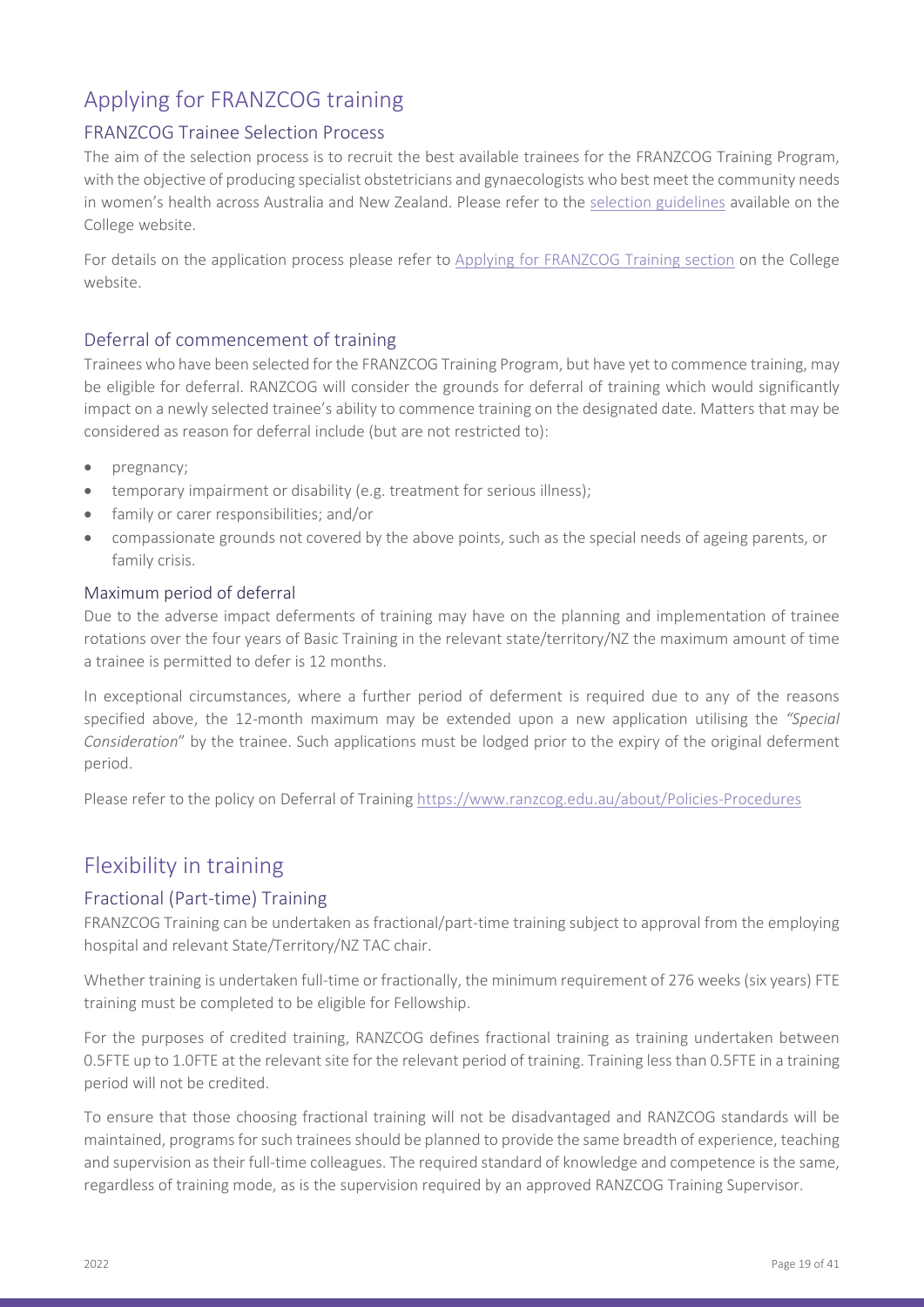Further information on fractional training can be found in the *Fractional/Part-time Training Guidelines.* 

Refer to<https://ranzcog.edu.au/training/specialist-training/training-requirements>

#### <span id="page-19-0"></span>Leave from training

#### <span id="page-19-1"></span>Extended leave

Trainees may interrupt their training to take extended leave of absence from the training program for a maximum of 156 weeks cumulative. Only 52 weeks' leave of absence can be approved at any one time.

The maximum allowable period of extended leave of absence taken from the training program consecutively is 104 weeks (two years). A minimum period of 10 weeks satisfactorily assessed training (FTE) is required prior to taking any further extended leave of absence.

Unless the trainee has prospectively approved research leave, prospective approval for extended leave of absence is required when:

- a) less than ten (10) weeks FTE training will be credited in a six-month training block; and/or,
- b) the trainee does not (or will not) occupy a prospectively approved training position for any duration, not covered above, at any time during the training period.

Trainees who have not obtained prospective approval of training or who have not taken prospectively approved research leave must obtain prospective approval to be on extended leave from the program for the relevant six-month block(s).

Extended Leave of Absence must be *prospectively* approved in writing by the Chair of the relevant State/Territory/NZ TAC.

#### <span id="page-19-2"></span>Study/Professional Development Leave (PDL)

Trainees are entitled to two weeks (10 days) of study/professional development leave per year. This leave is regarded as part of active clinical service and trainees receive credit for this time. PDL should be recorded in the Additional Requirements section of *My.RANZCOG*.

#### <span id="page-19-3"></span>Transferring between posts, countries, and/or regions

All transfers must be prospectively approved prior to relocation.

Well in advance of any planned move (at least 8-10 weeks prior), a trainee must discuss with their Training Supervisor and/or ITP Coordinator (if in Basic training) before obtaining written approval from the chairs of the two relevant State/Territory/NZ Training Accreditation Committees (TACs). This approval must be obtained by using *RANZCOG Transfer Application form*.

If a trainee is planning to move from one country/region to another - irrespective of whether in Basic or Advanced training – a trainee cannot decide to move training posts and sort out training arrangements afterwards. Nor can a trainee arrange a training post in another country/region and retrospectively inform RANZCOG at the time of submission of an application for prospective approval of training.

Refer to<https://www.ranzcog.edu.au/Training/Specialist-Training/Training-Requirements>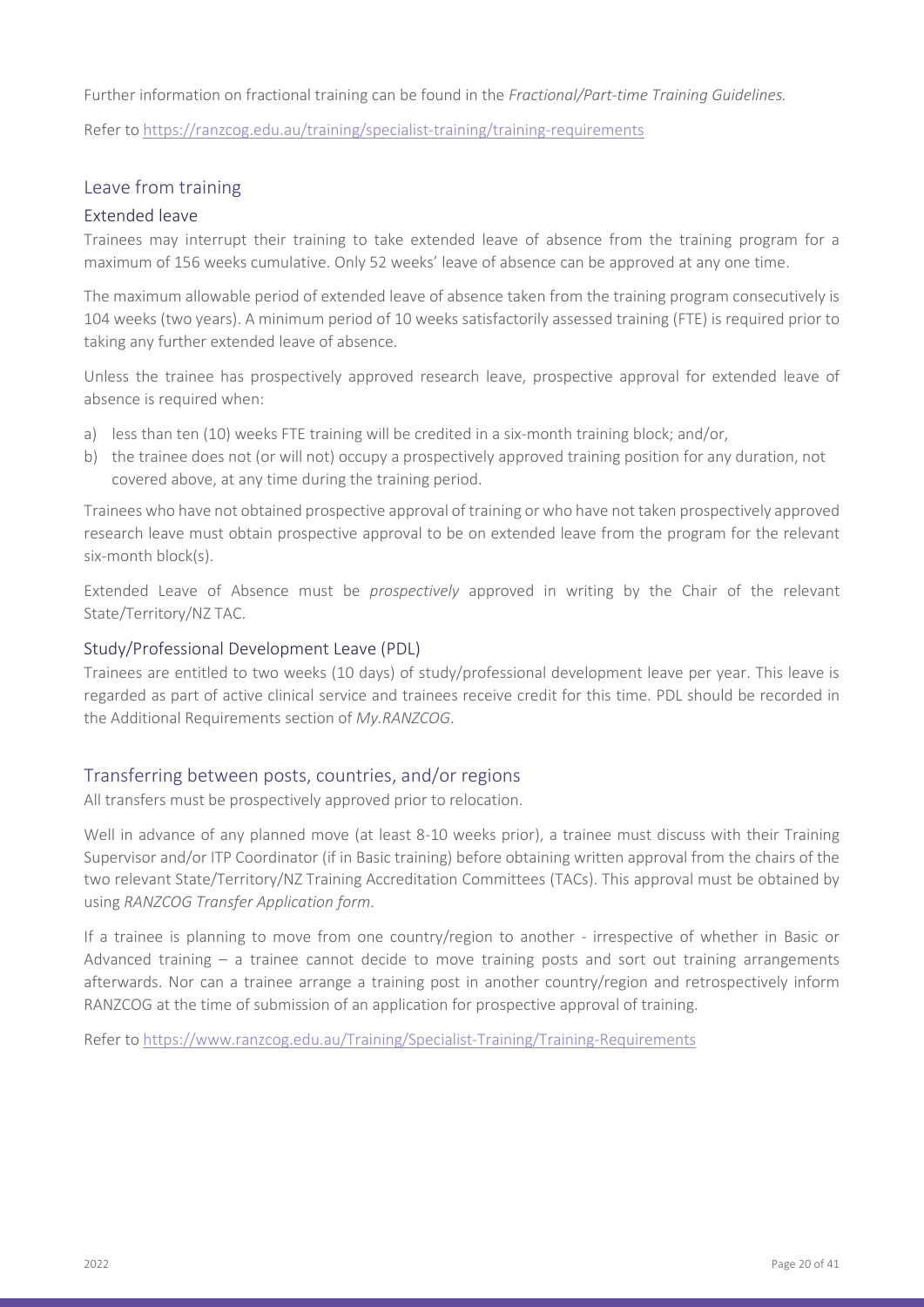### <span id="page-20-0"></span>Training supervision

### <span id="page-20-1"></span>Integrated Training Program (ITP) Coordinators

Each Integrated Training Program (ITP) is overseen by an ITP Coordinator, appointed by the relevant State/Territory/NZ TAC for a minimum two-year period.

The ITP Coordinator is responsible for planning the local Basic Training program and coordinating the progress of trainees through the program. The role is similar to the Senior Training Supervisor in major teaching hospitals which offer a program involving rotation to other hospitals.

Refer to [www.ranzcog.edu.au/Training/Specialist-Training/Supervisors-Coordinators](http://www.ranzcog.edu.au/Training/Specialist-Training/Supervisors-Coordinators)

#### <span id="page-20-2"></span>Training Supervisors

Training Supervisors are RANZCOG Fellows who supervise the training of individual trainees and are responsible for the overall supervision and mentoring of trainees. They are required to maintain professional development and attend RANZCOG Training Supervisor workshops on a regular basis.

Training Supervisors must be employed at an approved training site, can be a full-time or part-time staff specialist or, where appropriate, a Visiting Medical Officer (VMO). Training Supervisors are responsible for conducting the Formative Appraisals (three-monthly) and Summative Assessments (six-monthly) of their trainees using the appropriate RANZCOG documentation as well as signing off on trainee requirements throughout training.

All hospitals with training posts must have a RANZCOG approved Training Supervisor to coordinate training within that hospital. This is a prerequisite for accreditation of the hospital as an approved training site by RANZCOG. Large teaching hospitals with a number of trainees in the training program must have more than one Training Supervisor.

The standard RANZCOG position description for Training Supervisors is available on the College website in addition to the process for appointment and resignation of supervisors.

Refer to<https://www.ranzcog.edu.au/Training/Specialist-Training/Supervisors-Coordinators>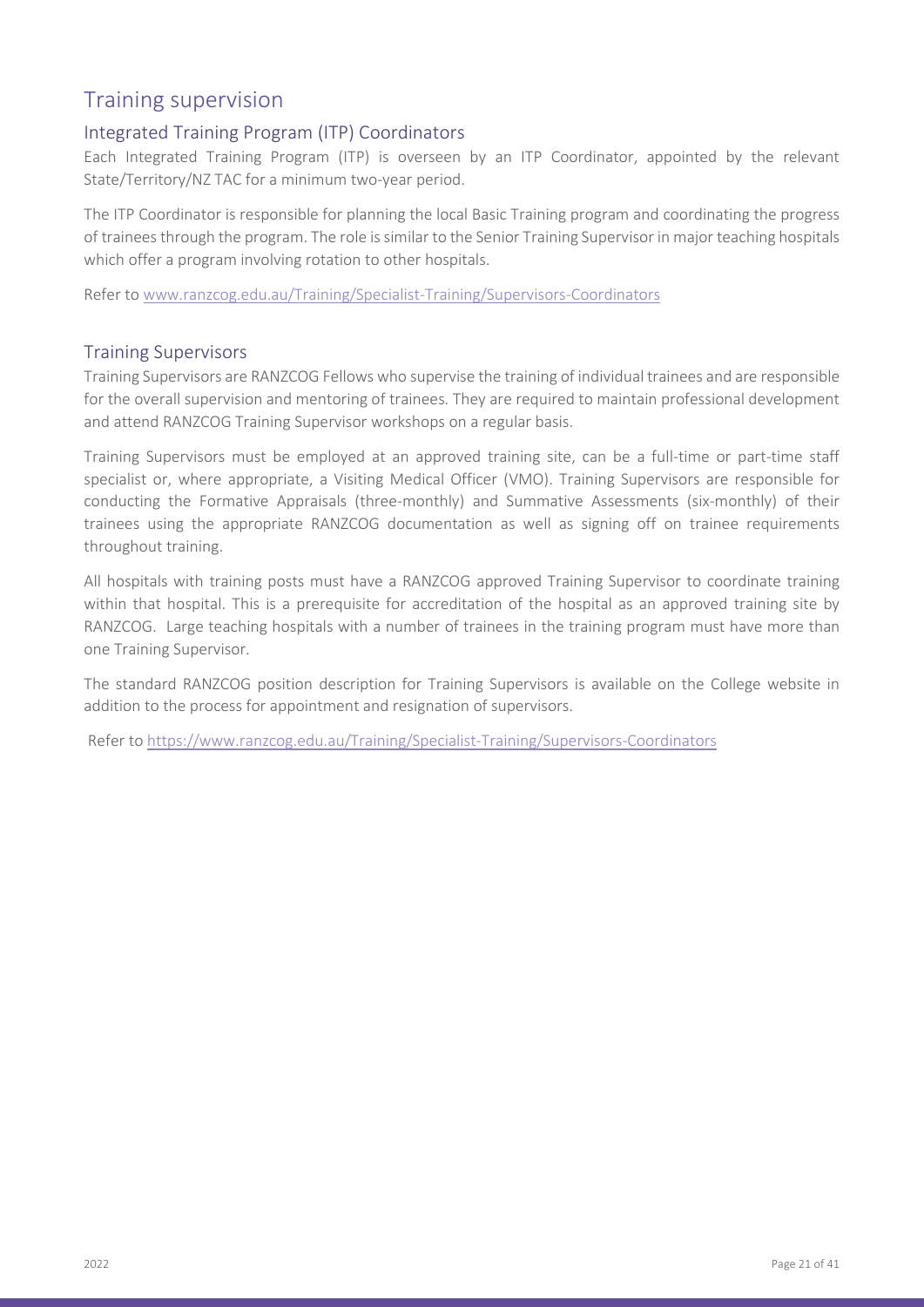### <span id="page-21-0"></span>Training administration and resources

#### <span id="page-21-1"></span>Trainee email addresses

RANZCOG provides a hosted email service for all FRANZCOG trainees via Outlook on Office365. This is accessible through any internet browser on any platform. It includes 50GB of storage and can send messages of up to 25MB.

The College uses this address for all email correspondence with trainees for the duration of training.

Login<https://outlook.office365.com/>

#### <span id="page-21-2"></span>My.RANZCOG

*My.RANZCOG* is the College's online training portfolio. All FRANZCOG training and assessments are recorded and processed through the portal including:

- Prospective approval of training
- Three-Monthly Formative Appraisals
- Six-Monthly Summative Assessments (including consultant feedback)
- Progress summaries for:
	- o Training time
	- o Training requirements
	- o Logbook procedures
- Recording of leave and professional development
- Examination performance

Login via<https://my.ranzcog.edu.au/>

#### <span id="page-21-3"></span>Online Logbook

The Logbook is used by each trainee as a personal record of all required procedural and training experiences in every year of FRANZCOG training.

From the start of the 2016 training year, RANZCOG introduced an online logbook for all FRANZCOG trainees to record procedures, clinics and scans. The Logbook is accessible via any web browser as both a desktop interface, and a mobile friendly interface. Features of the logbook include predictive search for procedures, default hospital settings, and automatic classification and tallying of entries.

Logbook entries made during a semester will be accessible for supervisors to review online as part of the Sixmonthly Summative Assessment process.

The Logbook is essential evidence of training. Trainees should keep their Logbooks up to date to all times.

Login via<https://my.ranzcog.edu.au/>

#### <span id="page-21-4"></span>The Training Assessment Record (TAR)

*Only used by trainees prior to December 2015.*

The Training and Assessment Record (TAR) book was a record of a trainee's completed assessments and training history prior to introduction of *My.RANZCOG*. All trainees were issued with a TAR at commencement of training and expected to keep it updated during training.

Trainees who commenced after December 2015 use the online system *My.RANZCOG* to record training and assessments. ITP Coordinators and Training Supervisors can request to see the TAR of pre-December 2015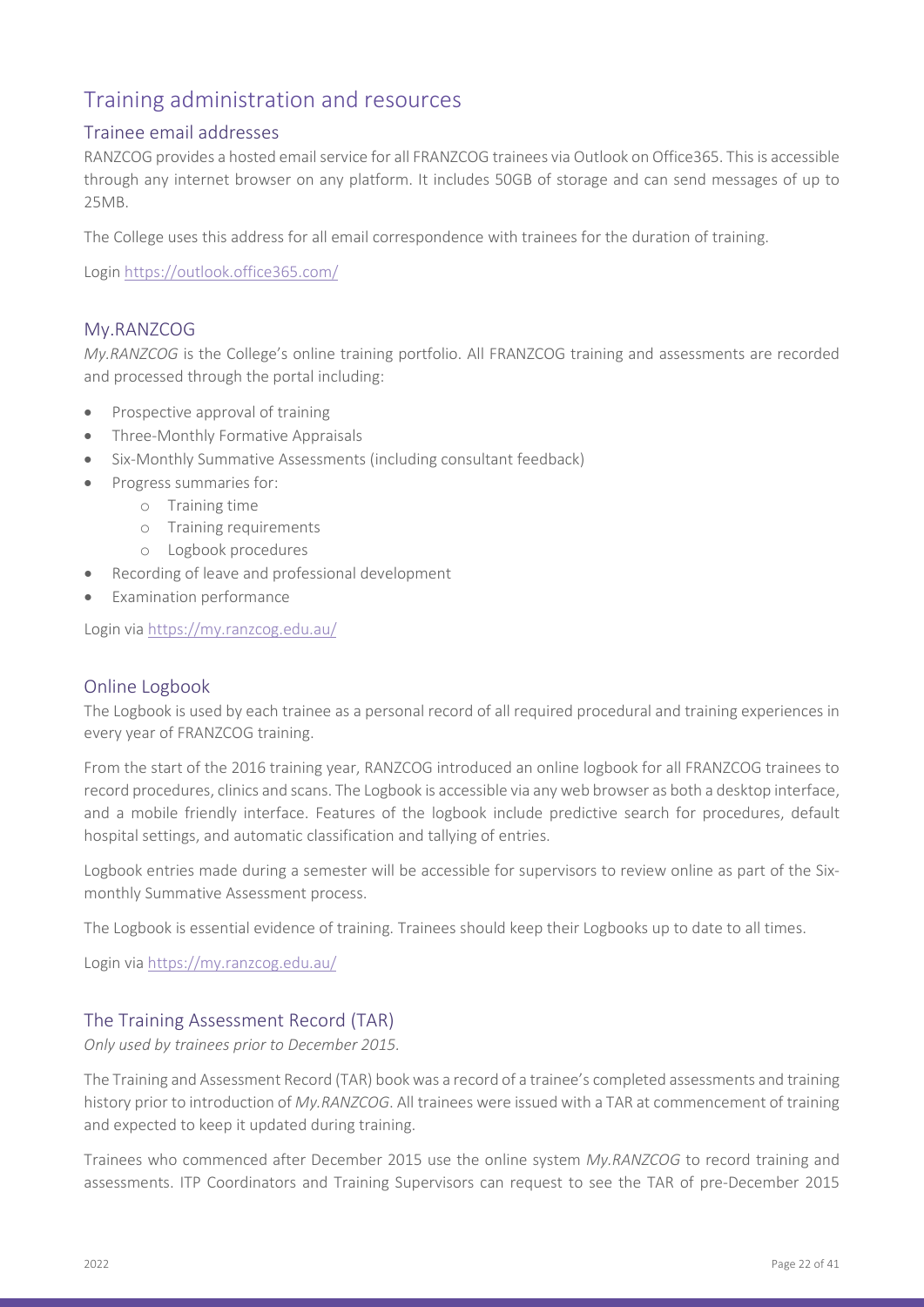trainees (i.e. containing pre-December 2015 documentation) at any time, particularly when commencing a new rotation.

The TAR contains the following:

- the trainee's training history his/her summary of completed training (updated each year);
- annual leave and special leave details;
- the trainee's average weekly timetable to be entered on the TAR for each six-month training period;
- completed training requirements including workshops, In-hospital Clinical Assessments, Assessment of Procedural and Surgical Skills (APSSs);
- Research Project proposal and completion (where relevant);
- participation in other professional activities;

#### <span id="page-22-0"></span>Acquire E-learning Hub

AQUIRE eLearning provides online learning support for all RANZCOG trainees and members. All resources can be accessed by secure login at [https://acquire.ranzcog.edu.au.](https://acquire.ranzcog.edu.au/) Most resources are readily accessible using mobile devices.

Resources available on AQUIRE include:

- Modules that map key texts, resources and learning activities to RANZCOG Curriculum;
- Training support modules such as operating with respect, mentoring, and feedback;
- Surgical Skills Companion Resources mapped against the APSS;
- Landmark Clinical Trials as recommended by RANZCOG Education and Assessment Committee;
- MCQs drawn from RANZCOG Examination Bank (answers not provided);
- Research modules to guide trainees through the completion of their Research Project;
- The Clinical Educator Training Program to support training supervisors and senior registrars;
- Webcast presentations from recent RANZCOG Annual Scientific Meetings.

Refer to [https://acquire.ranzcog.edu.au/.](https://acquire.ranzcog.edu.au/)

#### <span id="page-22-1"></span>Dates & deadlines for submission of requirements

#### <span id="page-22-2"></span>Appraisals and assessments

Deadlines for submission of Three-Monthly Formative Appraisals and Six-Monthly Summative Assessments are published annually on the College website.

Refer to [https://ranzcog.edu.au/training/specialist-training/online-portfolio-assessments/deadlines-for](https://ranzcog.edu.au/training/specialist-training/online-portfolio-assessments/deadlines-for-submission)[submission](https://ranzcog.edu.au/training/specialist-training/online-portfolio-assessments/deadlines-for-submission)

#### <span id="page-22-3"></span>Training requirements

Due dates for mandatory training requirements are trainee specific and available via the *Requirements Summary* on *My.RANZCOG.* 

Login to [https://my.ranzcog.edu.au/Progress/Progress\\_Summary.aspx](https://my.ranzcog.edu.au/Progress/Progress_Summary.aspx)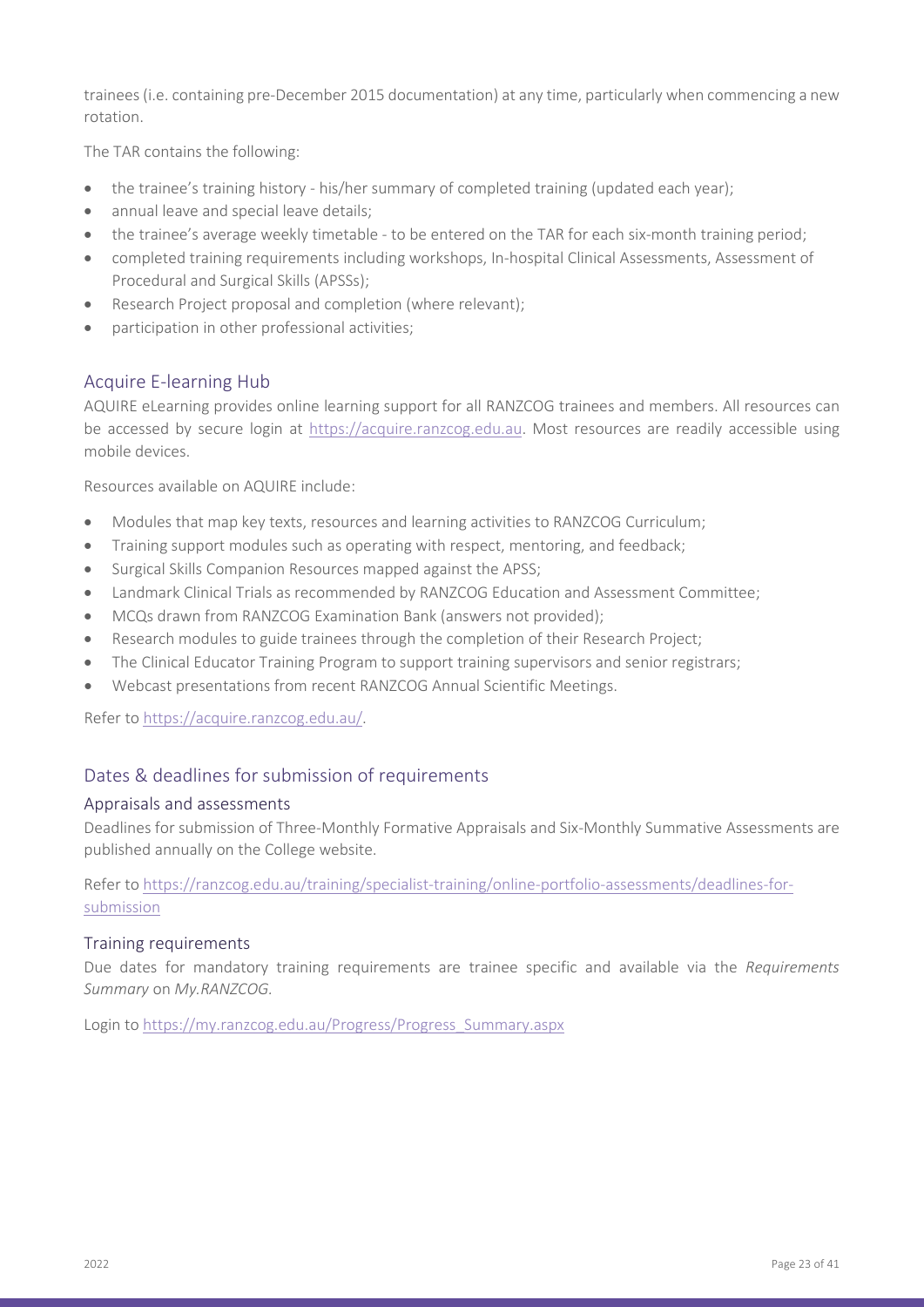### <span id="page-23-0"></span>Training Program requirements

#### <span id="page-23-1"></span>Prospective approval of training positions

All trainees for each year of training must submit a Prospective Approval of Training or Prospective Approval of Extended/Research Leave form via *My.RANZCOG* prior to the start of each semester of training.

A revised application for prospective approval should be submitted if there are any changes to the planned training rotation. Applications for prospective approval should be made at least eight weeks before the start of the relevant training/leave period.

Refer to [https://ranzcog.edu.au/training/specialist-training/online-portfolio-assessments/training-approval](https://ranzcog.edu.au/training/specialist-training/online-portfolio-assessments/training-approval-fees)[fees](https://ranzcog.edu.au/training/specialist-training/online-portfolio-assessments/training-approval-fees)

#### <span id="page-23-2"></span>Appraisals and assessments

#### <span id="page-23-3"></span>Three-monthly Formative Appraisal

This is a compulsory appraisal which all trainees are required to complete with their Training Supervisor.

The key features of the online form are:

- self-assessment of progress and performance by the trainee across three key domains;
- training Supervisor comments on relevant domains of the assessment where they or the trainee have identified improvement is needed;
- raining Supervisor and trainee both complete the declaration confirming that they have discussed the Formative Appraisal.

It is the responsibility of the trainee to initiate and submit the online three-monthly form via *My.RANZCOG* in order for the Training Supervisor to be able to comment.

Trainees are responsible for submitting the form by the deadline for approval by the relevant State/Territory/NZ TA Chair.

Refer to [https://www.ranzcog.edu.au/Training/Specialist-Training/Online-portfolio-assessments/Formative-](https://www.ranzcog.edu.au/Training/Specialist-Training/Online-portfolio-assessments/Formative-Appraisal)[Appraisal](https://www.ranzcog.edu.au/Training/Specialist-Training/Online-portfolio-assessments/Formative-Appraisal) 



Figure 2. Three-Monthly Formative Appraisal workflow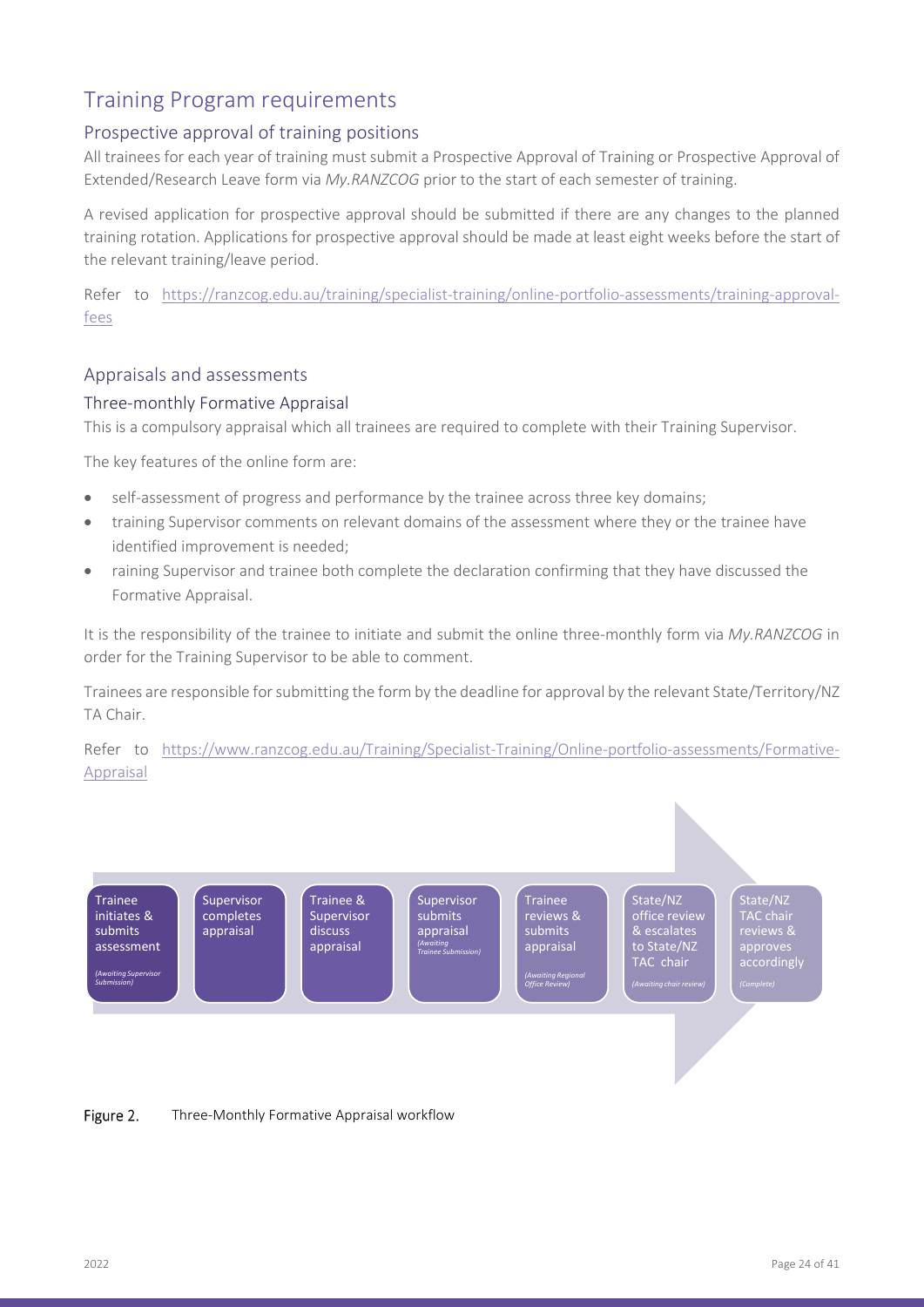#### <span id="page-24-0"></span>Six-monthly Summative Assessment Report

After each six-month period in the Training Program, a formal summative assessment is made by the Training Supervisor of the trainee's performance and progress.

The Six-Monthly Summative Assessment Report is vital. It is both a means of giving feedback to the trainee and an essential assessment tool for Training Supervisors and State/Territory/NZ TACs.

The Training Supervisor bases the report on ratings and comments collected from individual consultants who have worked with the trainee. To do this, the Training Supervisor disseminates the Consultant Assessment of Trainee Form online to the consultants. These forms should be distributed to the relevant consultants twothree weeks before the end of the training period.

The Training Supervisor must discuss the report with the trainee in person before they complete the online form. The trainee is then responsible for submitting the online form to the relevant State/New Zealand TAC Chair for approval.

It is important that the trainee initiates and submits the online six-monthly form as soon after the end of a semester for the supervisor to circulate consultant assessment forms and collect feedback and prepare the report for submission prior to the deadline.

Refer to [https://ranzcog.edu.au/training/specialist-training/online-portfolio-assessments/summative](https://ranzcog.edu.au/training/specialist-training/online-portfolio-assessments/summative-assessment)[assessment](https://ranzcog.edu.au/training/specialist-training/online-portfolio-assessments/summative-assessment)



#### Satisfactory Six-monthly Summative Assessment

Once the trainee and supervisor have completed the report, the trainee is responsible for submitting the online report for review and approval by the relevant State/New Zealand TAC Chair.

#### Referred to State/Territory/NZ TAC Six-monthly Summative Assessment

The Training Supervisor *may* refer any trainee of concern for review to the State, territory and or New Zealand TAC and *must* be refer for review to State/Territory/NZ TAC if two or more consultants rate a trainee as 'BELOW expectation for year level of training' for two or more competencies, regardless of the domain(s) in which the competencies are located.

If the report is referred for review, a Learning Development Plan (LDP) must be developed with the trainee.

For preparing an LDP refer to<https://www.ranzcog.edu.au/Training/Specialist-Training/Support-Resources>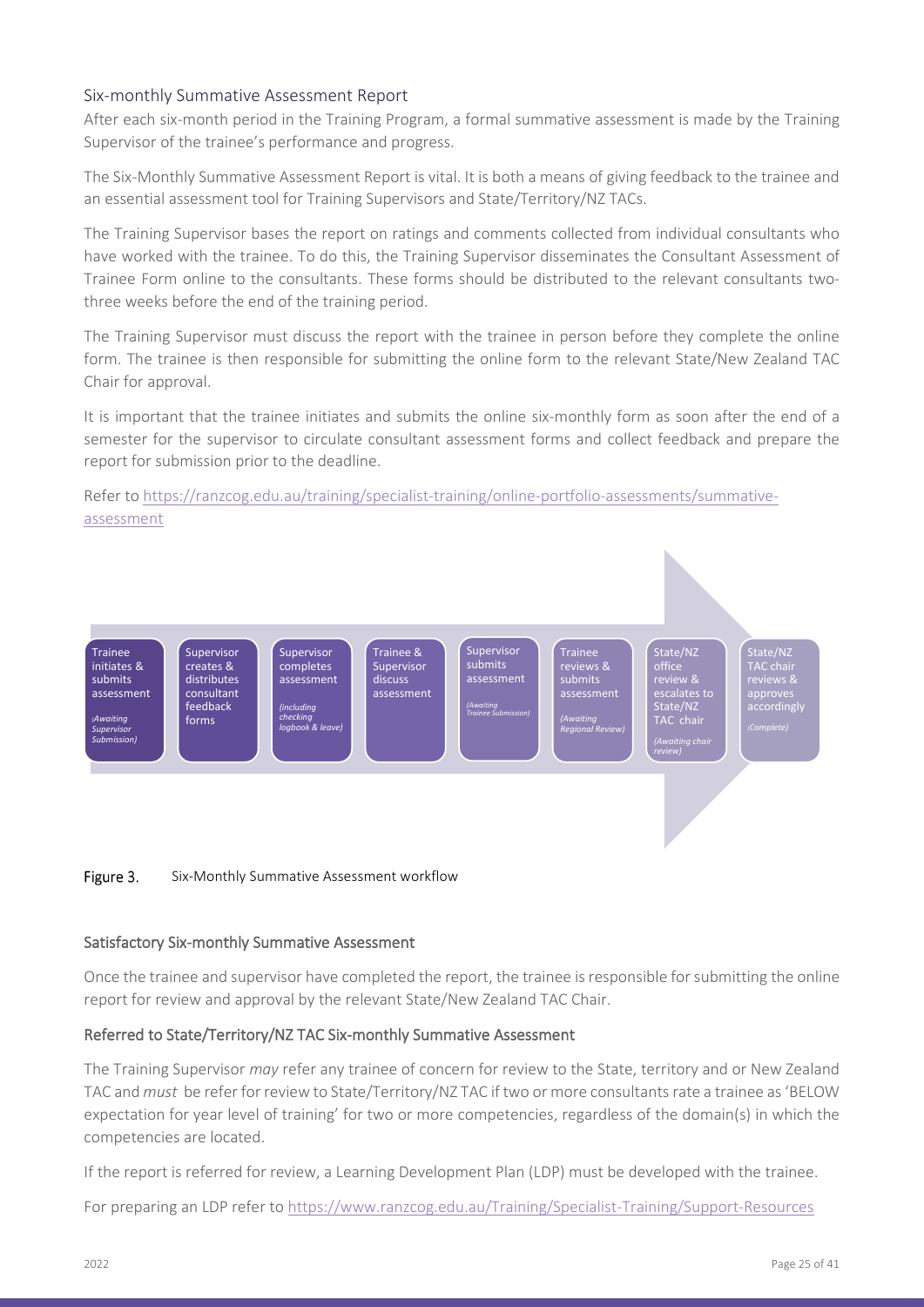The State/Territory/NZ TAC shall meet and discuss the report and at its discretion decide whether it should be assessed as 'Satisfactory' or 'Not Satisfactory'. In making this decision, the Committee will also take into consideration the trainee's past performance and consult with the relevant supervisor.

#### Six-monthly Trainee Evaluation/Feedback Questionnaire

This is a compulsory confidential questionnaire (not for assessment purposes) which all trainees are required to complete online at the end of each six-month period. Submission of this questionnaire is compulsory for all trainees. It provides essential information to inform the continuing review and refinement of the FRANZCOG training program.

Trainees will be emailed a link to the online questionnaire (via an online survey), at the end of the relevant training period. All feedback is treated confidentially and is pooled and de-identified.

#### <span id="page-25-0"></span>Additional requirements

Evidence of completion of all additional requirements must be uploaded to the relevant section of *My.RANZCOG* for confirmation*.*

#### <span id="page-25-1"></span>Mandatory workshops and courses

Refer to<https://ranzcog.edu.au/training/specialist-training/online-portfolio-assessments/workshops-courses>

#### <span id="page-25-2"></span>*Foundations of Surgery (formerly Basic Surgical Skills Workshop)*

All Basic trainees in are required to complete a compulsory Foundations of Surgery Workshop coordinated by RANZCOG. The course is a practical, interactive one covering: principles of team surgery and theatre etiquette; instruments; sutures and knots; incision and closure; abdominal open and closure; episiotomy and tear repair; electrosurgery; laparoscopic stack; hysteroscopy; laparoscopy; and surgical audit.

Courses are organised in each Australian state/territory and New Zealand. All Year 1 trainees will be notified of the dates and venues of the course in their region and will be sent registration information and copies of the course manual.

Exemption from this requirement may be granted if an approved equivalent workshop or course has been completed in the 24 months prior to entry to the training program.

#### <span id="page-25-3"></span>*Basic Obstetric Skills Workshop*

From 1 December 2016, all Basic Trainees are required to complete a compulsory course in basic obstetric skills. The course is practical and involves a number of simulation skills stations. Skills/topics can include:

- intrapartum vaginal examination;
- induction of labour;
- spontaneous vaginal birth- 1st and 2nd stage of labour;
- fetal scalp electrode;
- fetal blood sampling;
- pudendal block;
- performing and repairing an episiotomy;
- ventouse delivery in the occipito-anterior position;
- vaginal outlet forceps delivery in the occipito-anterior position;
- 3rd stage of labour including manual removal of the placenta;
- perineal examination and recognition of 3rd and 4th degree tears;
- managing PPH including bakri balloon.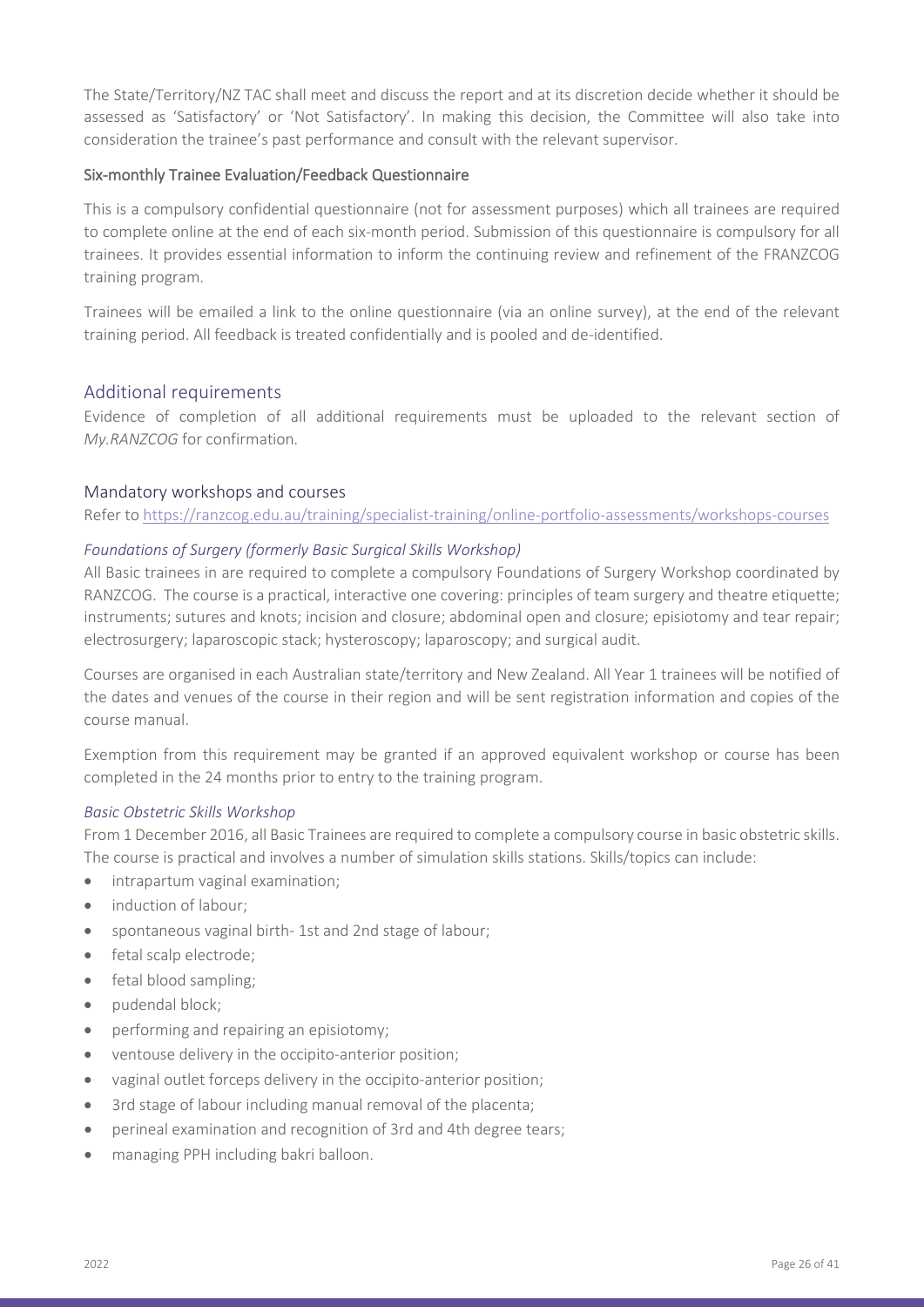This workshop may be delivered in a variety of models (e.g. by training site/ITP/region and as a stand-alone workshop or in tandem other workshops). Your training unit will inform you about how the workshop will be delivered. The workshop manual is available online via [https://acquire.ranzcog.edu.au/.](https://acquire.ranzcog.edu.au/)

Exemption from this requirement may be granted if an approved equivalent workshop or course has been completed in the 24 months prior to entry to the training program.

#### <span id="page-26-0"></span>*Neonatal Resuscitation Training*

This training is conducted as part of Year 1 training at the trainee's home or base hospital. The training includes:

- examining a newborn baby and recognise neonatal abnormalities requiring paediatric care (e.g. congenital dislocation of hips, oesophageal atresia, cardiac murmurs).
- resuscitating a newborn baby. This includes rapid clinical assessment of neonatal asphyxia, external cardiac compression of neonate, use of bag and mask ventilation and use of endotracheal adrenaline.
- Investigation and provision of initial treatment of neonatal jaundice.

Exemption from this requirement may be granted if an approved equivalent workshop or course has been completed in the 24 months prior to entry to the training program.

#### <span id="page-26-1"></span>*Fetal Surveillance Workshop*

Completion of an approved Fetal Surveillance Education Program is mandatory for all trainees.

Exemption from this requirement may be granted if an approved equivalent workshop or course has been completed in the 24 months prior to entry to the training program.

For the list of RANZCOG approved programs refe[r https://www.ranzcog.edu.au/Training/Specialist-](https://www.ranzcog.edu.au/Training/Specialist-Training/Online-portfolio-assessments/Workshops-Courses)[Training/Online-portfolio-assessments/Workshops-Courses](https://www.ranzcog.edu.au/Training/Specialist-Training/Online-portfolio-assessments/Workshops-Courses)

#### <span id="page-26-2"></span>*Communication skills*

Communication skills training is a compulsory component of the Basic training. Trainees are required complete communication skills in Basic Training.

From 2020, a series of online resources relating to communication skills are a mandatory requirement of Basic Training. These resources align to the curriculum and introduce you to skills and concepts to help you in training.

For trainees who commenced training prior to 1 December 2019: Trainees who have attended the RANZCOG Communication Skills Workshop (CSW) prior to 1 December 2019 will be considered to have met the communications education requirement. Trainees are not required, but can of course also complete, the online communication skills training.

If the CSW was not attended prior to 1 December 2019, Trainees are required to complete the RANZCOG communication skills module in [AQUIRE](https://acquire.ranzcog.edu.au/) in place of the CSW in order to complete the requirement.

*For trainees who commence training after 1 December 2019:* Trainees are required to complete the RANZCOG communication training module via [AQUIRE.](https://acquire.ranzcog.edu.au/) This will be available early in 2020.

#### <span id="page-26-3"></span>Assessment of Procedural & Surgical Skills (APSS)

As part of the training curriculum trainees are assessed on their competence to perform obstetric and gynaecological surgical procedures.

The APSS focuses on key procedures which reflect the general skills - and related principles - which RANZCOG expects of its trainees at the relevant year levels indicated. The APSS are in no way intended to represent the full breadth of surgical exposure or ability expected of a trainee. At the same time, the College does expect trainees to demonstrate competence in all the procedures listed by the time they are is elevated to Fellowship.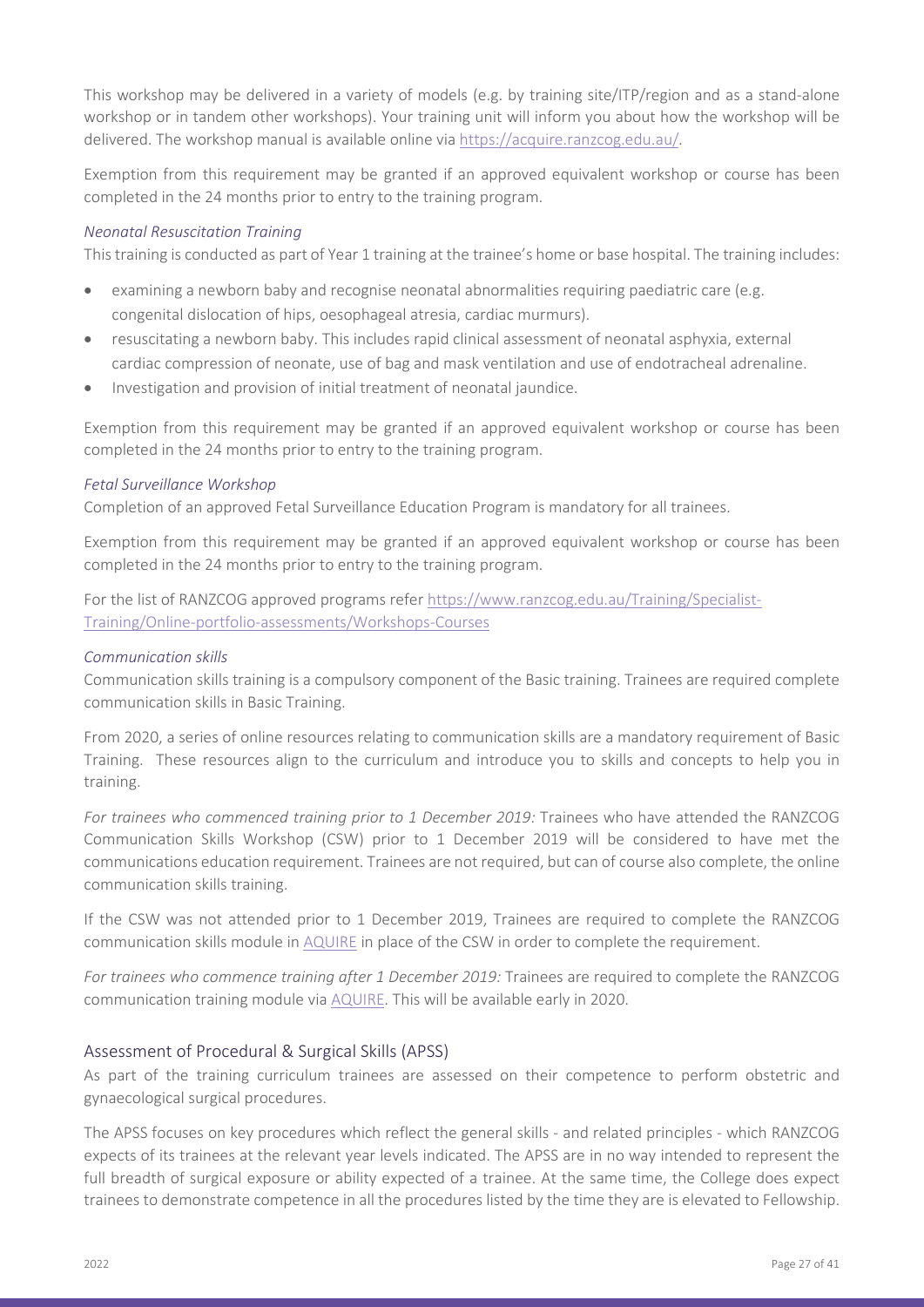Refer to [https://ranzcog.edu.au/training/specialist-training/online-portfolio-assessments/assessment-of](https://ranzcog.edu.au/training/specialist-training/online-portfolio-assessments/assessment-of-procedural-surgical-skills-(apss))[procedural-surgical-skills-\(apss\)](https://ranzcog.edu.au/training/specialist-training/online-portfolio-assessments/assessment-of-procedural-surgical-skills-(apss))

#### <span id="page-27-0"></span>In-Hospital Clinical Assessments (IHCAs)

As part of the FRANZCOG training curriculum, trainees' performance of key obstetric and gynaecological surgical procedures must be assessed.

To achieve the required skill level, trainees must be assessed and signed off as competent to perform the tasks independently.

Refer to [https://ranzcog.edu.au/training/specialist-training/online-portfolio-assessments/in-hospital-clinical](https://ranzcog.edu.au/training/specialist-training/online-portfolio-assessments/in-hospital-clinical-assessments)[assessments](https://ranzcog.edu.au/training/specialist-training/online-portfolio-assessments/in-hospital-clinical-assessments)

#### <span id="page-27-1"></span>*Colposcopy IHCA*

From 1 February 2021 the Colposcopy IHCA has been replaced by a Colposcopy APSS.

#### <span id="page-27-2"></span>*Ultrasound IHCA*

In 2019 a new APSS was introduced to cover ultrasound training; *APSS Ultrasound B – Parts 1 – 4* for trainees commencing training from December 2016. This APSS replaces the Ultrasound IHCA for trainees in the relevant cohorts. Requirements are as follows:

#### Table 2 Ultrasounds IHCA – trainee requirements

| Cohort                                       | <b>APSS</b>  | <b>APSS</b>               | <b>IHCA</b>       |
|----------------------------------------------|--------------|---------------------------|-------------------|
|                                              | Ultrasound A | Ultrasound B              | <b>Ultrasound</b> |
| Trainees commencing 1 December 2018          | Required     | Required                  | Not accepted      |
| Trainees                                     | Required     | Required                  | assessments       |
| between                                      |              | (unless Ultrasound IHCA   | No.               |
| commencing                                   |              | was completed prior to 29 | accepted after 29 |
| 1 December 2016 and 30 November 2018         |              | February 2021)            | February 2021     |
| Trainees commencing prior to 1 December 2016 | Not required | Not required              | Required          |

#### <span id="page-27-3"></span>Research requirements

Satisfactory completion of research study is mandatory for trainees except for those formally recognised as undertaking the Academic Stream.

Refer to [https://ranzcog.edu.au/training/specialist-training/online-portfolio-assessments/research](https://ranzcog.edu.au/training/specialist-training/online-portfolio-assessments/research-requirement)[requirement](https://ranzcog.edu.au/training/specialist-training/online-portfolio-assessments/research-requirement)

#### <span id="page-27-4"></span>*Research Project*

For trainees who commenced *prior to 1 December 2017* and who did not opt-in to the Research Study (pointsbased) are required to submit a Research Proposal and Project to the College for approval.

A Research Project Proposal must be submitted to the College, and approved, *before* the Project can be started. Research must be on a topic within the health sciences.

#### <span id="page-27-5"></span>*Points-based Research Study*

All trainees entering the FRANZCOG training program *from 1 December 2017* are required to meet their research requirements based on the Points-based Research Activity model and must accrue three (3) research points by the end of 52 weeks FTE of time in Advanced Training as described in College Regulations B9/C8 and the [FRANZCOG Research Training Requirement Policy](https://ranzcog.edu.au/RANZCOG_SITE/media/RANZCOG-MEDIA/Governance/Policies%20and%20Guidelines/FRANZCOG-Research-Requirement-Policy.pdf)

Trainees are encouraged to discuss with their Training Supervisor how they plan to carry out their research activities during their time in training. The *Planned Research Activity form* can be used to facilitate this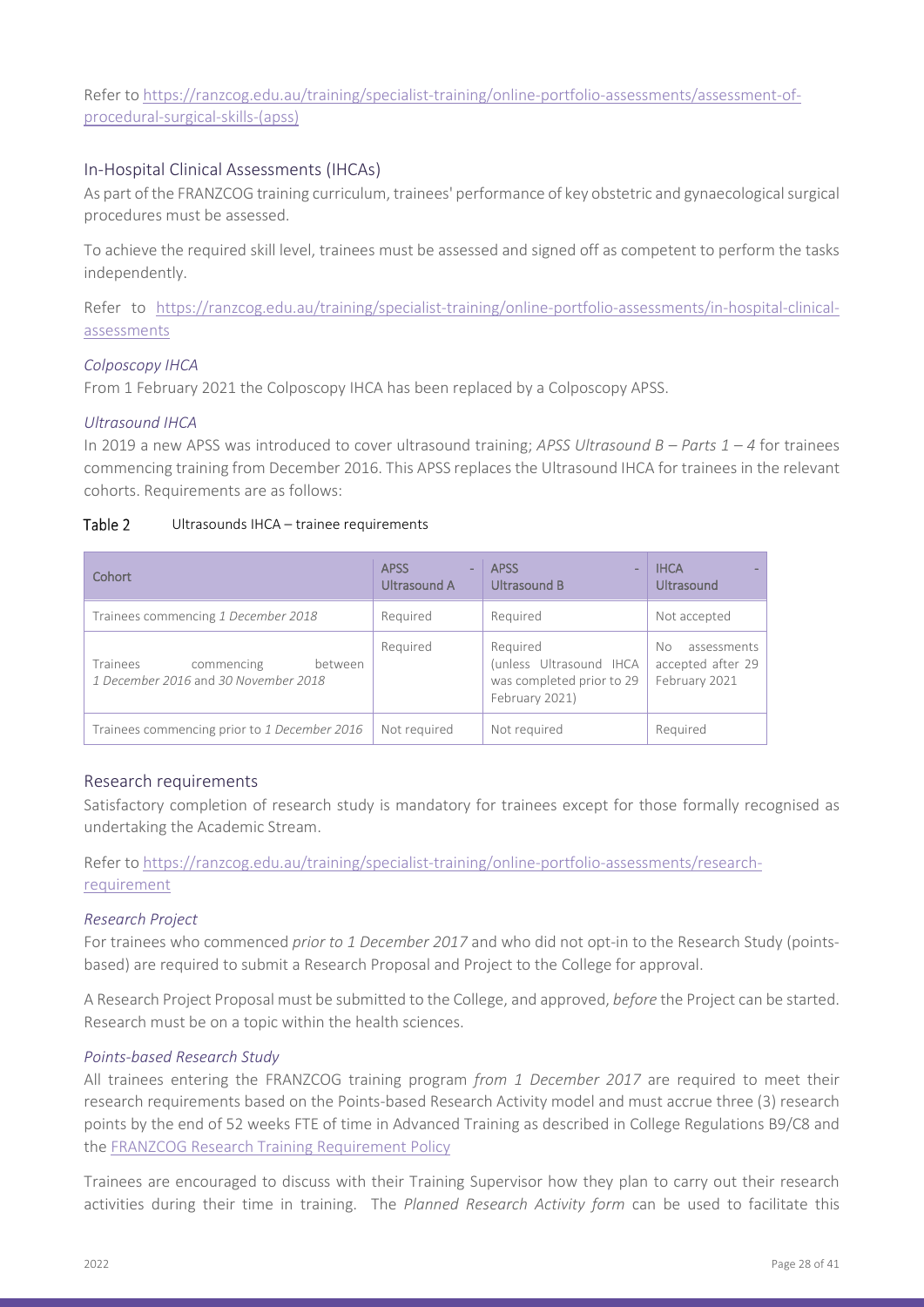discussion. It is suggested that trainees complete the discussion, and have the form signed off by their Training Supervisor, by the end their second year of Basic Training. A copy should be uploaded to the *Additional Requirements* page of *My.RANZCOG* using the Research Proposal option, however this is not mandatory.

A list of approved research activities, acceptable study designs and their associated points allocation can be found at: [https://ranzcog.edu.au/training/specialist-training/online-portfolio-assessments/research](https://ranzcog.edu.au/training/specialist-training/online-portfolio-assessments/research-requirement)[requirement](https://ranzcog.edu.au/training/specialist-training/online-portfolio-assessments/research-requirement)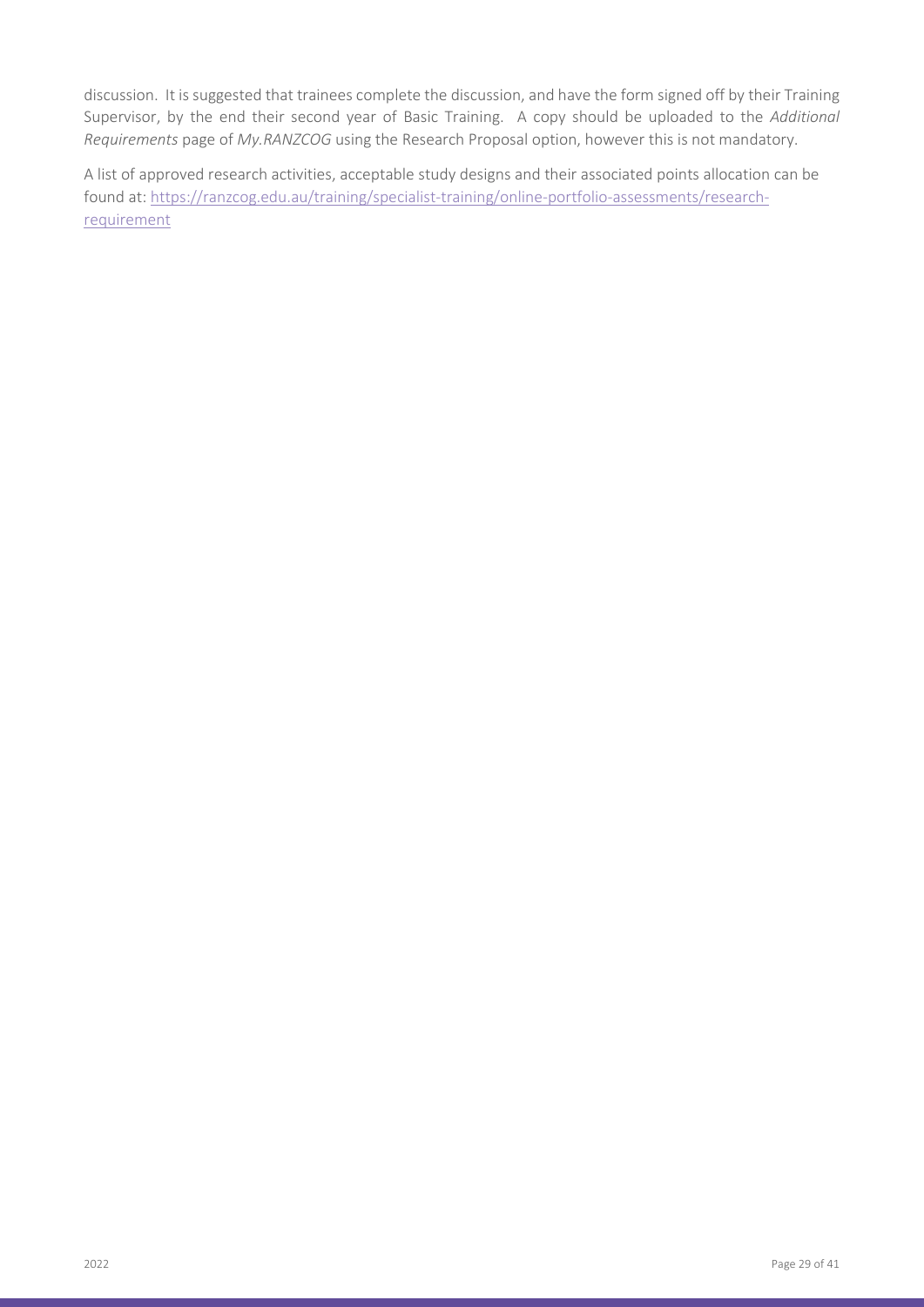### <span id="page-29-0"></span>FRANZCOG Examinations

FRANZCOG Trainees must satisfactorily pass both the written and oral examinations in Basic Training (i.e. prior to commencing Advanced Training).

Application opening and closing dates are advertised on the College website. Application is via an online form which must be submitted by the closing date. Late applications will not be accepted.

All RANZCOG examinations are provided and must be answered in English.

Refer to [https://ranzcog.edu.au/training/specialist-training/franzcog-examinations-\(1\)](https://ranzcog.edu.au/training/specialist-training/franzcog-examinations-(1))

#### <span id="page-29-1"></span>FRANZCOG Written Examination

The FRANZCOG Written Examination is part of the assessment for the FRANZCOG qualification. This examination is based on knowledge that underpins the educational objectives and outcomes listed in RANZCOG Curriculum. Trainees are encouraged not to attempt the written examination until they are confident that they have assimilated the necessary knowledge. Candidates are required to sit all RANZCOG Written Examinations in an electronic format.

#### <span id="page-29-2"></span>Eligibility for the Written Examination

Registered and financial trainees will be eligible to apply to sit the FRANZCOG Written Examination when a minimum of 66 weeks FTE of prospectively approved and satisfactory Basic Training has been credited at the closing date for applications for that examination.

#### <span id="page-29-3"></span>Written Examination attempts

The maximum number of attempts at the FRANZCOG Written Examination is four (4). Trainees who are unsuccessful on their fourth attempt at the FRANZCOG Written Examination will be referred to the Progression Review (PRC) and recommended for removal from the Training Program.

#### <span id="page-29-4"></span>Format of the Written Examination

The FRANZCOG Written Examination consists of three two-hour examinations, all completed on the same day.

- the first two examinations each comprise six Short Answer Questions (SAQs).
- the third examination comprises 100 Multiple Choice Questions (MCQs).

Candidates are provided with a break of up to 30 minutes between the two SAQ examinations and a break of up to 60 minutes between the SAQ2 and MCQ examinations.

RANZCOG Written Examinations are held in major cities and some regional locations in Australia and New Zealand. All candidates sit the examinations in an electronic format.

#### <span id="page-29-5"></span>Written Examination resources

For Written Examination Resources, please log into your assessment portal: [assessment.ranzcog.edu.au/login/index.php](https://assessment.ranzcog.edu.au/login/index.php)

#### <span id="page-29-6"></span>*Pre-examination Workshops*

FRANZCOG Written Examination Revision courses are organised by the State/Territory/NZ Offices. Trainees who are interested in participating at these workshops are advised to contact their local office at <https://ranzcog.edu.au/Contact-Us>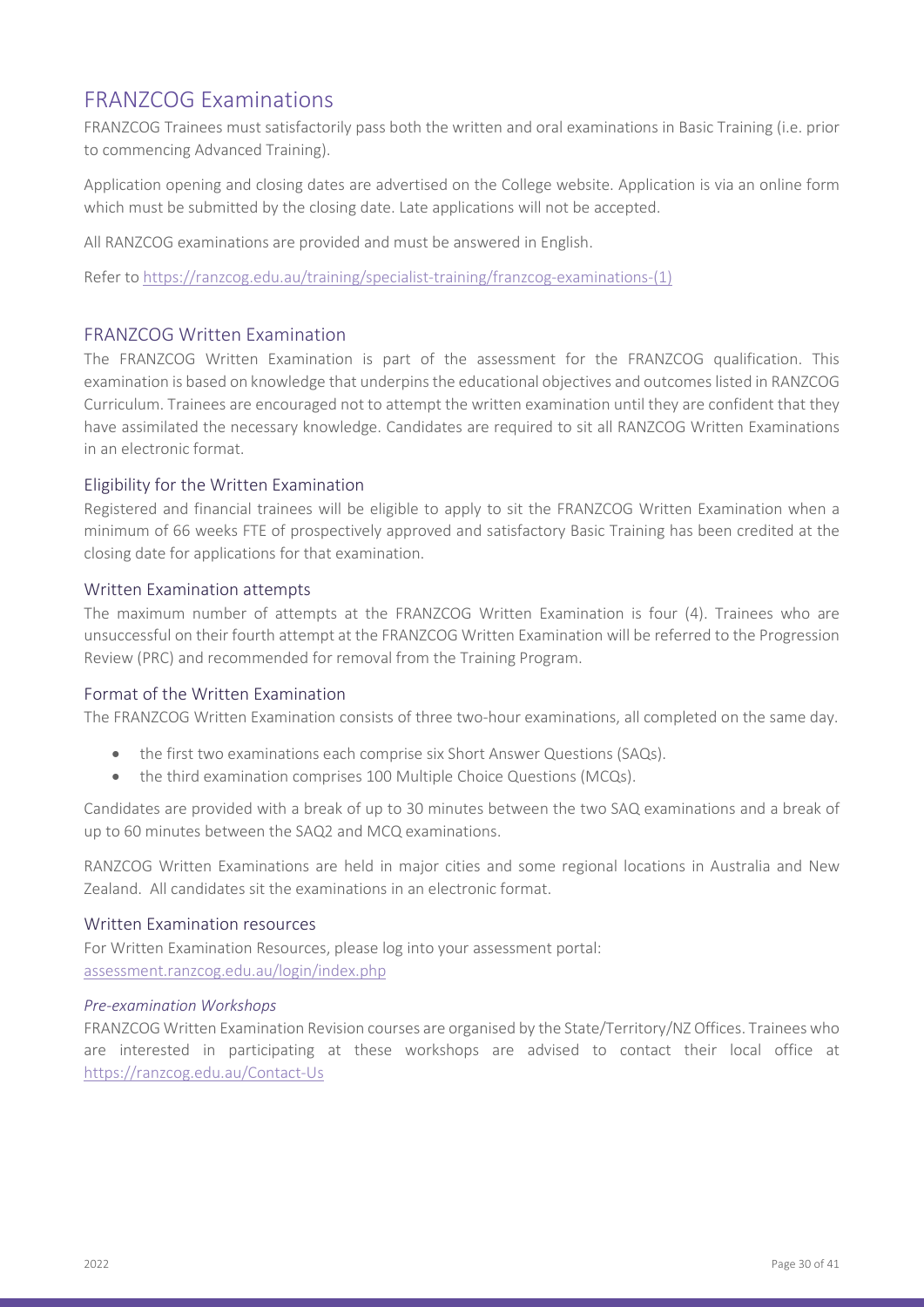### <span id="page-30-0"></span>FRANZCOG Oral Examination

#### <span id="page-30-1"></span>Eligibility for the Oral Examination

To attempt the FRANZCOG Oral examination you must have first successfully completed the FRANZCOG Written Examination.

Registered and financial trainees will be eligible to apply to sit the FRANZCOG Oral Examination when a minimum of 112 weeks FTE of prospectively approved and satisfactory Basic Training has been credited at the closing date for applications for that examination.

#### <span id="page-30-2"></span>Oral Examination attempts

The maximum number of attempts at the FRANZCOG Oral Examination is four (4). Trainees who are unsuccessful on their fourth attempt at the FRANZCOG Oral Examination will be referred to the Progression Review (PRC) and recommended for removal from the Training Program.

#### <span id="page-30-3"></span>Format of the Oral Examination

The examination follows an SOE (Structured Oral Examination) format:

- The oral examination will be conducted as a face-to-face examination or online using web conference technology
- The examination comprises 10 stations developed from the fields of Obstetrics and Gynaecology
- Each station is scored out of 20 marks; a total of 200 marks are available in the examination
- Stations will be scored using a global scoring method
- Candidates are allowed four (4) minutes reading time before each station and are examined for 10 minutes at each station.

NOTE: # In 2020 due to COVID 19 pandemic the face-to-face oral examination was transitioned to an online format using web conferencing technology.

Please check the website prior to your oral exam whether these arrangements are still in-place.

#### <span id="page-30-4"></span>Global scoring of candidate performance

Candidate performance will be assessed according to the following domains. A selection of these domains will be assessed within each station.

- History and Examination
- Investigations and Interpreting Results
- Treatment/Management
- Clinical Knowledge
- Complex, Urgent or Unusual Clinical Presentations
- Appropriate Prioritisation of Patient Management
- Rapport with Patient, Support Person and/or Colleague
- Respect of Patient, Support Person and/or Colleague
- Communication Skills

#### <span id="page-30-5"></span>Language and the FRANZCOG Oral Examination

Candidates for the FRANZCOG Oral Examination are advised of the following as guidelines for the type of language that should be used when interacting with examiners and standardised patients (SPs) during stations.

• Where a candidate is interacting with a standardised patient, that patient should be treated as a lay person and lay language used with the standardised patient.

Where a candidate is interacting with an examiner, be it directly or in a scenario involving a telephone conversation with a doctor or other health professional, candidates may use technical medical language.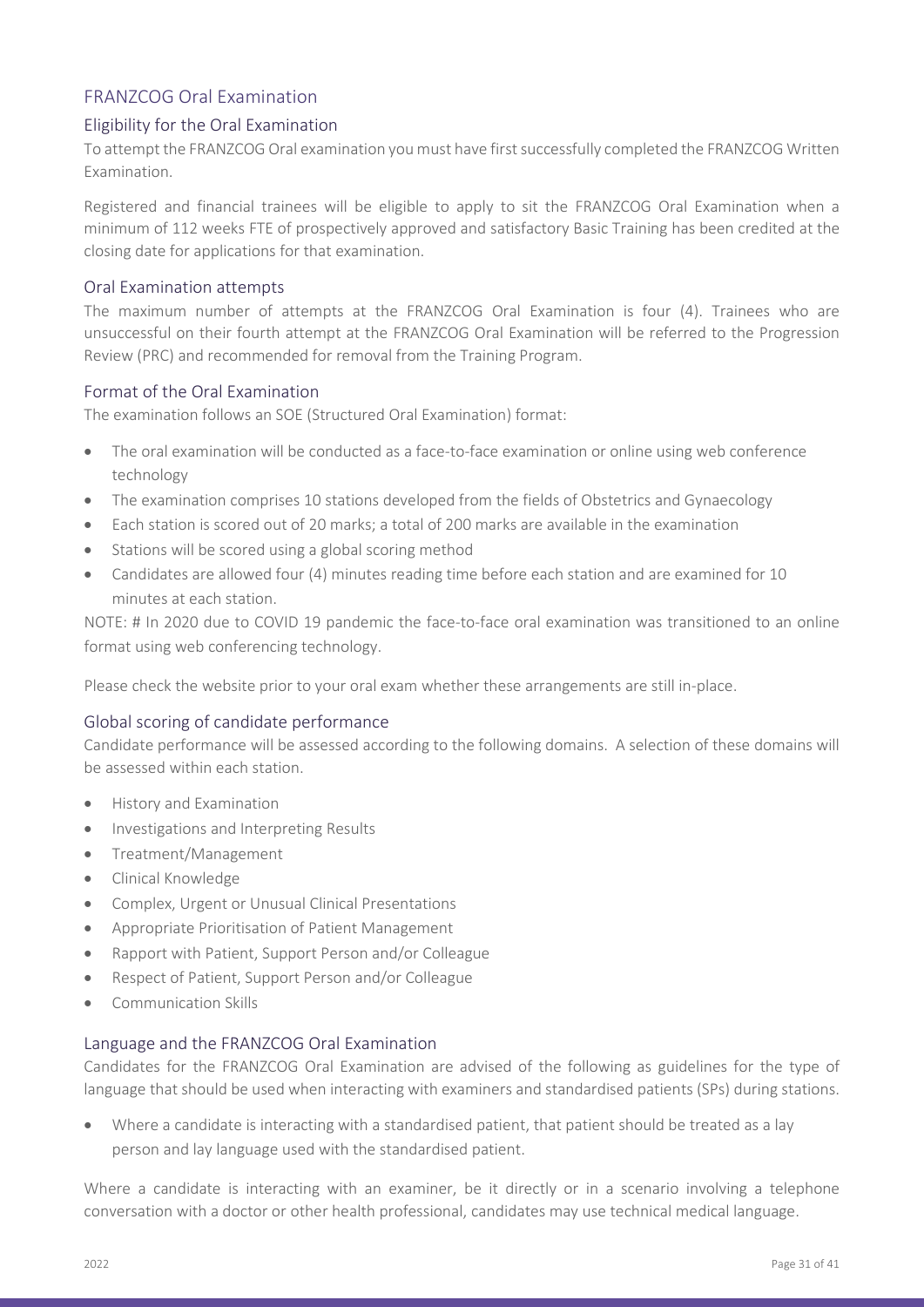#### <span id="page-31-0"></span>Availability of Places

RANZCOG may limit the number of trainees accepted for the FRANZCOG Oral Examination on any occasion.

Please refer to the website for up-to-date information.

RANZCOG reserves the right to determine trainees for acceptance at examination. The decision of the College shall be final and binding. The decision of the College in this regard shall not be reviewable or subject to appeal. Applications for examinations are made on this basis, and with implicit agreement to these terms.

#### <span id="page-31-1"></span>Oral Examination resources

Oral Examination Resources can be found on the FRANZCOG Examinations page [www.ranzcog.edu.au/Training/Specialist-Training/FRANZCOG-Examinations-\(1\)](http://www.ranzcog.edu.au/Training/Specialist-Training/FRANZCOG-Examinations-(1))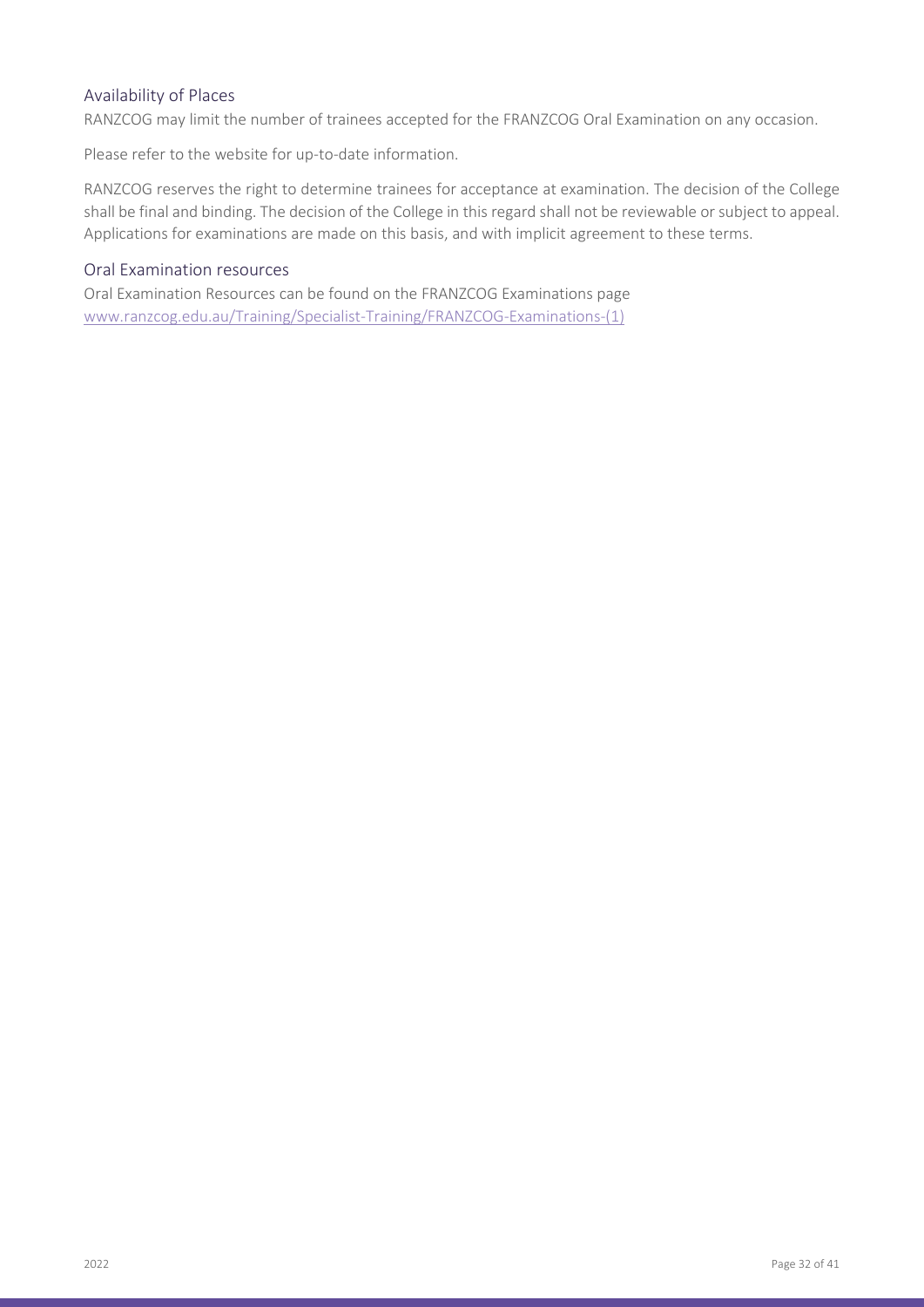## <span id="page-32-0"></span>Elevation to Fellowship

A trainee is eligible to apply for Fellowship when:

- at least 250 weeks of satisfactory training has been completed; and,
- all assessment requirements have been satisfactorily completed

Important: the onus is on the trainee to contact the College to apply for Fellowship.

### <span id="page-32-1"></span>Workflow and timeline for Fellowship applications

#### Table 3 Workflow and timeline for Fellowship applications

| <b>Activity</b>                                                               | <b>Detail</b>                                                                                                                                                                                                                                                                                                                                                                                                                                                                                                                                                                                                                                                                                                                                                                                                                                                                                                                                                                                                                                                                        |  |
|-------------------------------------------------------------------------------|--------------------------------------------------------------------------------------------------------------------------------------------------------------------------------------------------------------------------------------------------------------------------------------------------------------------------------------------------------------------------------------------------------------------------------------------------------------------------------------------------------------------------------------------------------------------------------------------------------------------------------------------------------------------------------------------------------------------------------------------------------------------------------------------------------------------------------------------------------------------------------------------------------------------------------------------------------------------------------------------------------------------------------------------------------------------------------------|--|
| Trainee<br>contacts<br>RANZCOG<br>Specialty Programs team at<br>College House | Trainee requests application information and will be sent an application form to<br>complete summarising their training history and confirming that all training<br>requirements have been met. It is recommended that ample time prior to the<br>deadline be allowed for completion of the form.<br>Applications are only prepared if ALL requirements have been met (with the<br>exception of ATMs).                                                                                                                                                                                                                                                                                                                                                                                                                                                                                                                                                                                                                                                                               |  |
| Deadline for submission of<br>applications                                    | 1 February<br>$\bullet$<br>1 June<br>$\bullet$<br>1 October<br>$\bullet$                                                                                                                                                                                                                                                                                                                                                                                                                                                                                                                                                                                                                                                                                                                                                                                                                                                                                                                                                                                                             |  |
| Application is sent to trainee<br>for verification                            | A confirmed application form and Elevation to Fellowship Declaration is sent to<br>trainee. Trainees are asked to confirm that all details on application form are<br>correct; or, if corrections are required, a revised form prepared and returned to<br>the trainee for signing. Elevation to Fellowship date agreed and confirmed by<br>trainee.                                                                                                                                                                                                                                                                                                                                                                                                                                                                                                                                                                                                                                                                                                                                 |  |
| Application ratification by TAC<br>and consideration by Board                 | The confirmed application is reviewed and endorsed by the RANZCOG TAC and<br>then sent to the RANZCOG Board recommending elevation to Fellowship.                                                                                                                                                                                                                                                                                                                                                                                                                                                                                                                                                                                                                                                                                                                                                                                                                                                                                                                                    |  |
| Application approved                                                          | Upon confirmation of Board approval of the recommendation the trainee will be<br>advised by letter of the outcome and next steps.                                                                                                                                                                                                                                                                                                                                                                                                                                                                                                                                                                                                                                                                                                                                                                                                                                                                                                                                                    |  |
|                                                                               | Please Note: Eligibility to apply for Fellowship and Board approval, do not equate<br>to elevation. See below;                                                                                                                                                                                                                                                                                                                                                                                                                                                                                                                                                                                                                                                                                                                                                                                                                                                                                                                                                                       |  |
| After approval                                                                | Trainee is required to:<br>satisfactorily complete 276 weeks (72 months) of training (if applicable)<br>$\bullet$<br>including approval of the final Six-Monthly Summative Assessment by the<br>relevant State/Territory/NZ TAC chair.<br>Arrange final sign-off of Certificate of Satisfactory Completion of Training<br>$\bullet$<br>(CSCT) by the relevant State/Territory/New Zealand office:<br>Trainees with paper records - submission all paper logbooks<br>$\bigcirc$<br>completed prior to introduction of My.RANZCOG in 2016, Training<br>Assessment Record (TAR).<br>OR.<br>Trainees without paper records - contact the relevant<br>$\circ$<br>State/Territory/NZ office to arrange chair review of online training<br>documentation.<br>Sign RANZCOG post-Board Fellowship declaration<br>۰<br>Pay elevation to Fellowship fee (as invoiced by RANZCOG Finance<br>$\bullet$<br>Department upon confirmation of Board approved elevation)<br>Complete mandatory Six-Monthly Trainee Feedback Survey<br>$\bullet$<br>Complete mandatory Trainee Exit Survey<br>$\bullet$ |  |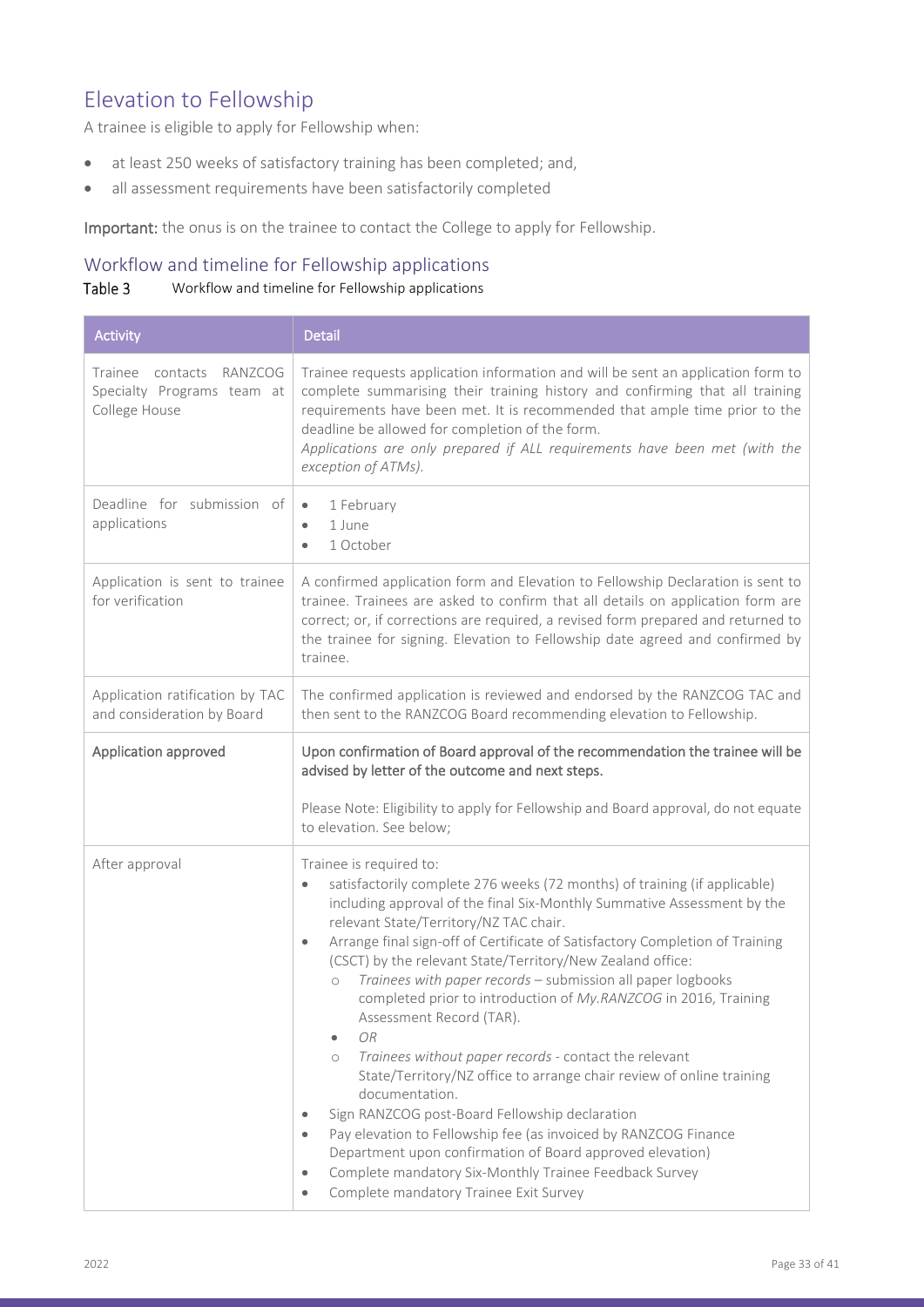| Activity                                                    | <b>Detail</b>                                                                                                                                                                                                                                                                                                                                                                                                                                                                        |
|-------------------------------------------------------------|--------------------------------------------------------------------------------------------------------------------------------------------------------------------------------------------------------------------------------------------------------------------------------------------------------------------------------------------------------------------------------------------------------------------------------------------------------------------------------------|
|                                                             | Important: As per Regulation B/C 11.2 applicants for elevation to Fellowship must<br>complete all administrative requirements, including completion of relevant<br>documents and payment of fees within six months of the Fellowship elevation<br>date or the date of the Board meeting at which their application for elevation to<br>Fellowship is approved, whichever is the latter, or the offer of Fellowship will<br>lapse and an additional application will need to be made. |
| completion<br>Upon<br>of<br>all<br>outstanding requirements | Trainees will be sent your FRANZCOG certificate upon satisfactory completion of<br>all outstanding requirements. Certificates cannot be sent prior to the Board<br>approved Fellowship date.                                                                                                                                                                                                                                                                                         |
|                                                             | Medicare (Australian Fellows) and the Medical Council of New Zealand (New<br>Zealand Fellows) are notified of the trainee's elevation date to Fellowship.                                                                                                                                                                                                                                                                                                                            |
|                                                             | For Australian trainees, AHPRA are notified of the trainee's elevation date to<br>Fellowship.                                                                                                                                                                                                                                                                                                                                                                                        |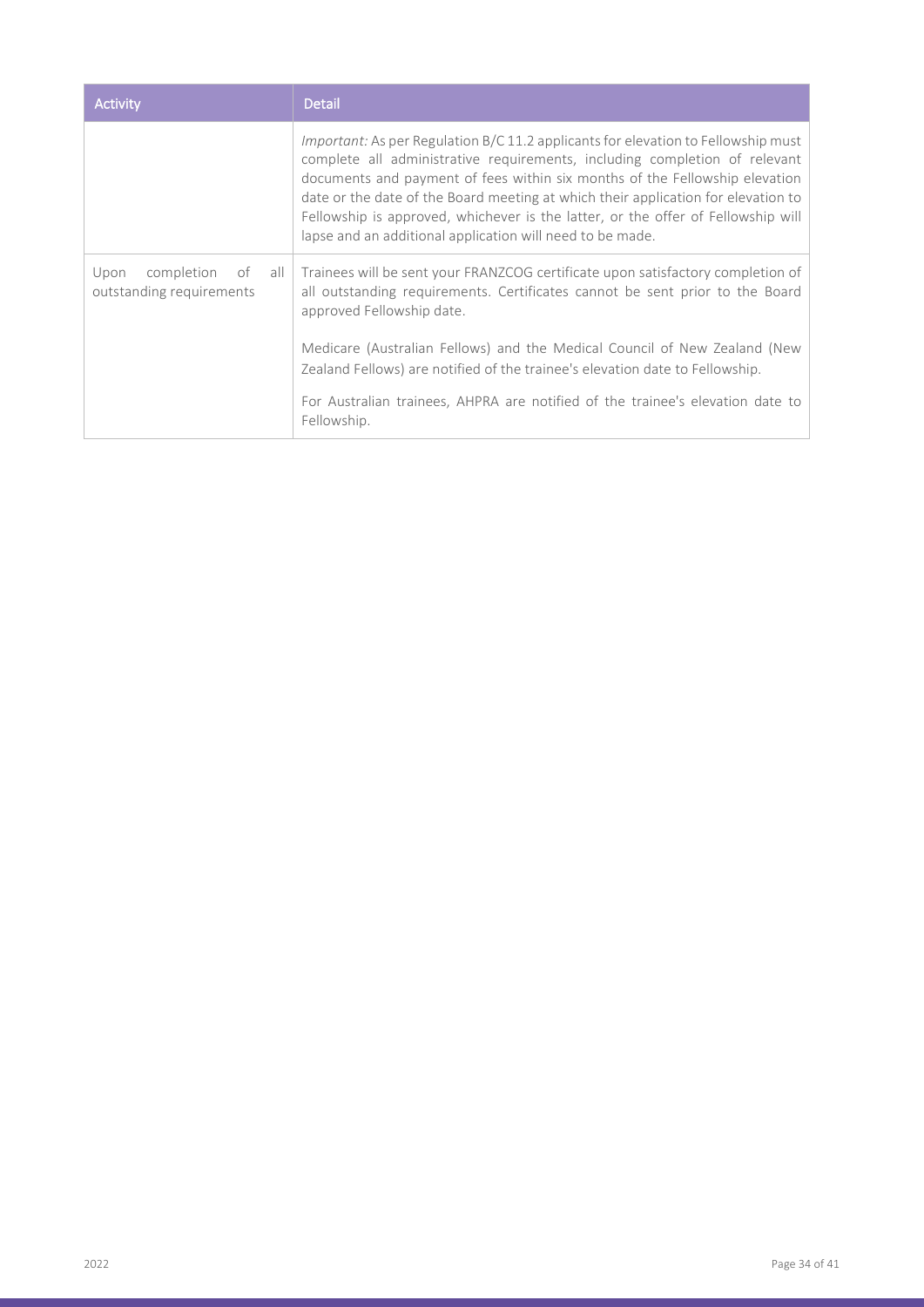# RANZCOG: The College and Governance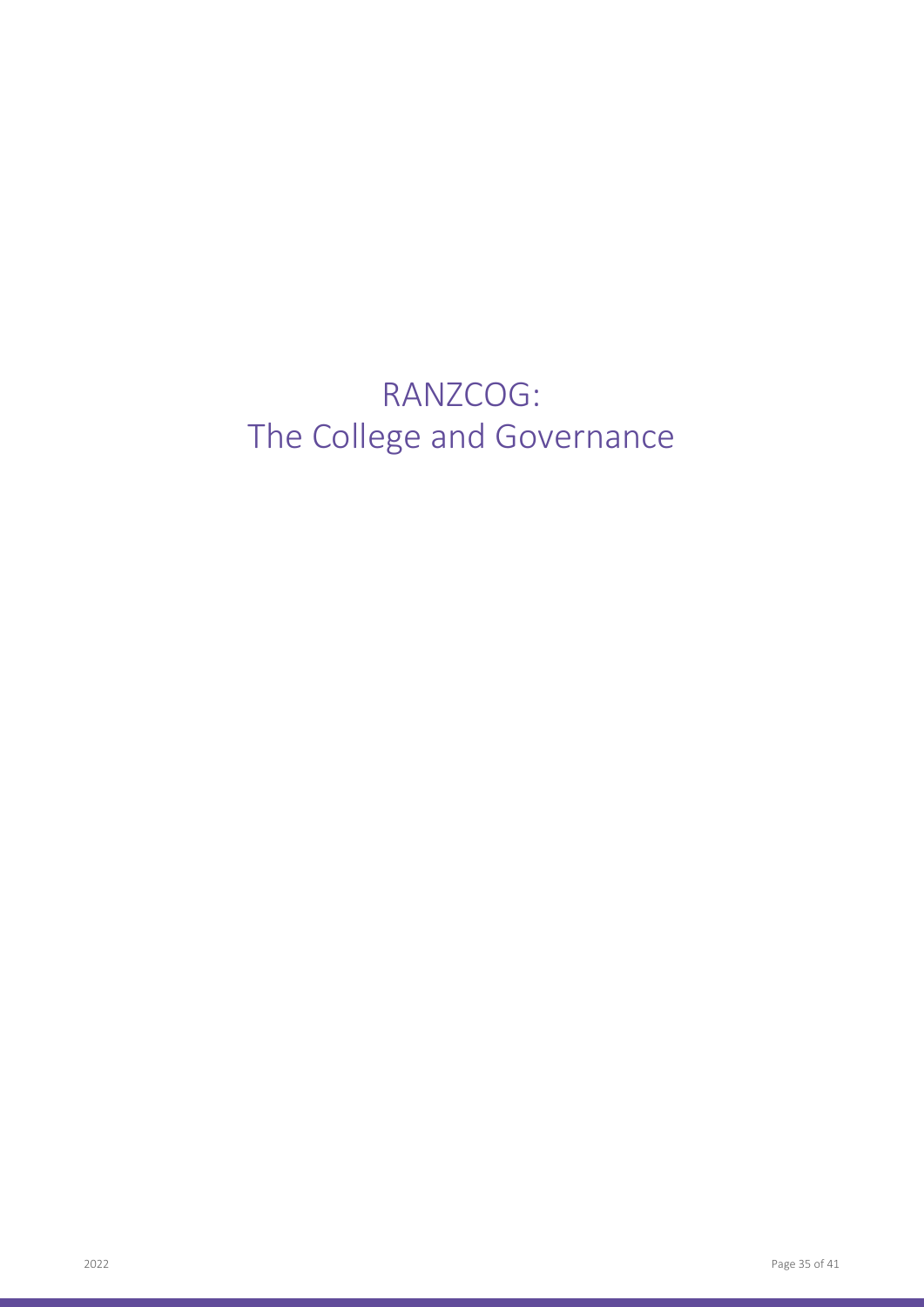### <span id="page-35-0"></span>Training and Assessment Governance

Committees of the RANZCOG Board and Council formulate and review training and assessment requirements leading towards attainment of the FRANZCOG and Subspecialty qualifications.

Council Committees usually meet in March, July, and November. All Committee Chairs can be contacted via College Place via [training@ranzcog.edu.au.](mailto:training@ranzcog.edu.au)

#### <span id="page-35-1"></span>Trainees' Committee

The Trainees' Committee is responsible for representing the interests and concerns of RANZCOG trainees in the FRANZCOG, Certificate of Women's Health/DRANZCOG/DRANZCOG Advanced, Subspecialty training programs and pre-Fellowship Specialist International Medical Graduates (SIMG), as well as RANZCOG trainees undertaking approved training in locations outside Australia and New Zealand.

For contact details of your local representative refer to the College website at [https://ranzcog.edu.au/our](https://ranzcog.edu.au/our-college/state-and-territory-offices/trainee-representatives)[college/state-and-territory-offices/trainee-representatives](https://ranzcog.edu.au/our-college/state-and-territory-offices/trainee-representatives)

#### <span id="page-35-2"></span>Training Accreditation Committee (TAC)

The TAC is responsible for the ongoing development, coordination, and administration of the FRANZCOG Training Program in cooperation with the State, Territories and New Zealand Training Accreditation Committees (TACs), and for reviewing the processes for accreditation and reaccreditation of training sites leading towards the attainment of Fellowship of the College.

The TAC reports to the Education Standards Committee (ESC). Where appropriate TAC also works closely with the Examination and Assessment Committee (EAC) on training, assessment, and certification issues of mutual concern.

#### <span id="page-35-3"></span>State/Territory and New Zealand TACs

The State/Territory/NZ TACs are responsible for the oversight of Basic and Advanced FRANZCOG training in the relevant region. Including monitoring and reviewing trainees in the relevant region, reviewing trainee Six-Monthly Summative Assessments assessed as other than satisfactory, and approving the appointment of ITP Coordinators and Training Supervisors.

The Chairs of The State/Territory/NZ TACs are also responsible for reviewing and approving trainee Prospective Approval of training forms, Three-Monthly Formative Appraisals and Six-monthly Summative Assessments and granting extensions to training requirements for six (6) months or less. Extensions of more than six (6) months must be referred to the College TAC for consideration.

#### <span id="page-35-4"></span>Examination and Assessment Committee (EAC)

The EAC is responsible for ensuring, maintaining, and enhancing the integrity, validity and reliability of the individual and collective education and assessment components and associated processes pertaining to training programs run and administered by RANZCOG.

#### <span id="page-35-5"></span>Education Standards Committee (ESC)

The ESC oversees the ongoing development and implementation of educational standards across all RANZCOG education, training, assessment, and accreditation. The Committee is responsible for the College's training programs, including regular monitoring and evaluation, and is delegated by the Board to make decisions relating to its area of responsibility.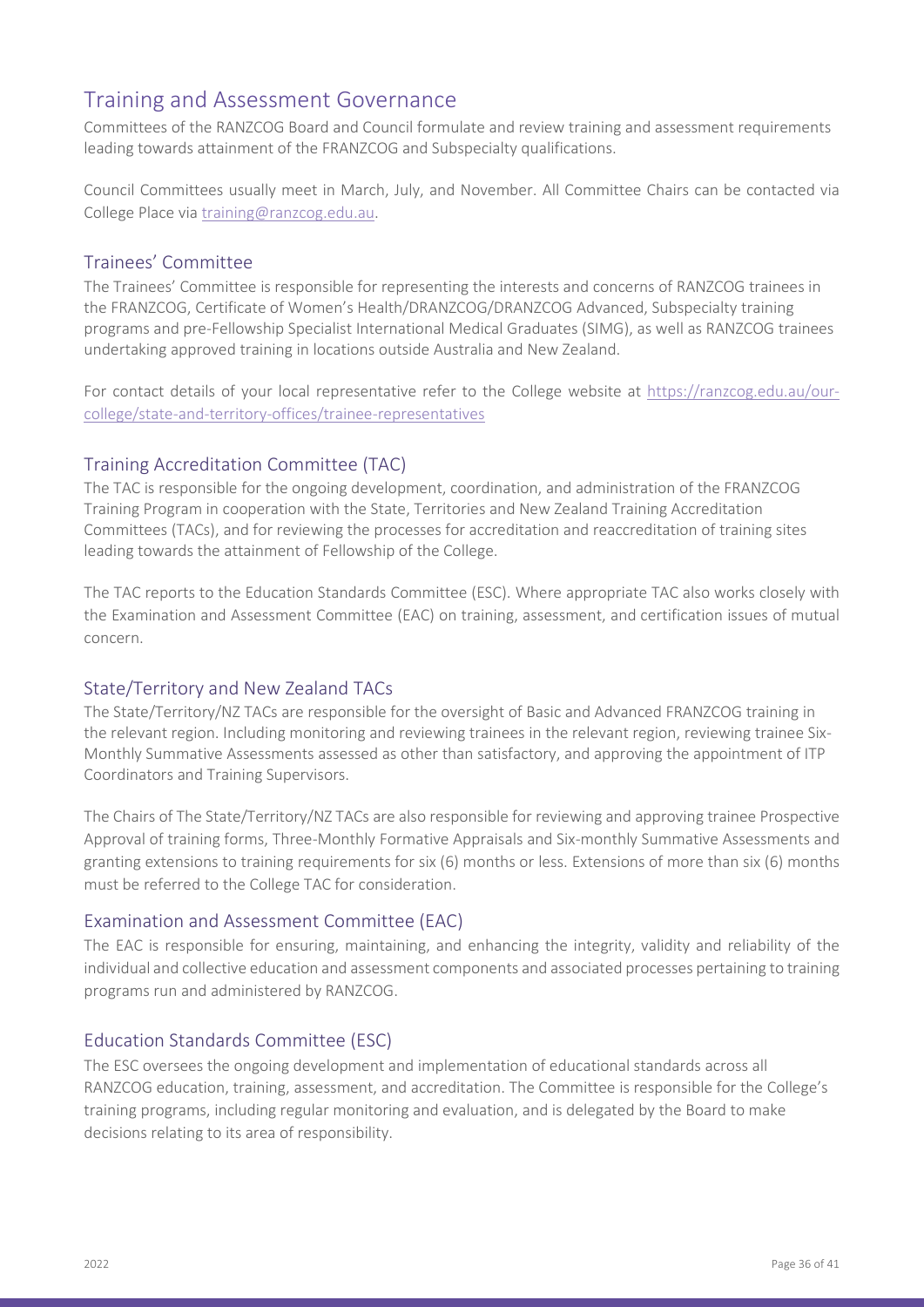#### <span id="page-36-0"></span>Research Assessment Subcommittee

The Research Assessment Subcommittee, a subcommittee of RANZCOG Education & Assessment Committee (EAC), oversees FRANZCOG Research Study requirements.

The main functions of the Research Assessment Subcommittee are the approval of candidate research proposals and activities, the assessment of research projects and studies, and the approval of exemptions from undertaking further research.

### <span id="page-36-1"></span>Trainee Support

### <span id="page-36-2"></span>Training Support Unit (TSU)

For more information on the TSU, refer to www.ranzcog.edu.au/Training/Training-Support-Unit) or contact RANZCOG [traineeliaison@ranzcog.edu.au](mailto:traineeliaison@ranzcog.edu.au)

#### <span id="page-36-3"></span>Support resources

A range of resources is available for all RANZCOG trainees and those involved in their training, including Training Supervisors, ITP Co-ordinators, committee chairs, mentors, consultants, other health professionals, and hospital management.

Resources include:

- Preparing & Implementing Learning Development Plans for Trainees in Difficulty (LDP)
- Multi-Source Feedback (MSF) Formative Assessment for Basic & Advanced
- Evidence-informed Facilitated Feedback
- Assessment and Feedback of Communication Skills

Refer to [www.ranzcog.edu.au/Training/Specialist-Training/Support-Resources](http://www.ranzcog.edu.au/Training/Specialist-Training/Support-Resources)

### <span id="page-36-4"></span>Regulations, policies, guidelines, statements

#### <span id="page-36-5"></span>Regulations

The RANZCOG Regulations guide the conduct and management of the College. These Regulations should be read in conjunction with all relevant College policies and guidelines as from time to time approved by the RANZCOG Board. To the extent that there is any inconsistency, the Regulations shall prevail.

The RANZCOG Board may amend the Regulations from time to time to change, alter, add, or remove any provisions. Any amendments will apply with effect from the date of the Board meeting at which they are approved (unless otherwise stated).

Sections B and C govern FRANZCOG training:

- *Section B:* Membership/Fellowship Training (Trainees commencing from 1 December 2013)
- *Section C:* Membership/Fellowship Training (Trainees commencing from 1 December 2003 to 30 November 2013)

Refer to <https://ranzcog.edu.au/our-college/governance/constitution-regulations>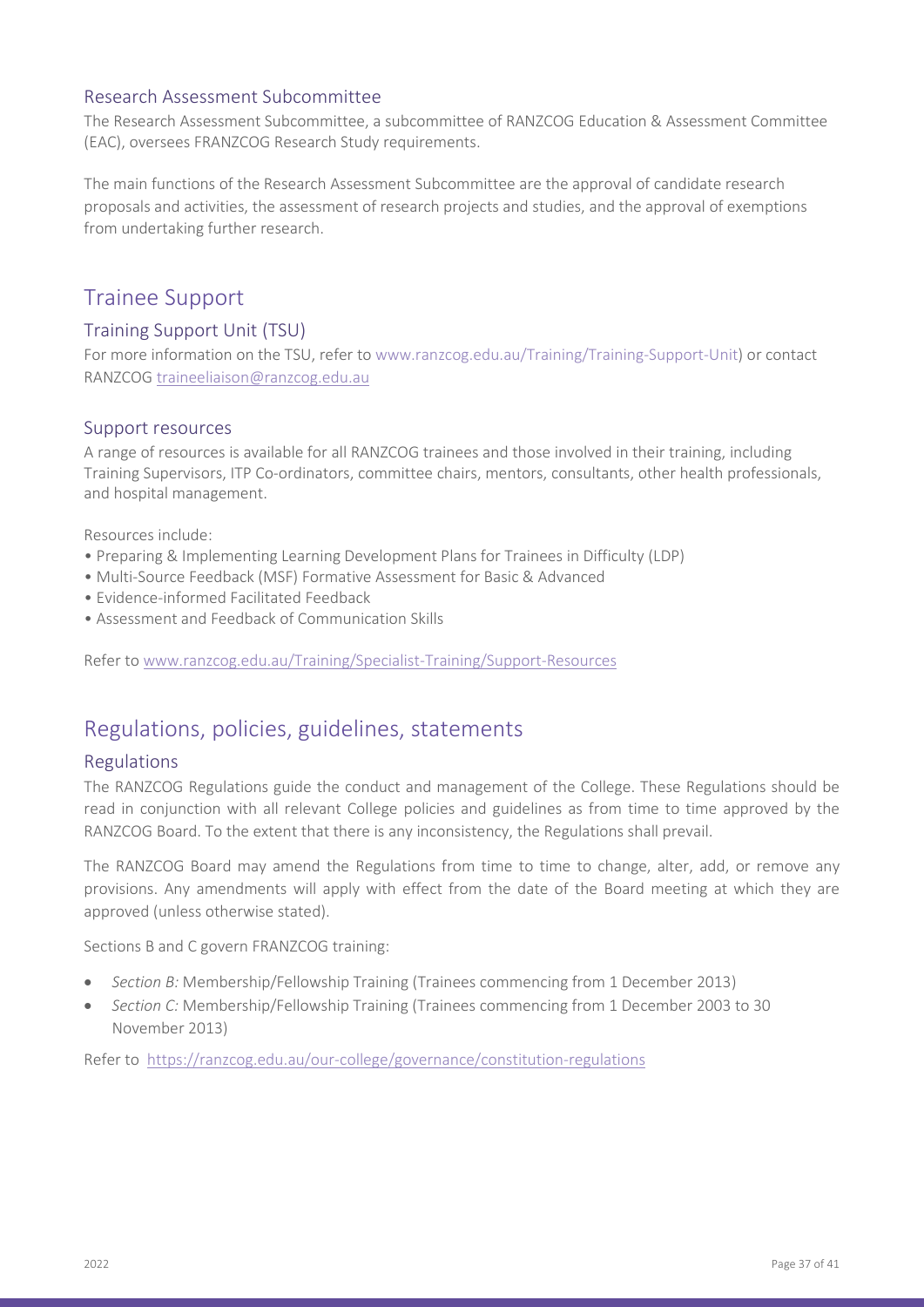### <span id="page-37-0"></span>Policies

#### <span id="page-37-1"></span>Trainee in Difficulty Policy

RANZCOG is committed to providing a training support structure that is fair, consistent, transparent, and robust. The purpose of the Trainee in Difficulty policy is to provide guidance on the identification, support and management of trainees who encounter difficulties during their training. This policy sets out what 'in difficulty' means in the context of RANZCOG training.

It defines the principles to be employed by the trainee, the supervisor and RANZCOG when a difficulty is identified, and the roles and responsibilities of the parties involved. The policy applies to all RANZCOG trainees and Specialist International Medical Graduates (SIMGs) on the pathway to Fellowship.

Refer to:<https://ranzcog.edu.au/about/Governance/Policies-Procedures>

#### <span id="page-37-2"></span>A Guide to Supporting Trainees in Difficulty

This guide provides guidance on the identification, support and management of trainees who may be experiencing difficulty in meeting the RANZCOG training requirements. Some challenges may include: clinical performance - knowledge, skills and professional behaviour; exam performance; mental and physical health issues; environmental/organisational issues - workplace culture, lack of support, lack of appropriate clinical management or resources, trainee/supervisor difficulties.

Refer to: [www.ranzcog.edu.au/Training/Specialist-Training/Support-Resources](http://www.ranzcog.edu.au/Training/Specialist-Training/Support-Resources)

#### <span id="page-37-3"></span>Mentoring of Trainees Policy

The Mentoring of Trainees in FRANZCOG Training Program Policy (C-Trg 06) relates to the mentoring of trainees in the FRANZCOG Training Program, and other RANZCOG programs, who may request assistance from the College in finding an appropriate mentor.

The purpose of the policy is to ensure appropriate processes are in place for the mentoring of trainees, in accordance with RANZCOGs commitment to providing trainees with appropriate support in the workplace throughout their training.

Refer to:<https://ranzcog.edu.au/Statements-Guidelines/>(Training > General)

#### <span id="page-37-4"></span>Bullying, Harassment and Discrimination in the Workplace Policy

This policy outlines RANZCOGs position on bullying, harassment and discrimination as informed by the relevant legislation and to describe the behaviour expected of all members, including Fellows, trainees, and staff.

RANZCOG is committed to ensuring fair and equitable workplace practices exist, where all members are treated with dignity, courtesy and respect, and as such does not tolerate bullying, harassment or unlawful discrimination in any workplace. All persons have a responsibility to contribute to achieving a workplace environment free from bullying, harassment and discrimination by avoiding actions which lead to, support or condone such activities.

Refer to:<https://ranzcog.edu.au/about/Governance/Policies-Procedures>

#### <span id="page-37-5"></span>Conflict of Interest Policy

RANZCOG is committed to the highest standards of integrity and ethical conduct, and to providing a governance structure that is consistent, transparent and robust.

This policy provides guidance in identifying and handling potential and actual conflicts of interest involving RANZCOG and its activities, and to raise awareness of actual, potential or perceived conflict of interest issues to all those who fulfil a representative role, conduct College business or hold a College appointment. The policy applies to all members, including Fellows, trainees, staff and other representatives involved in any RANZCOG entities, including the Board, Council, Committees, Subcommittees, Working Groups or other bodies authorised to carry out activities or functions of the College.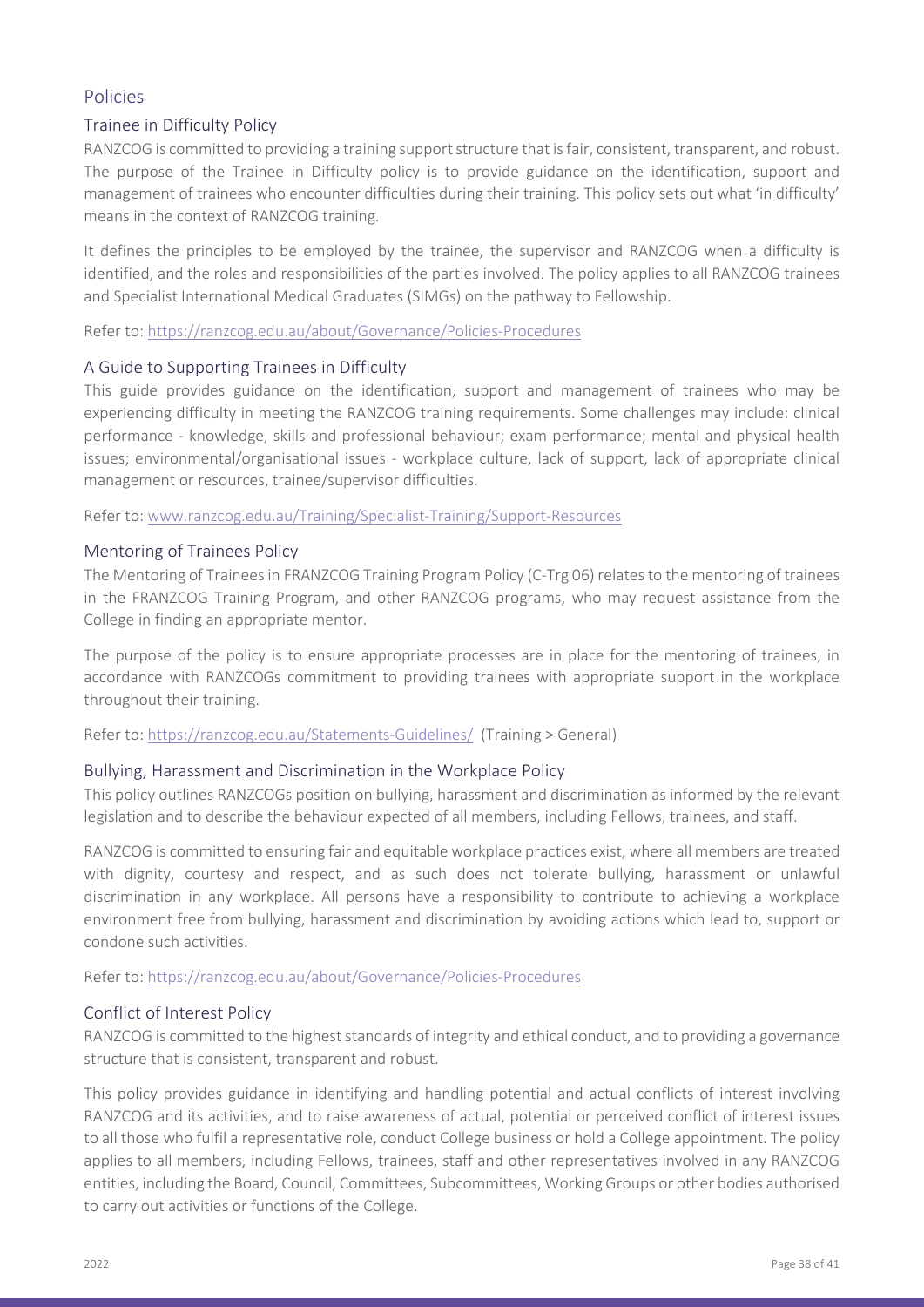#### Refer to:<https://ranzcog.edu.au/about/Governance/Policies-Procedures>

#### <span id="page-38-0"></span>Recognition of Prior Learning (PRL)

Trainees who have been selected for the FRANZCOG Training Program and have obtained an accredited first year training position may be eligible to apply to have some previous experience or training to be recognised toward the specialist training program – subject to the approval of the RANZCOG RPL Assessment Subcommittee.

RPL applications must be made in writing and submitted as soon as possible after the trainee has accepted a place in the FRANZCOG Training Program, and before commencement of training.

Refer to<https://ranzcog.edu.au/training/specialist-training/applying>

#### <span id="page-38-1"></span>Recording of Assessments Policy

This policy defines the; purpose, scope, access, and retention terms relating to all recordings obtained by RANZCOG throughout the RANZCOG assessment processes. The process of recording assessments has been implemented to ensure the successful delivery of assessments. This policy will apply to all persons ('recorded person') involved in the assessments.

This policy will be in line with all relevant RANZCOG policies and is subject to the governing Australian State/Territory and Federal Laws, and New Zealand Legislation.

Refer to:<https://ranzcog.edu.au/about/Governance/Policies-Procedures>

#### <span id="page-38-2"></span>Exceptional Circumstances and Special Consideration

All trainees are subject to RANZCOG regulations and policies; trainees are, however, able to apply for variation to the normal requirements on the grounds of exceptional circumstances that may justify special consideration.

Applications for special consideration, supported by relevant documentation, must be made on the appropriate College form, and submitted before or within 72 hours of the relevant event and prior to the making of any decision in relation to the College requirement in question. An application fee applies.

Full details, including what the College regards as valid exceptional circumstances that may lead to the granting of some form of special consideration, are set out in the Exceptional Circumstances, Special Consideration & Reconsideration Policy.

Refer to:<https://www.ranzcog.edu.au/about/Governance/Policies-Procedures>

#### <span id="page-38-3"></span>Reconsideration and Appeals

The College seeks to provide appropriate support to its trainees, while also affording trainees natural justice/ procedural fairness in circumstances where they are dissatisfied with a College decision. As such, there are a range of mechanisms available to trainees seeking to address a decision with which they are dissatisfied.

Specifically:

- Request for reasons;
- Reconsideration;
- Review; and
- Formal pursuant to other College policies.

Further information, including the policies and forms, are available by searching Exceptional Circumstances, Special Consideration & Reconsideration Policy

Refer to<https://www.ranzcog.edu.au/about/Governance/Policies-Procedures>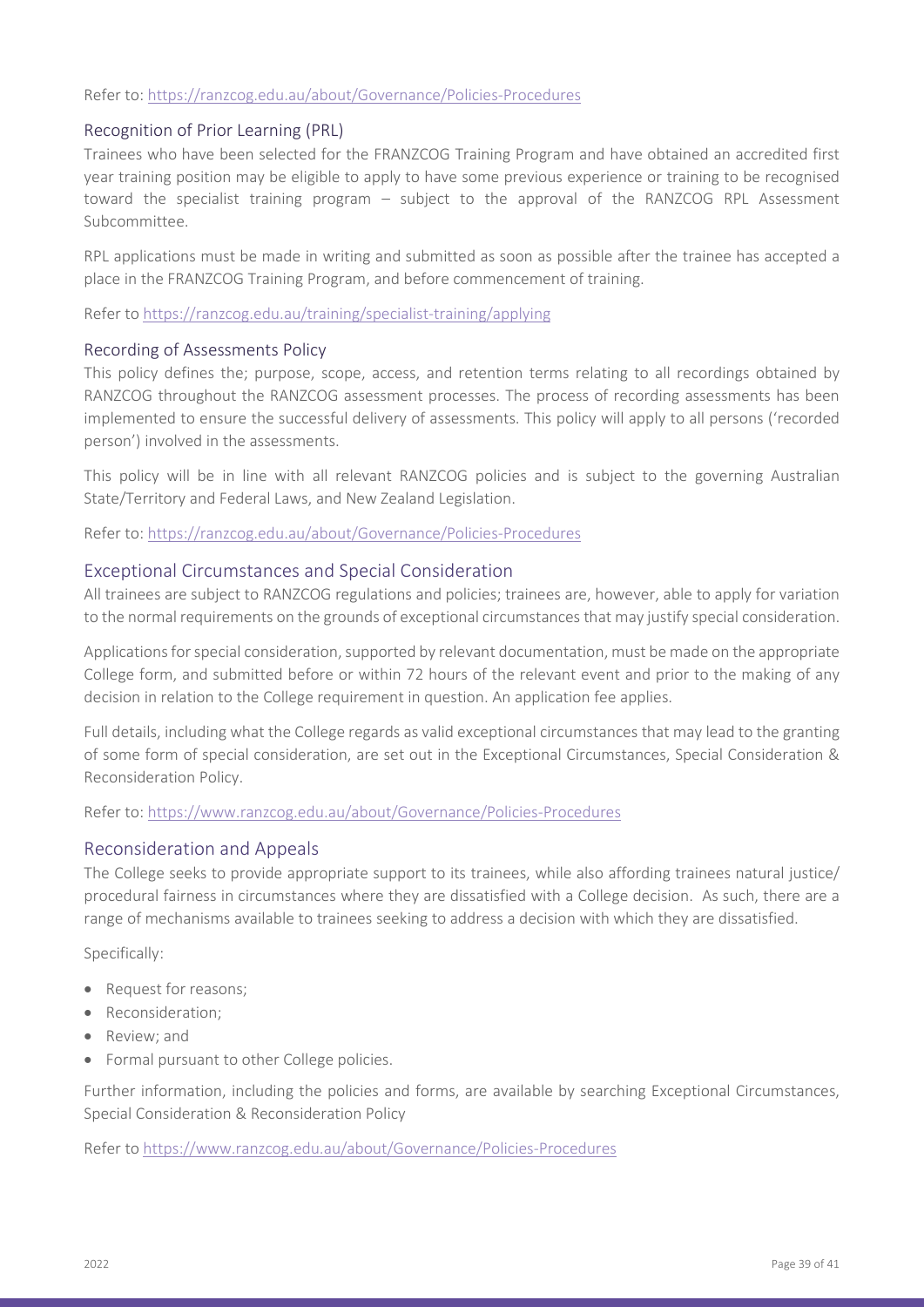#### <span id="page-39-0"></span>Request for reasons

Requests for reasons must be made in writing to the Chair of the body responsible for the original decision, within fourteen (14) days of the date of the decision in question. There is no fee payable when seeking reasons for a College decision.

#### <span id="page-39-1"></span>Reconsideration

Where a trainee considers that College policy and/ or procedure was not followed in the making of the decision, or that relevant facts were not known and/ or properly considered by the relevant decision- making body, they may request reconsideration of the decision. Reconsideration will be undertaken by the body responsible for the original decision or a subgroup of that body, as deemed appropriate by the Chair of the body in question, in accordance with the processes set out in the Exceptional Circumstances, Special Consideration & Reconsideration Policy

Applications for reconsideration, supported by relevant documentation, must be submitted in writing to the relevant Chair within six (6) weeks of the date of the decision in question. An application fee is payable.

#### <span id="page-39-2"></span>Review

Where a trainee remains dissatisfied with a College decision they are able to seek a review of the decision in accordance with the College's Appeal Procedures. The review will be conducted by a separately constituted Review Committee, which will consider material available to the College, including in relation to adherence to College regulations, policies and procedures, as well as whether the principles of natural justice/procedural fairness were followed.

Any request for review must be made in writing to the College Chief Executive Officer within three (3) months of the date of the original decision.

#### <span id="page-39-3"></span>Formal Appeal

The final mechanism available to a trainee who is dissatisfied with a College decision is formal appeal.

The Appeals Committee is convened as required on a case-by-case basis and is the only College committee whose voting membership consists of a majority of non-College members. Decisions of the Appeals Committee are final, being notified to RANZCOG Board.

The Appeals Committee will decide each appeal on its merits and is not bound by the rules of evidence and, subject to the rules of natural justice/ procedural fairness, may inform itself on any matter and in such a manner as it thinks fit.

Pursuant to the College's Appeals Procedures, formal appeals must be lodged in writing to the College Chief Executive Officer within six (6) months of the date of the original decision. An appeal fee is payable.

Refer to<https://www.ranzcog.edu.au/about/Governance/Policies-Procedures/Appeals-Procedures>

| Version          | Date of Version | Pages revised / Brief Explanation of Revision                                          |
|------------------|-----------------|----------------------------------------------------------------------------------------|
| V <sub>0.1</sub> | December 2019   |                                                                                        |
| V1.1             | March 2022      | Updated RANZCOG branding, minor amendments to training information (for clarification) |